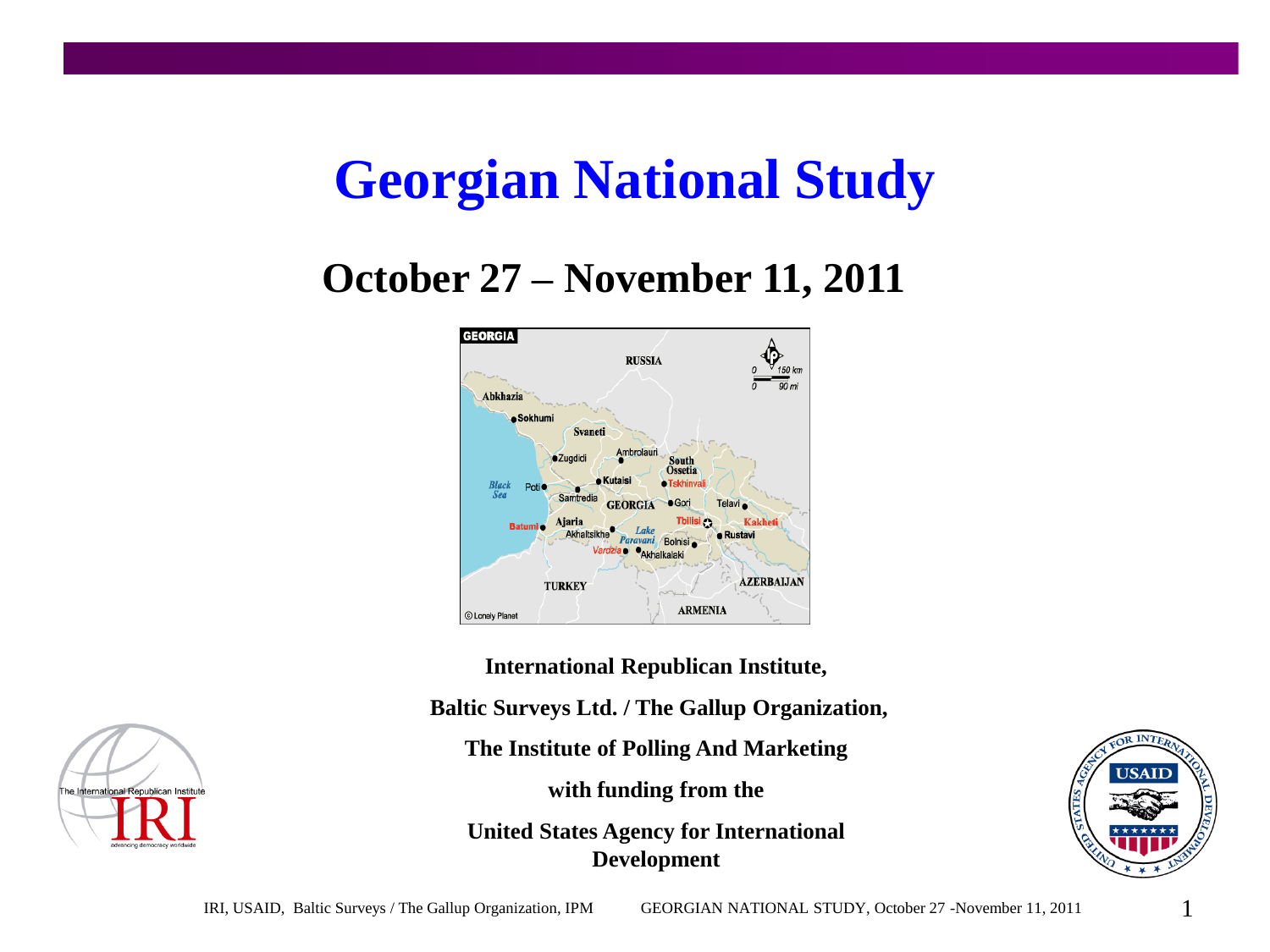### **INFORMATION ABOUT THE SURVEY**

- **The survey was conducted by the Institute of Polling and Marketing for Baltic Surveys/Gallup on behalf of the International Republican Institute.**
- **This national representative survey was carried out from October 27 – November 11, 2011.**
- The sample consisted of 4,002 Georgian residents older than the age of 18 and eligible to vote, and is **representative of the general population by age, gender, education and religion.**
- **The sample design was a multi-stage random sample.**
	- **Stage One: Break country into official administrative regions.**
	- **Stage Two: Select clusters of sampling points based on settlement population (large, medium, small towns and villages). One sample point – approximately one percent of survey population (39-41 surveys). Sampling points in each region were selected based on the percentage of population living in the various levels of settlement in that same region.**
- **Respondents were selected by the random route method, using the next birthday rule to select a respondent from within a household.**
- **Data was collected through face-to-face interviews with the respondents.**
- **The poll was conducted nationwide, including the capital and all major regional centers.**
- **The margin of error does not exceed +/- 1.5 percent.**
- **The response rate was 72 percent.**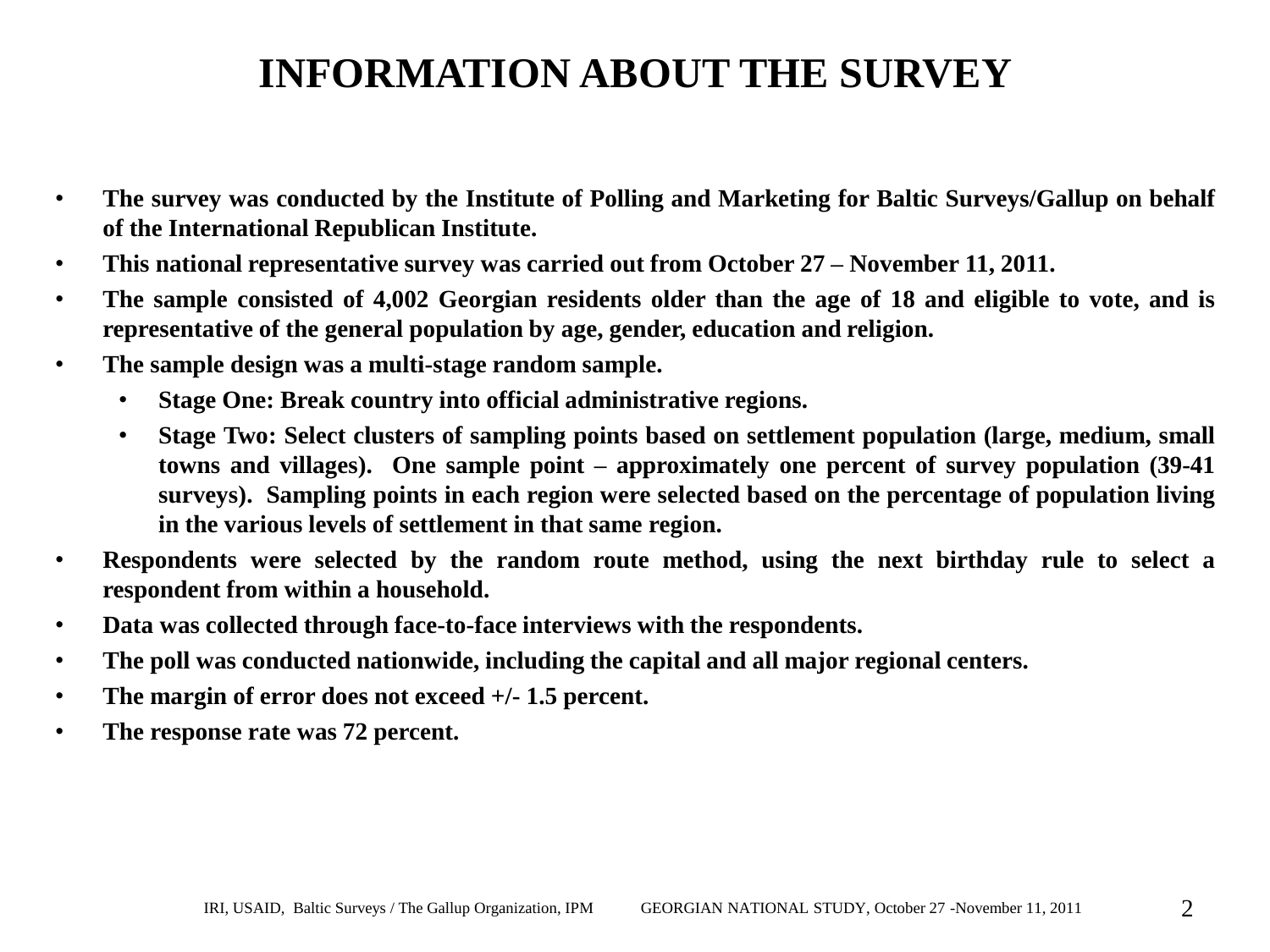# **ISSUES**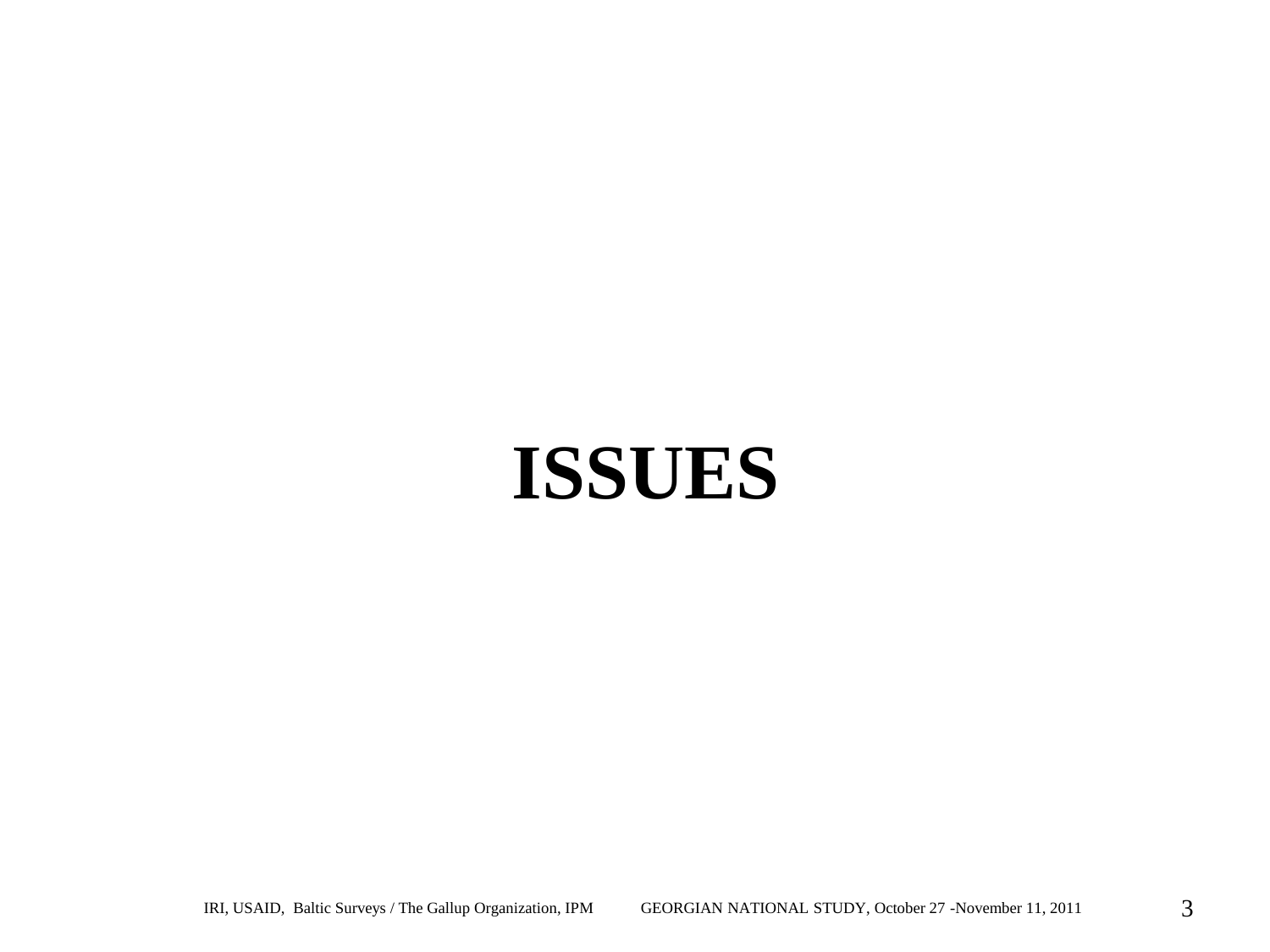#### **What is the most important problem facing Georgia?**

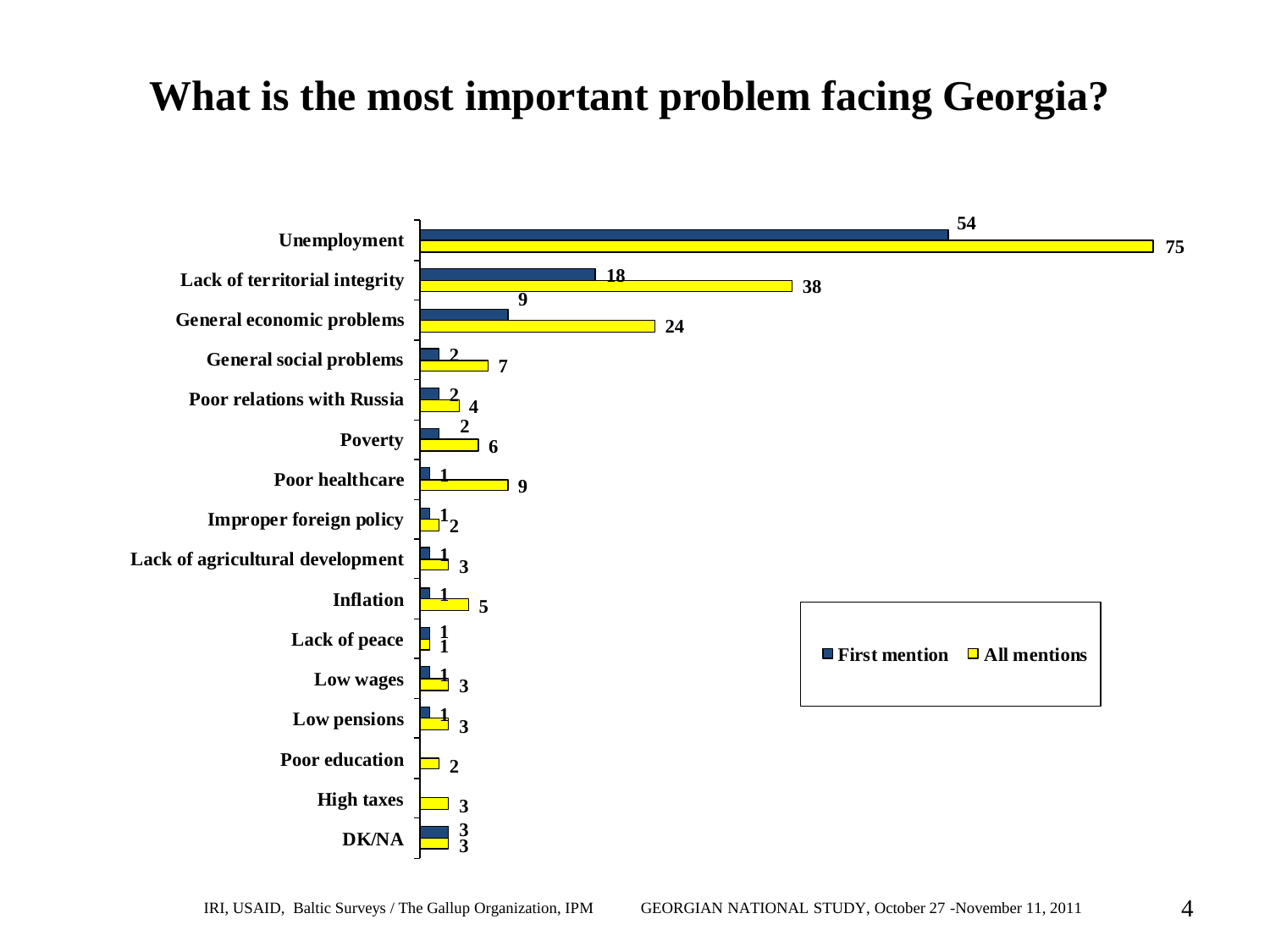#### **What is the most important problem facing your town/village?**

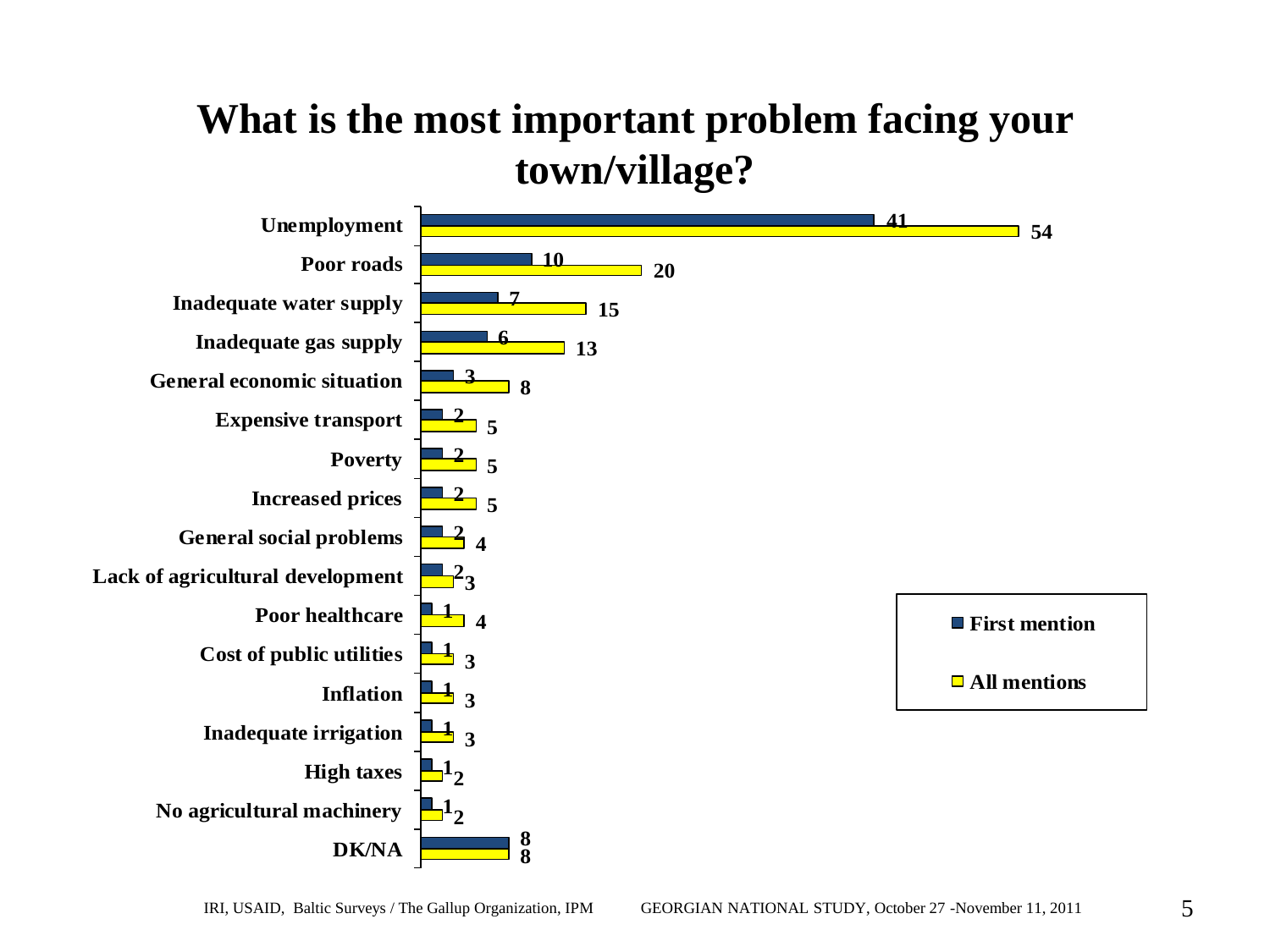#### **What is the most important problem facing your household?**

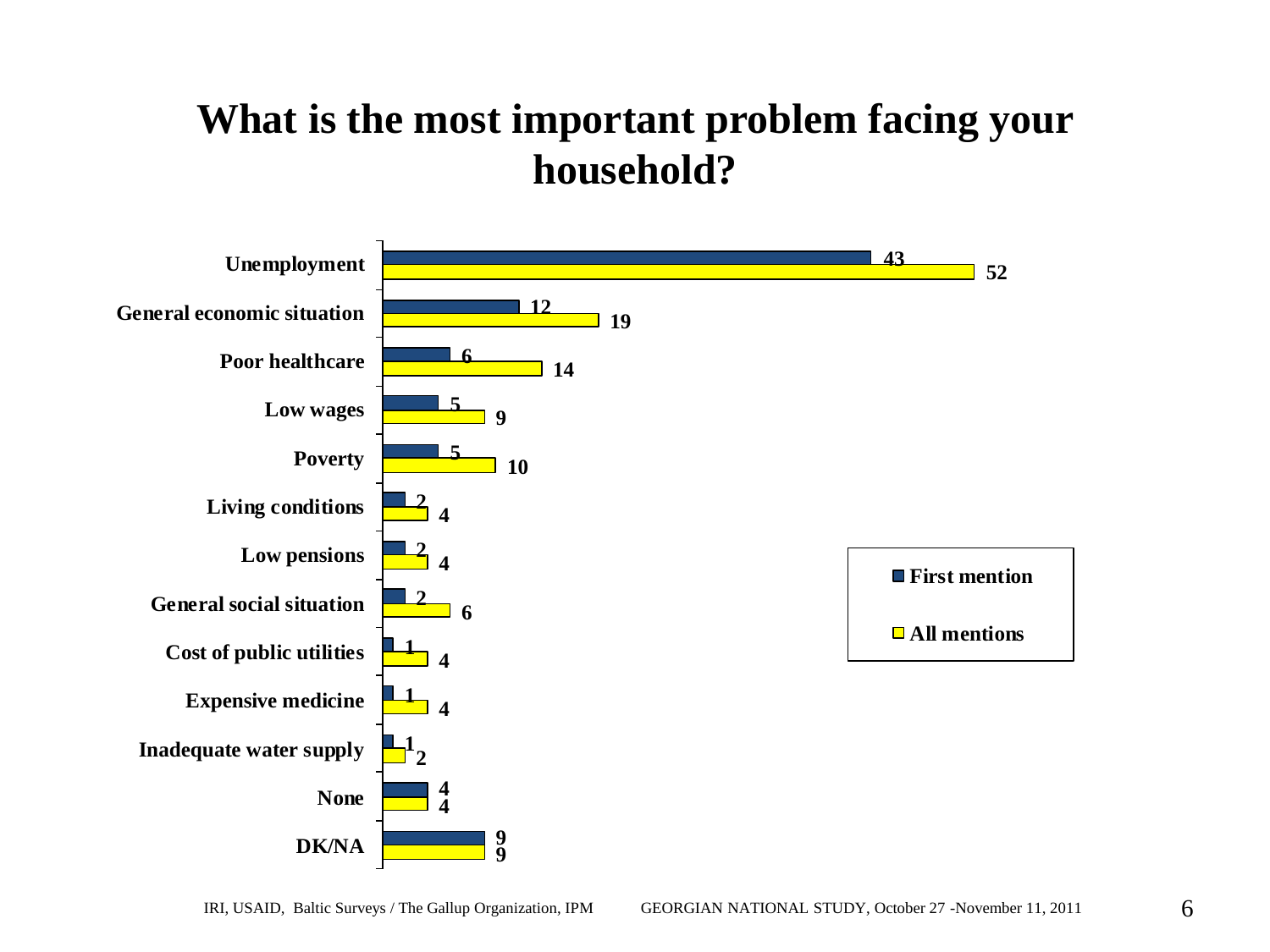### **Do you think it is acceptable for groups to use the following methods of protest?**



\* - During protests in the summer of 2009, protestors created a cordon around parliament and hurled abuse at parliamentarians and their staffs as they entered the building.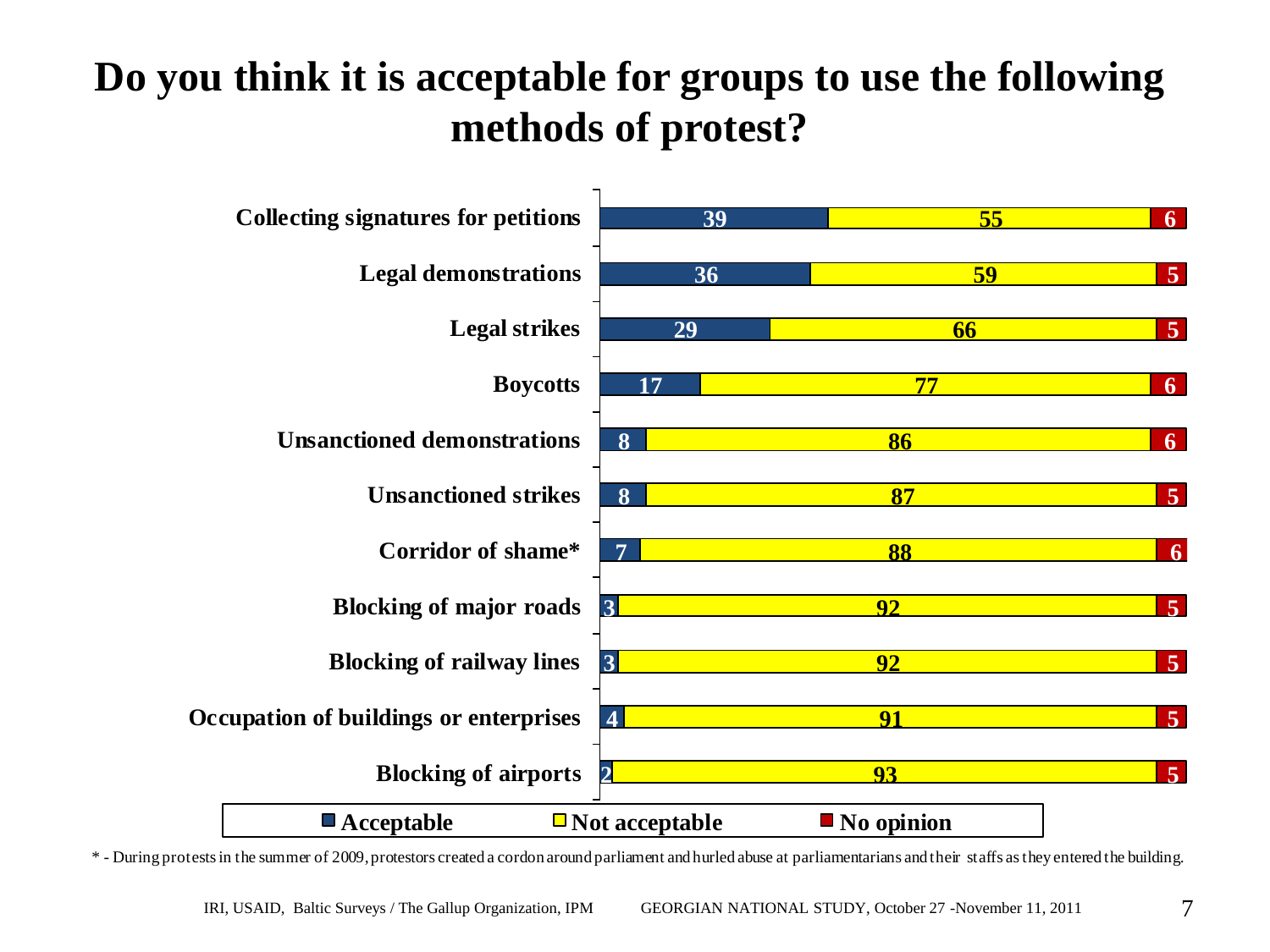#### **What is it that you fear the most?**

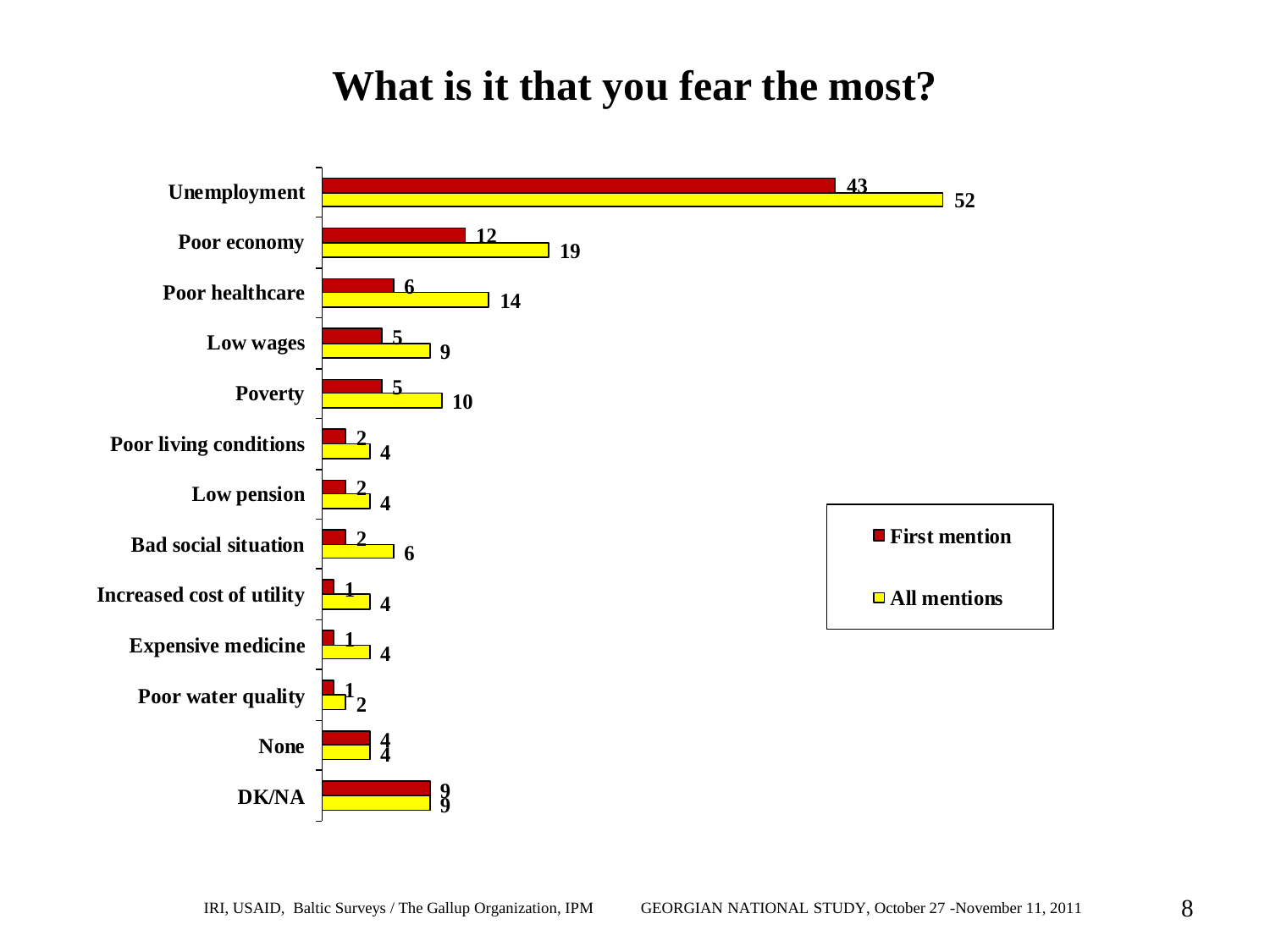### **Have you been in a situation over the last 12 months when you had to pay a bribe in order to get a service?**

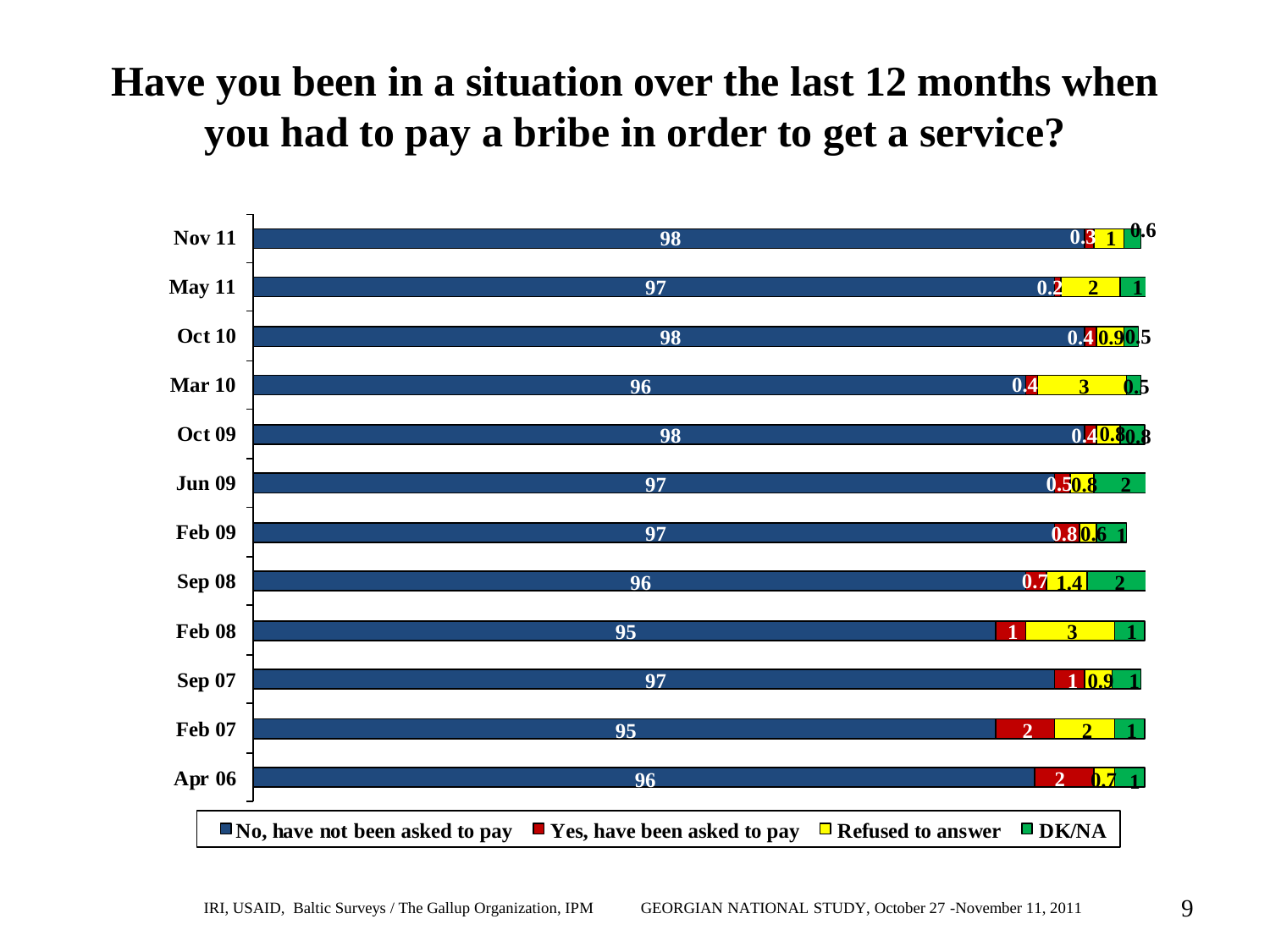#### **In what field should the Georgian Government carry out reforms in first? Second? Third?**

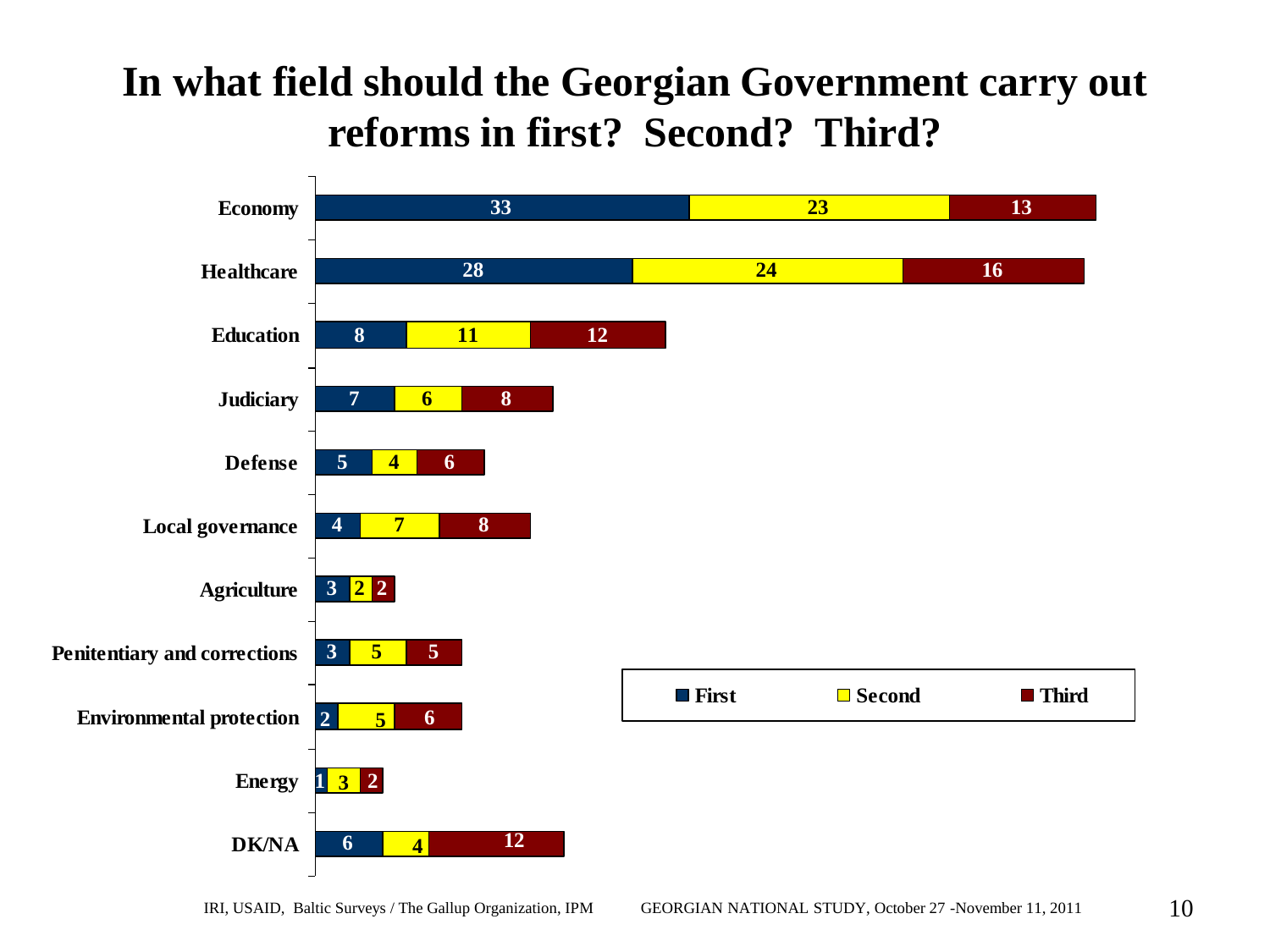#### **Please prioritize the top five issues that the government should address from one to five (one is most important)?**

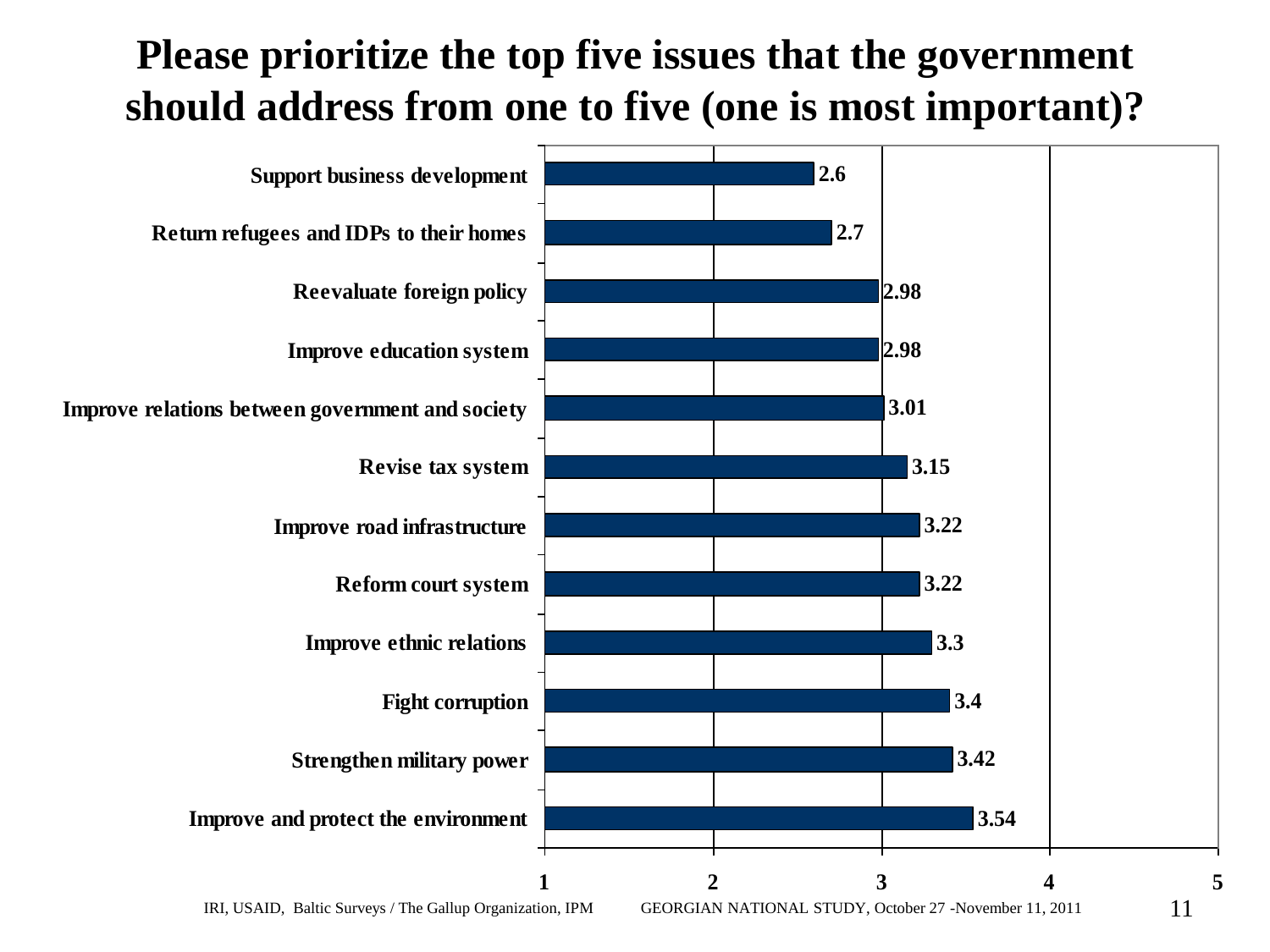# **What effects of the world finance crisis do you feel? (those who feel effects, N=2807) (by region)**  $\frac{1}{2}$ <br>52<br> $\frac{52}{15}$

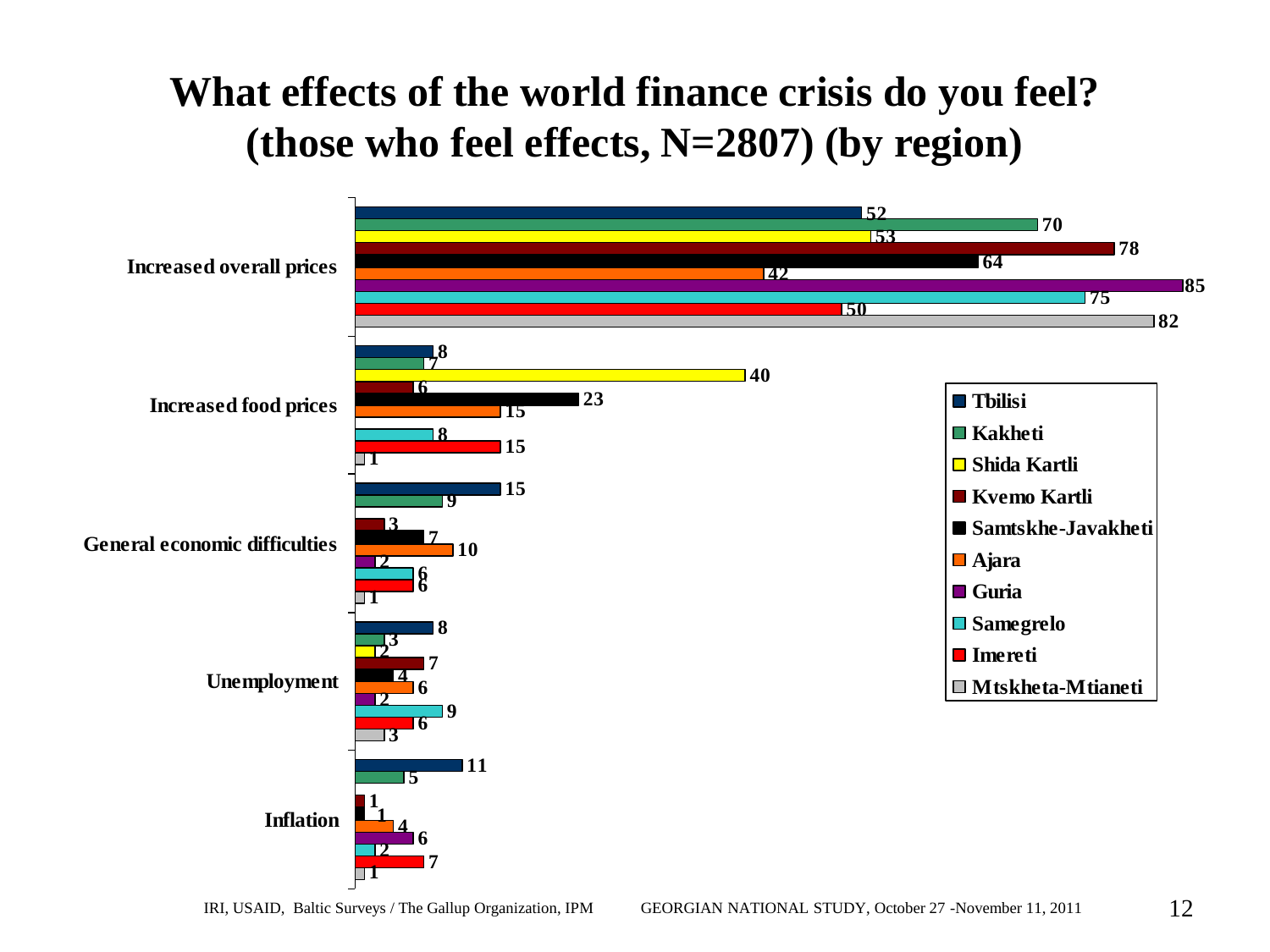# **POLITICS**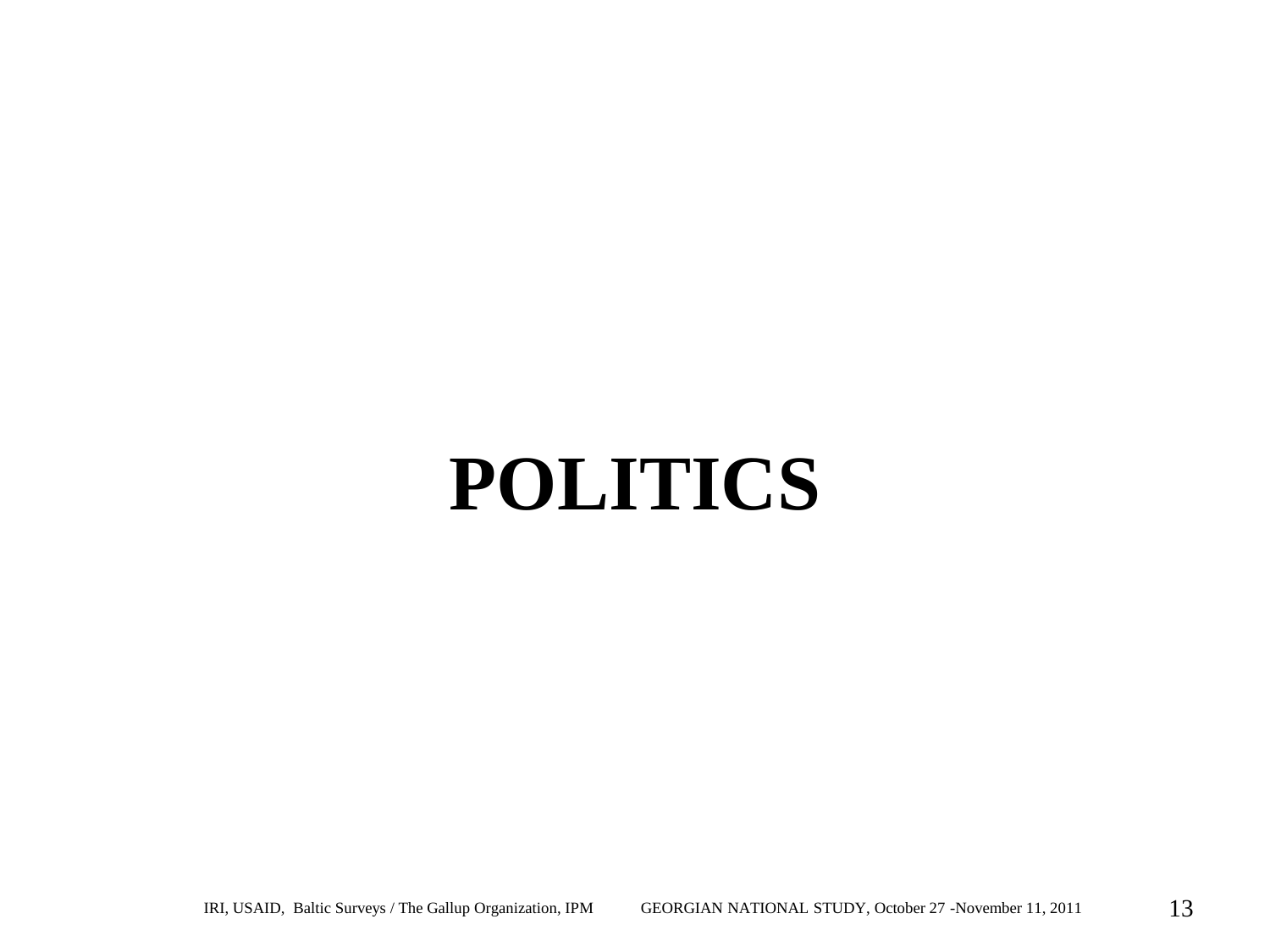#### **When considering which party to vote for, what is more important?**

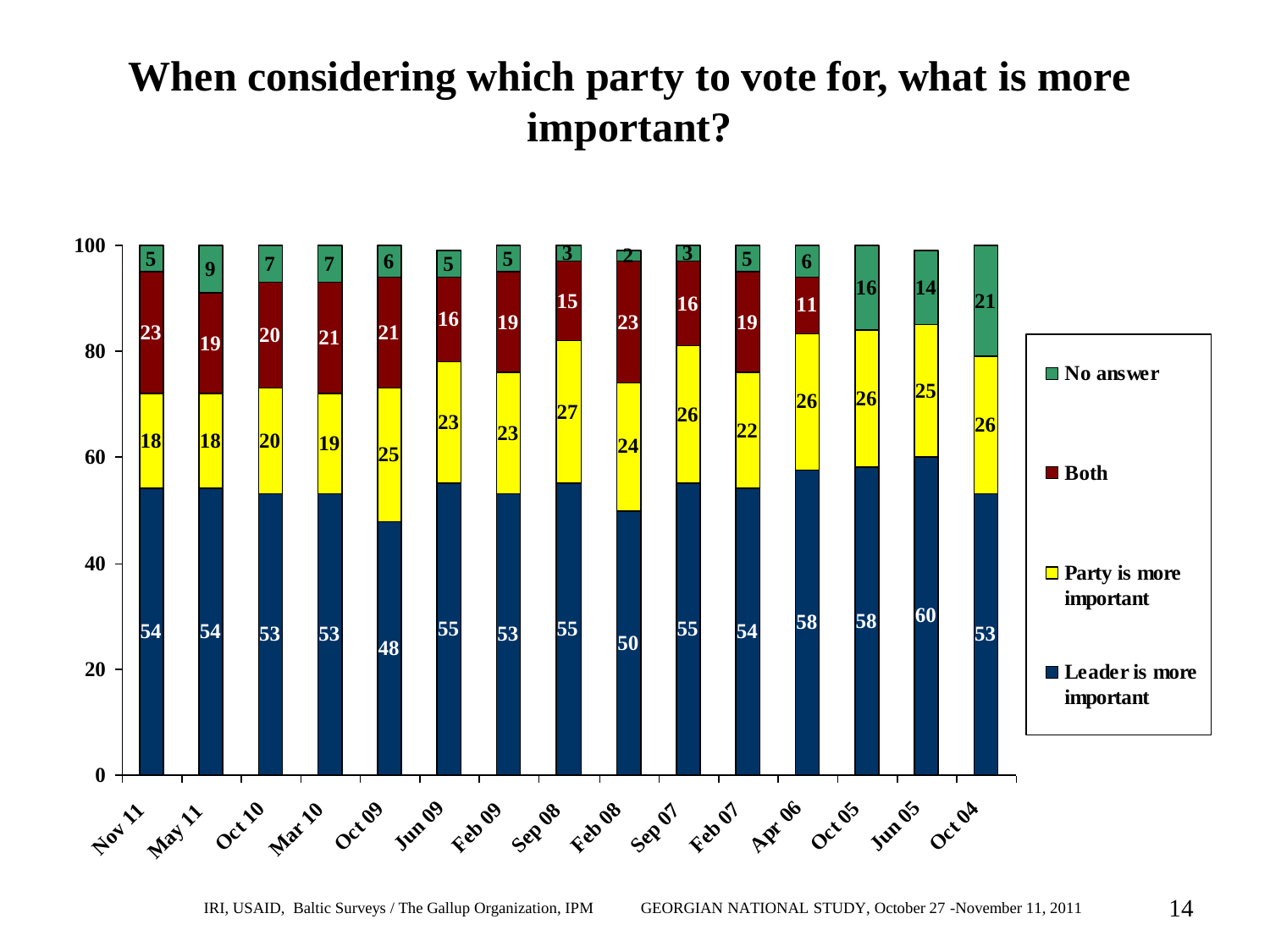# **What are the three most important achievements of the Georgian government?**

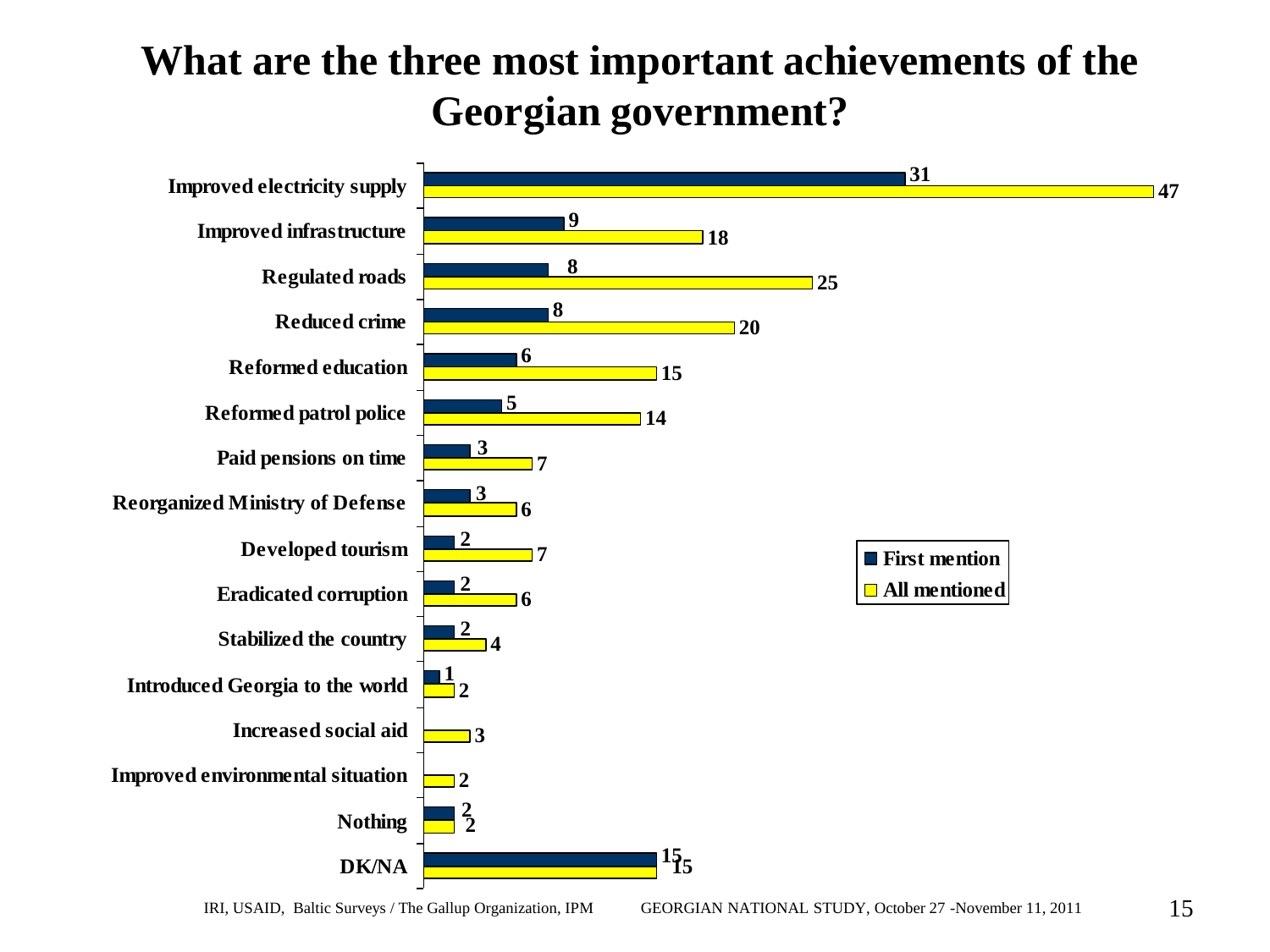#### **What are the three biggest failures of the Georgian government?**

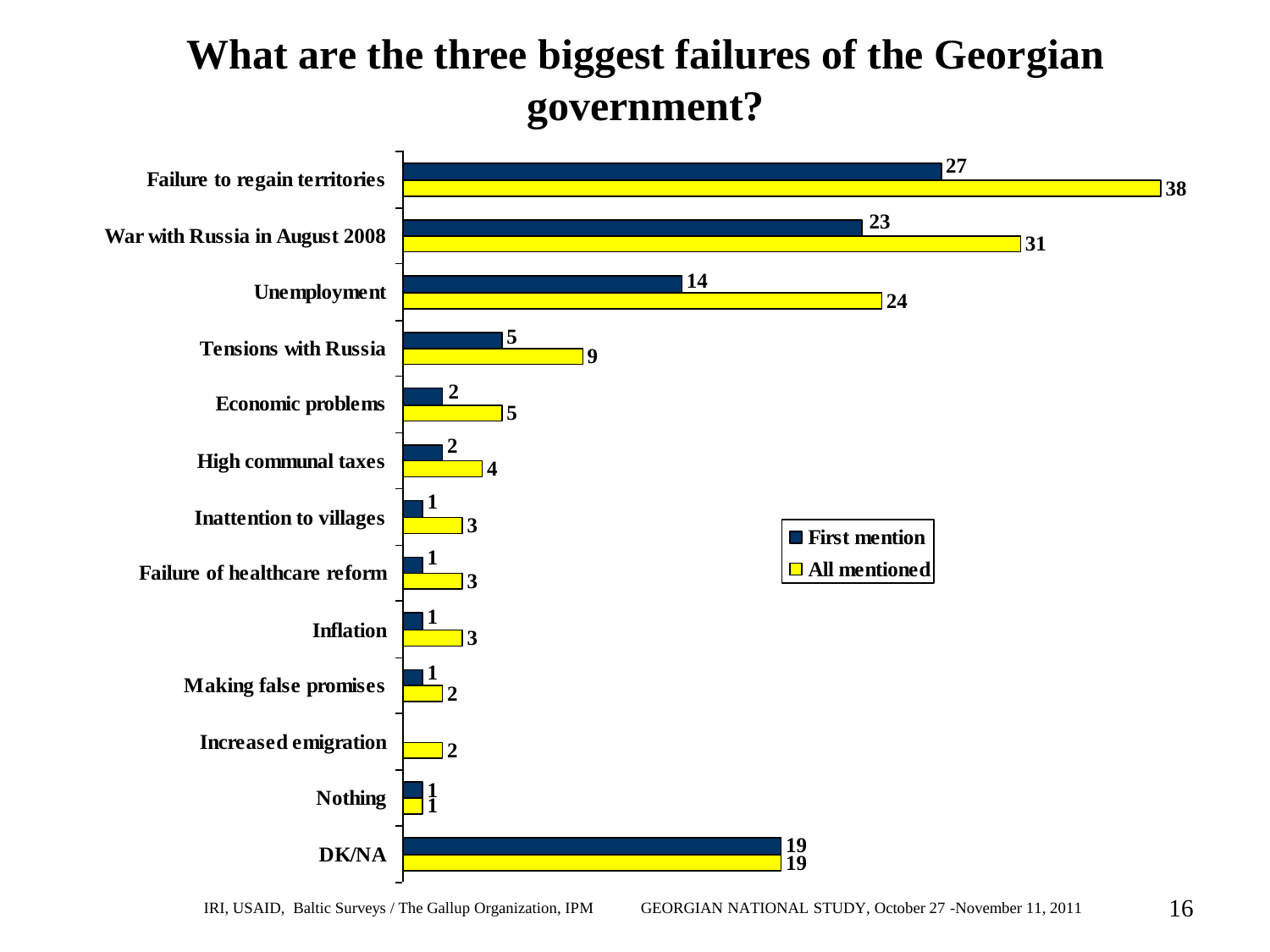#### **What are three main issues that Parliament needs to address?**

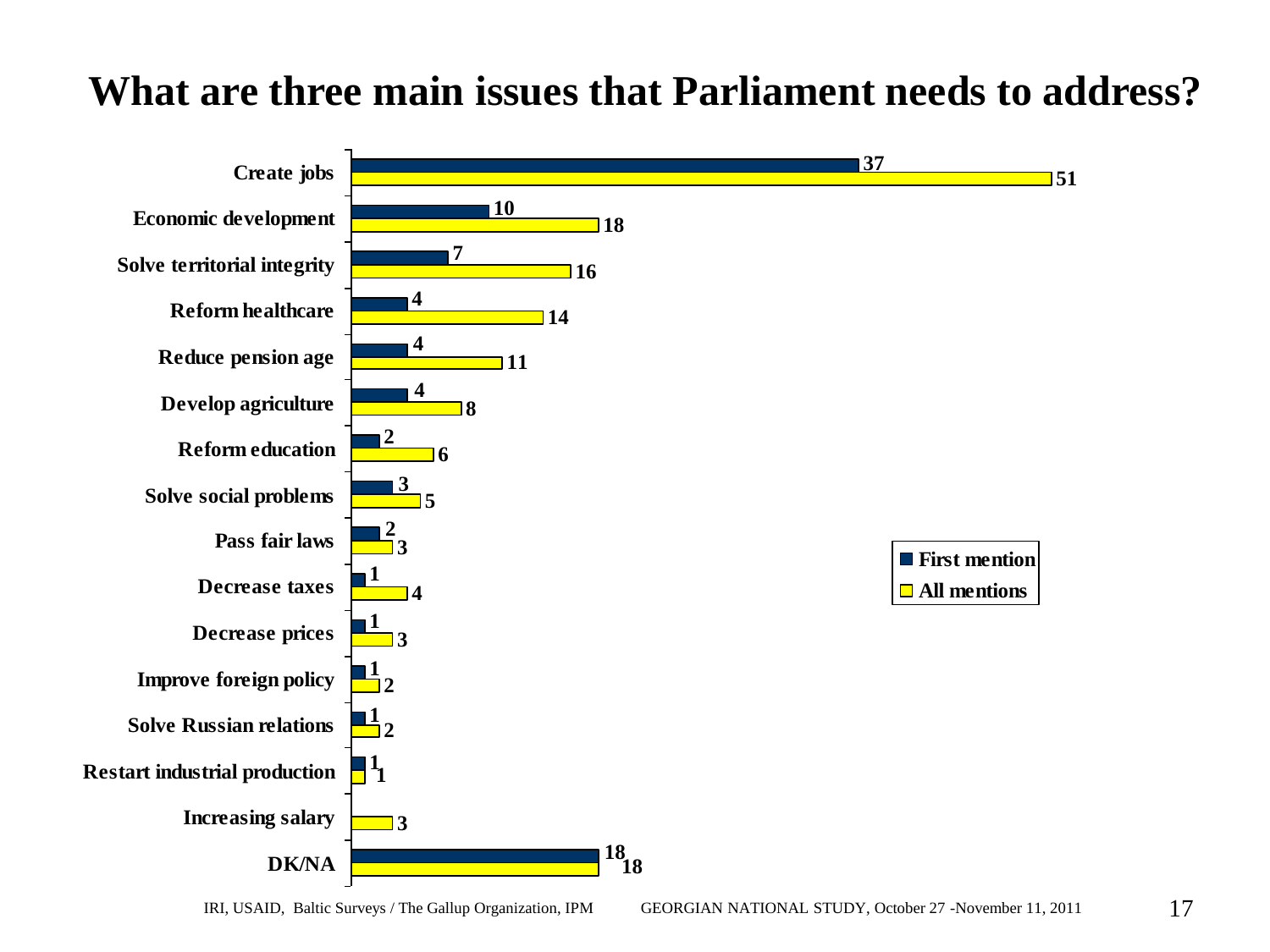# **Is it important for Georgia to have a political opposition?**

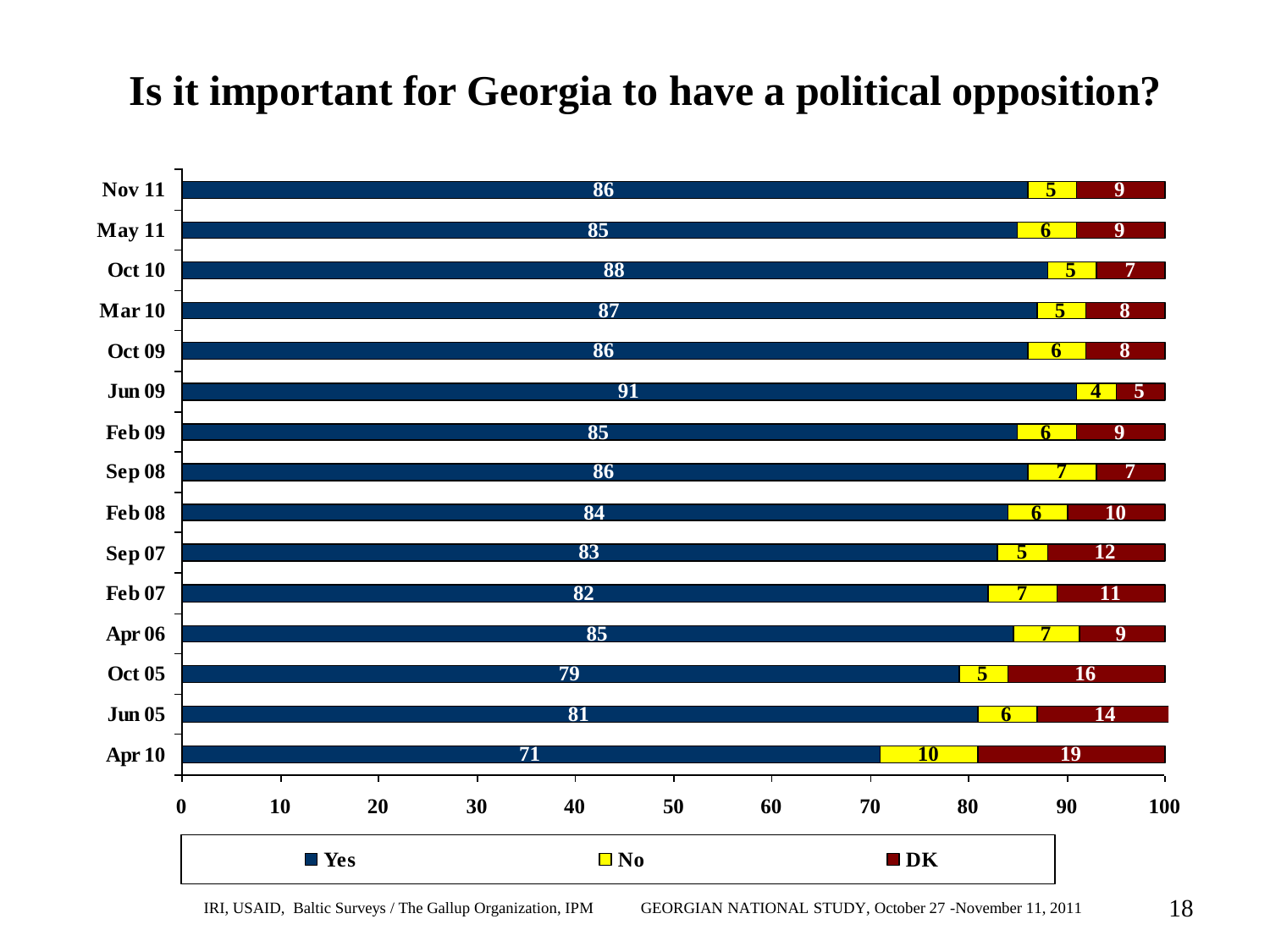### **Do you think that government and opposition should continue dialogue?**

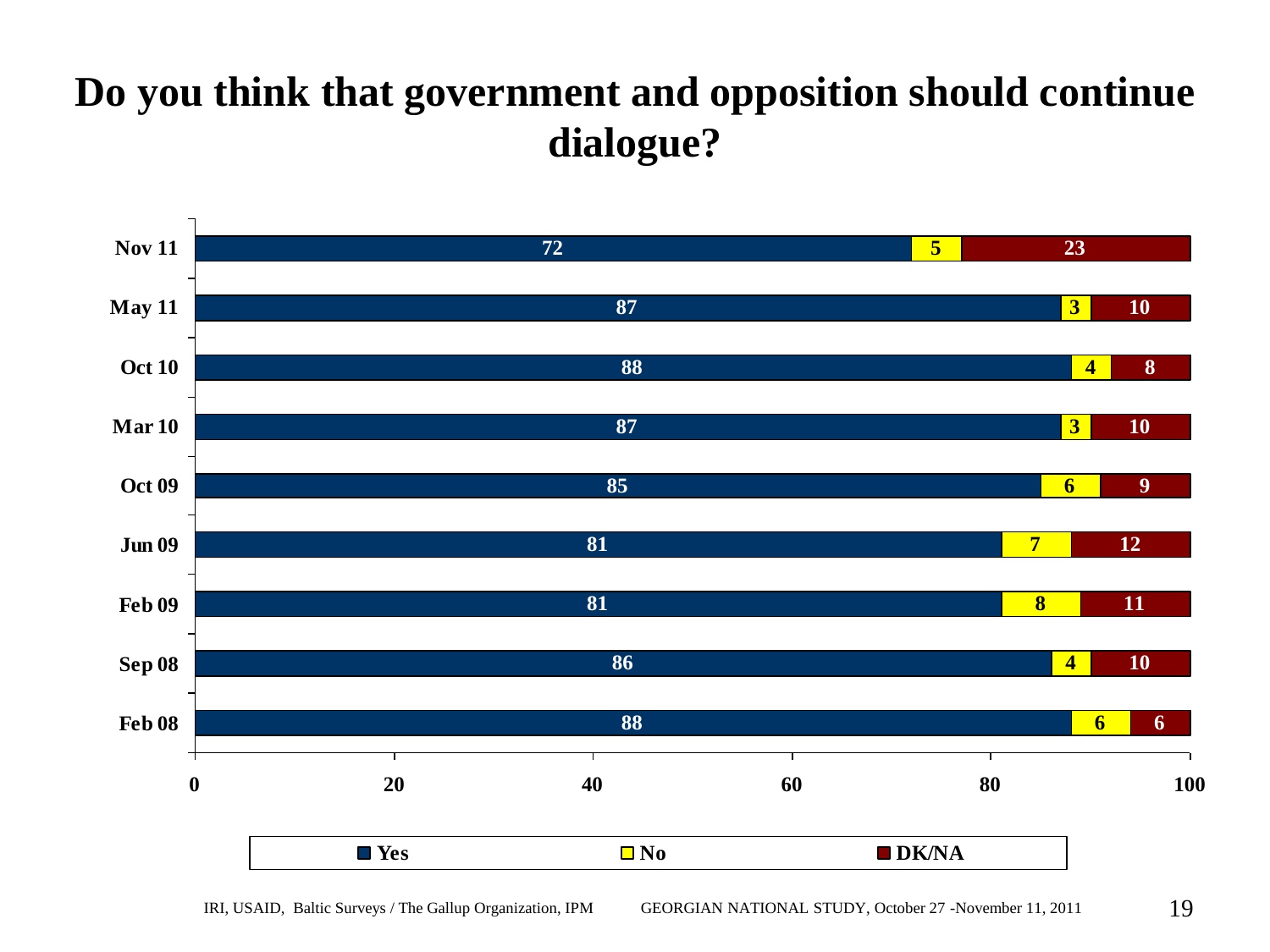### **Do you feel the governor of your region is doing a good job effectively addressing the problems of your region?**

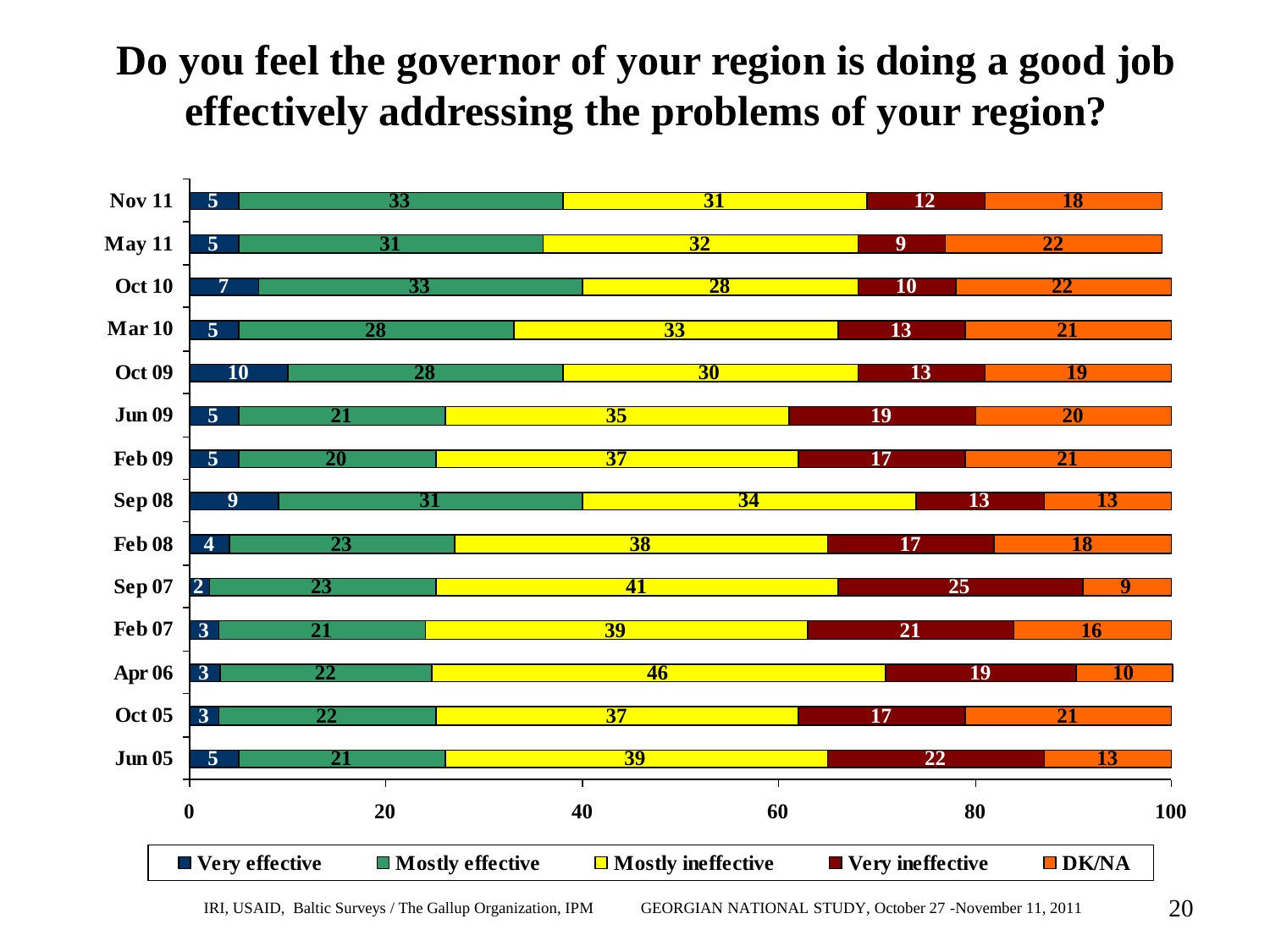#### **Do you feel the governor of your region is doing a good job effectively addressing the problems of your region? (by region)**

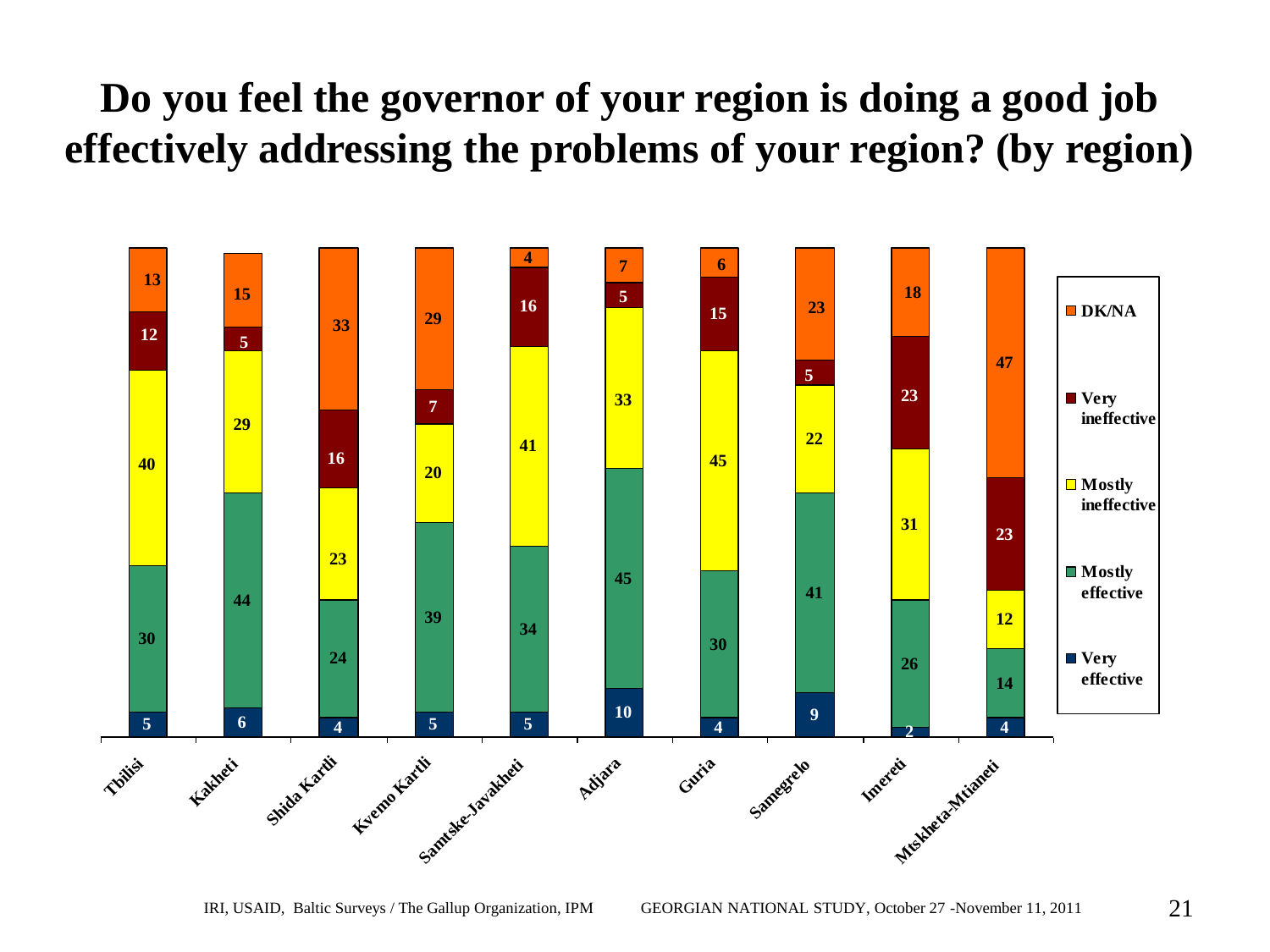## **What are three major issues that the governor of your region needs to address? (all regions except Tbilisi, N=2892)**

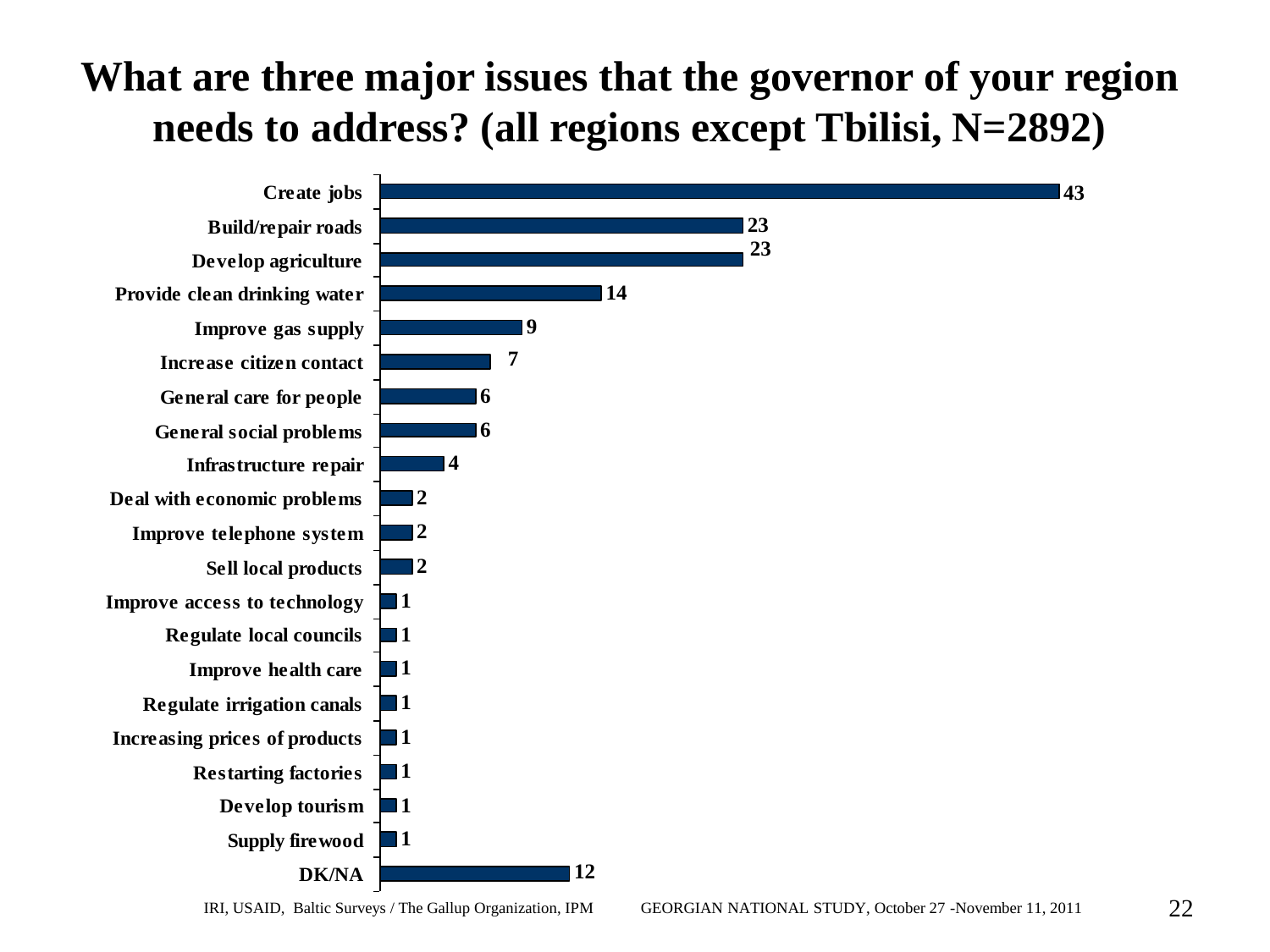# **INTERNATIONAL RELATIONS**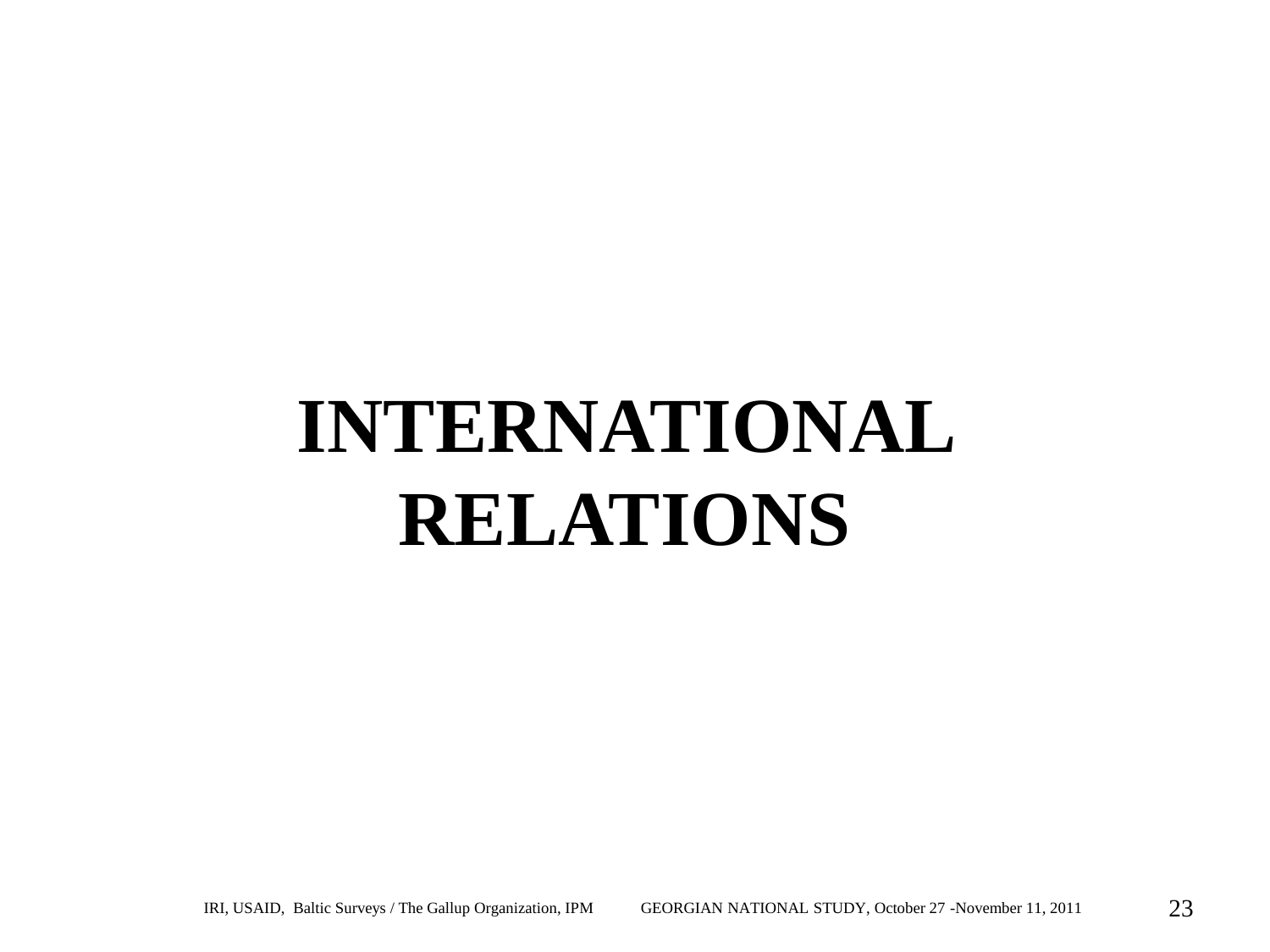

#### **How would you evaluate Georgia's relationship with...?**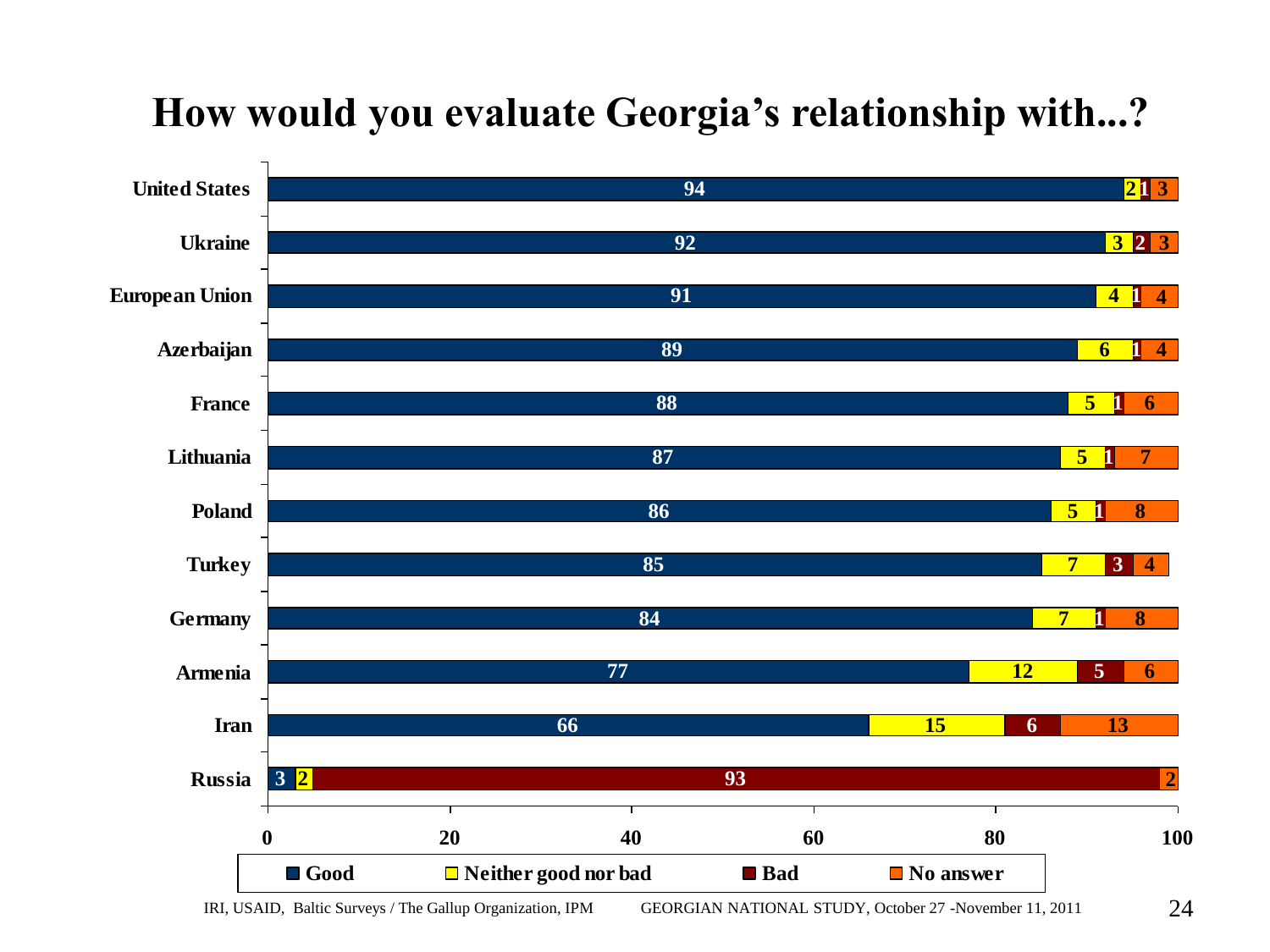### **Which countries are the most important partners for Georgia? Which comprise the most political and economic threat?**

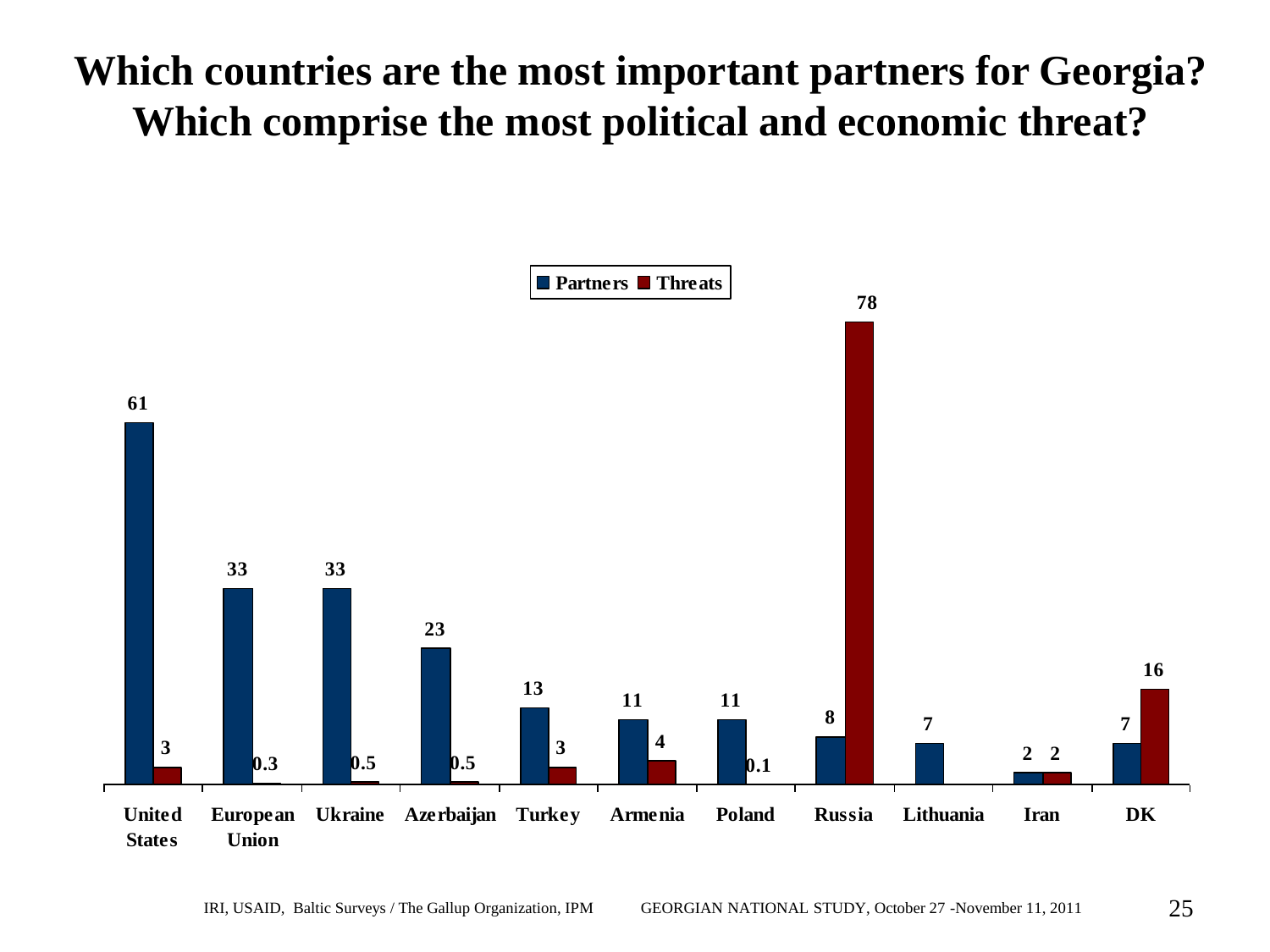#### **Do you think that Russian aggression to Georgia is over or is it still going on?**

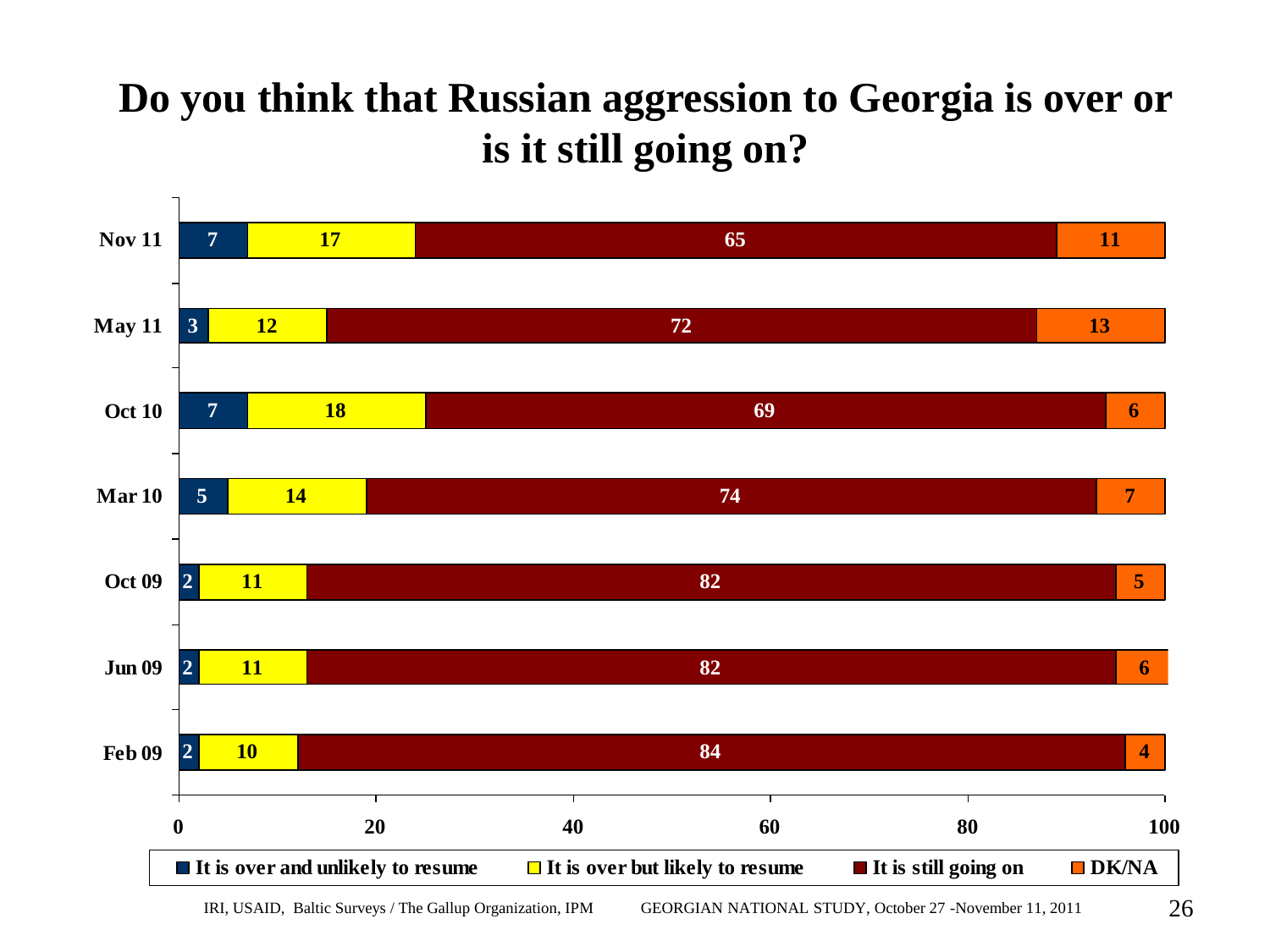#### **Do you support further dialogue with Russia?**

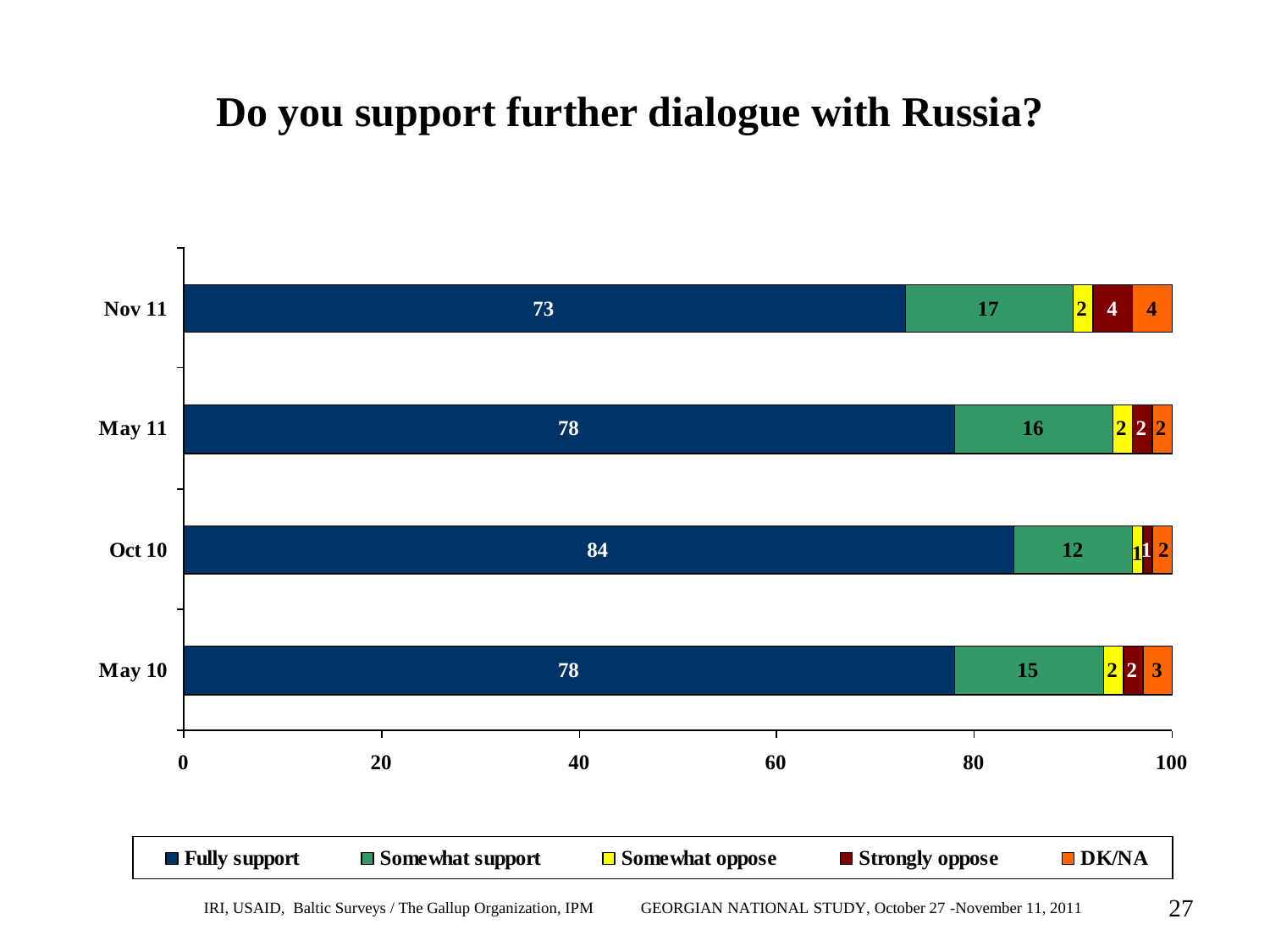## **Who should engage in the dialogue? (fully or somewhat supporting further dialogue)**

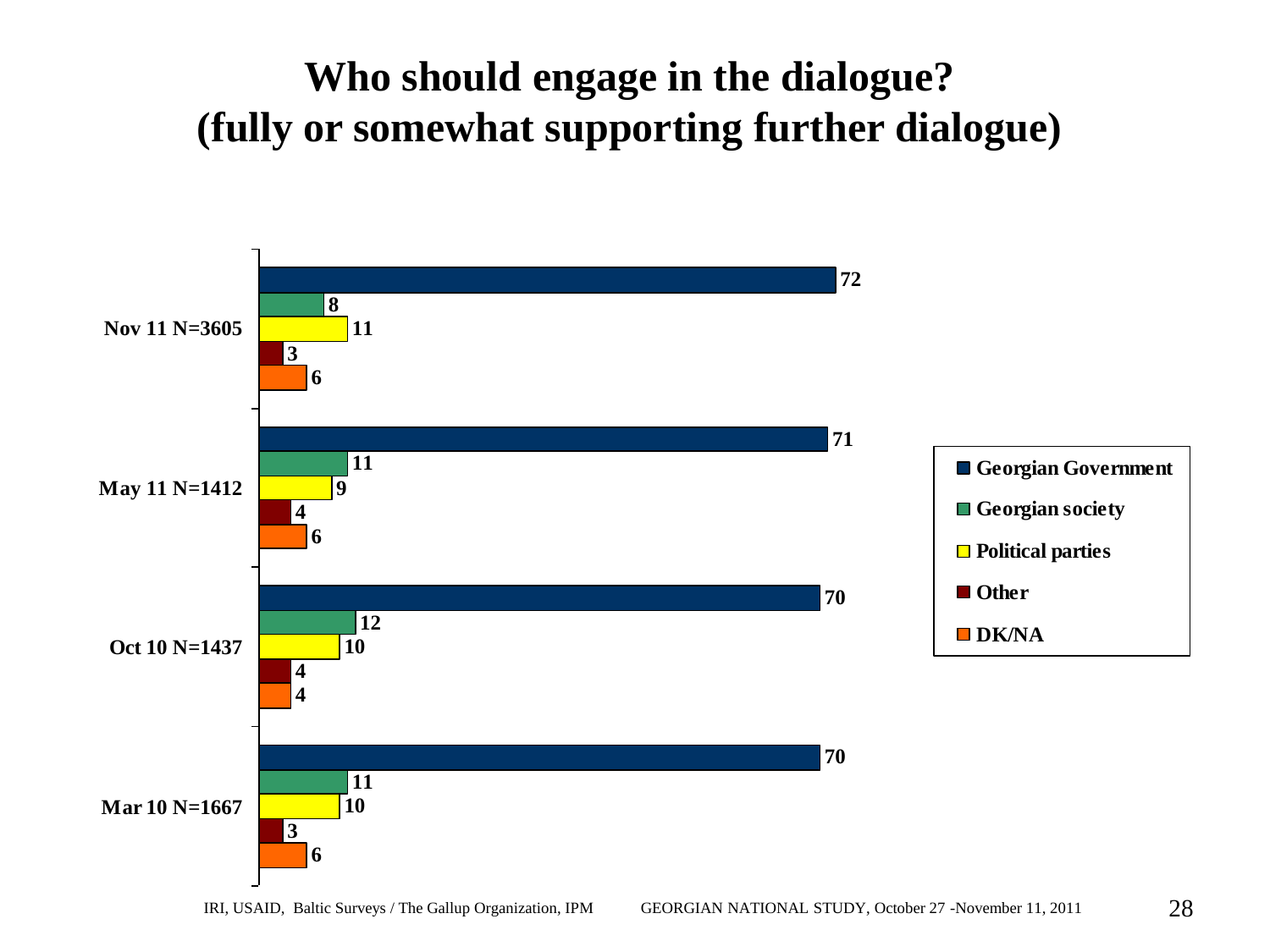# **Do you support Georgia joining NATO?**

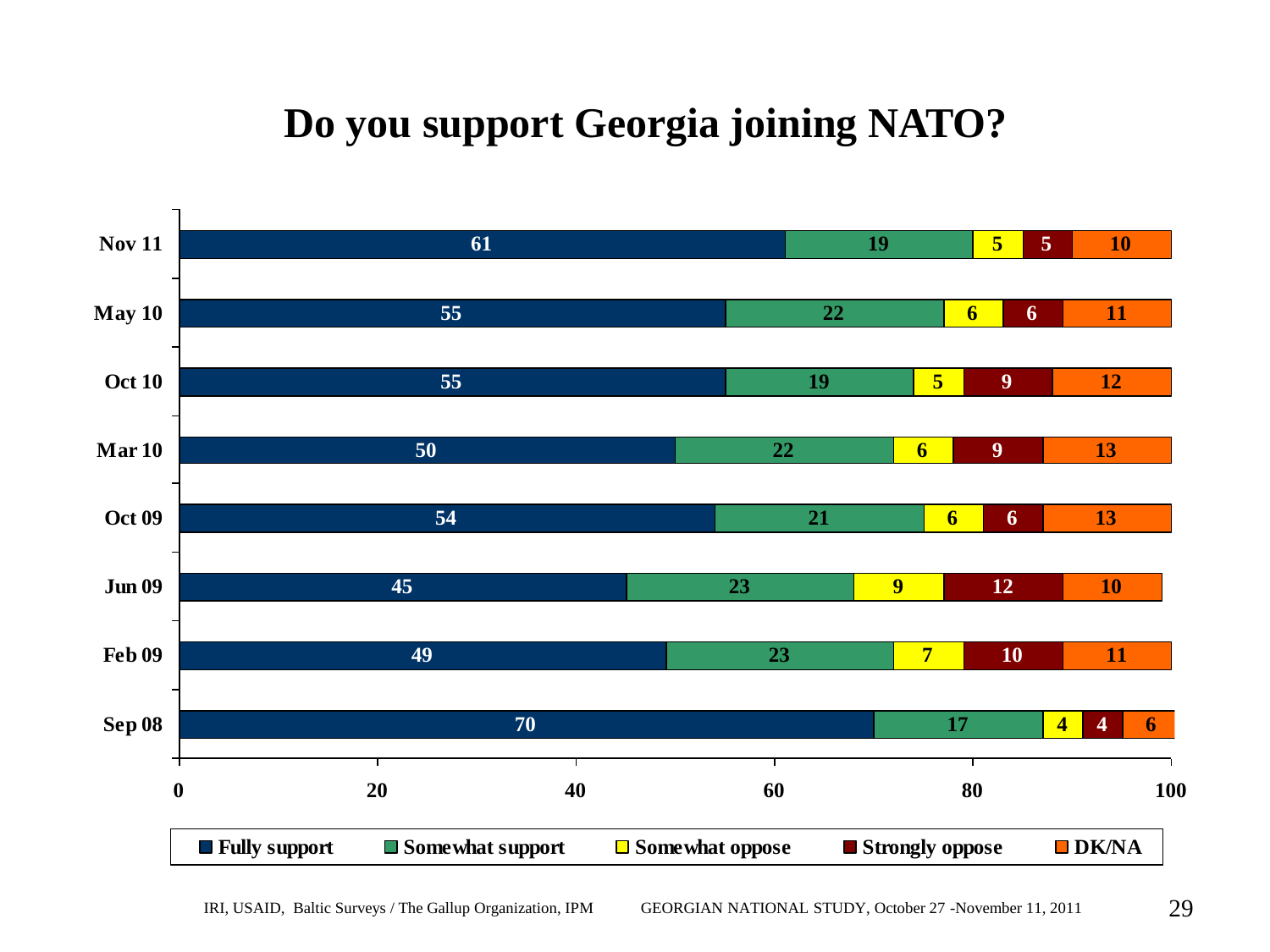#### **When do you think Georgia will become a member of NATO?**



\*In 2007 and 2008 years the answer category was "In 2008", in February 2009 this answer category was changed to "In 2009" \*\* Included from March 2010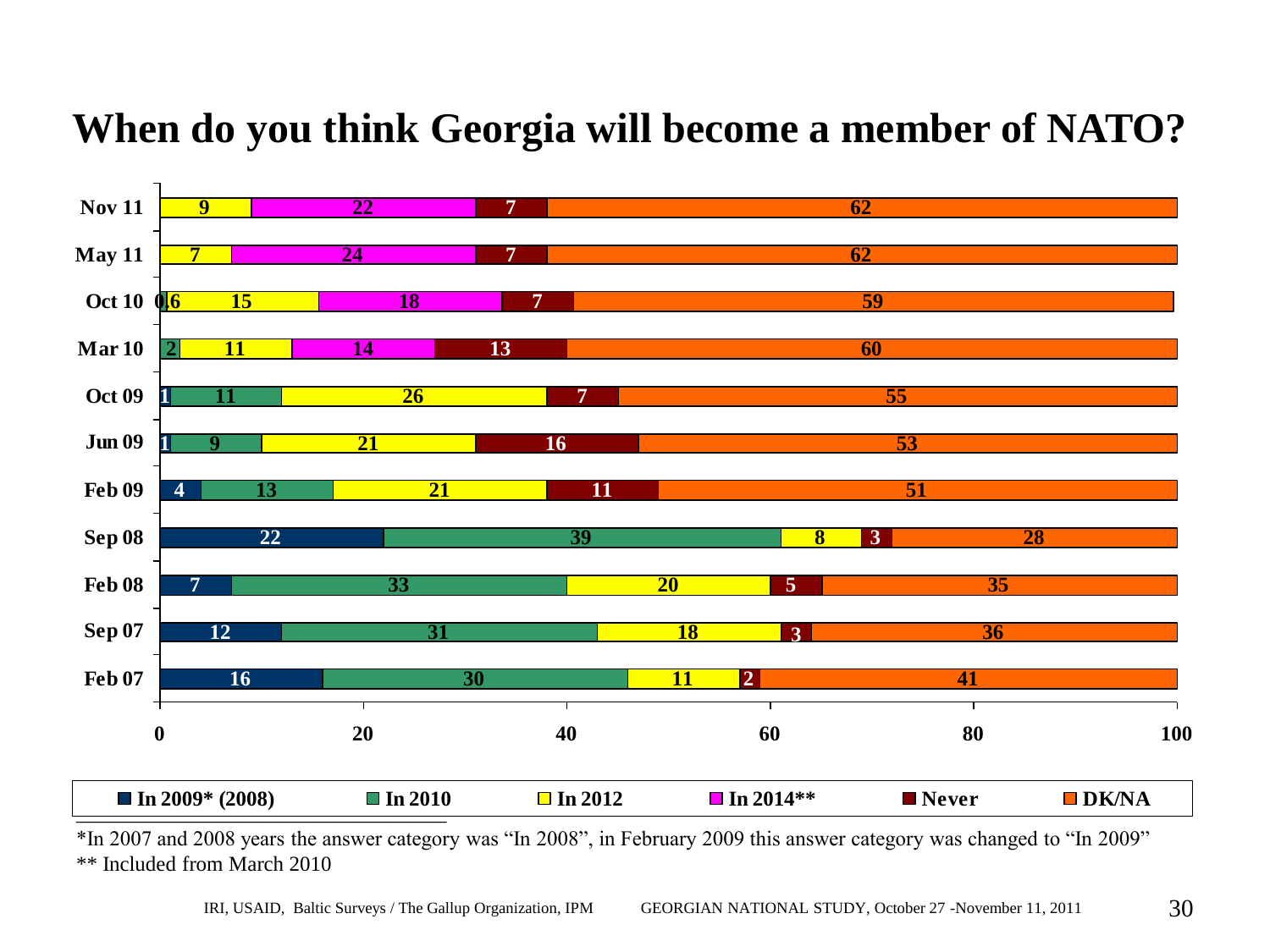### **If/when Georgia becomes a member of NATO, what do you expect from membership?**

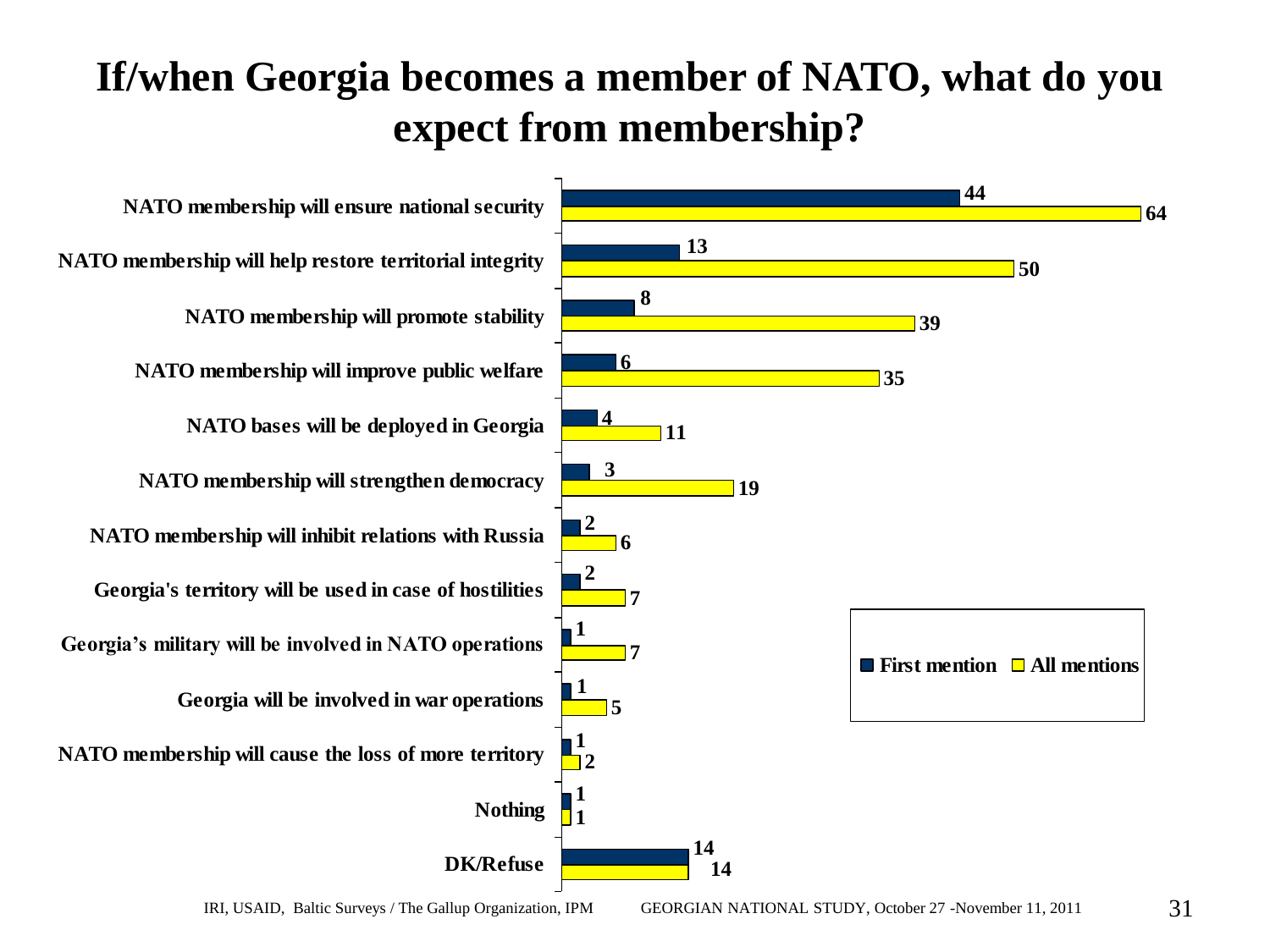#### **Is Georgia's NATO membership more important/crucial after Russia-Georgia war?**

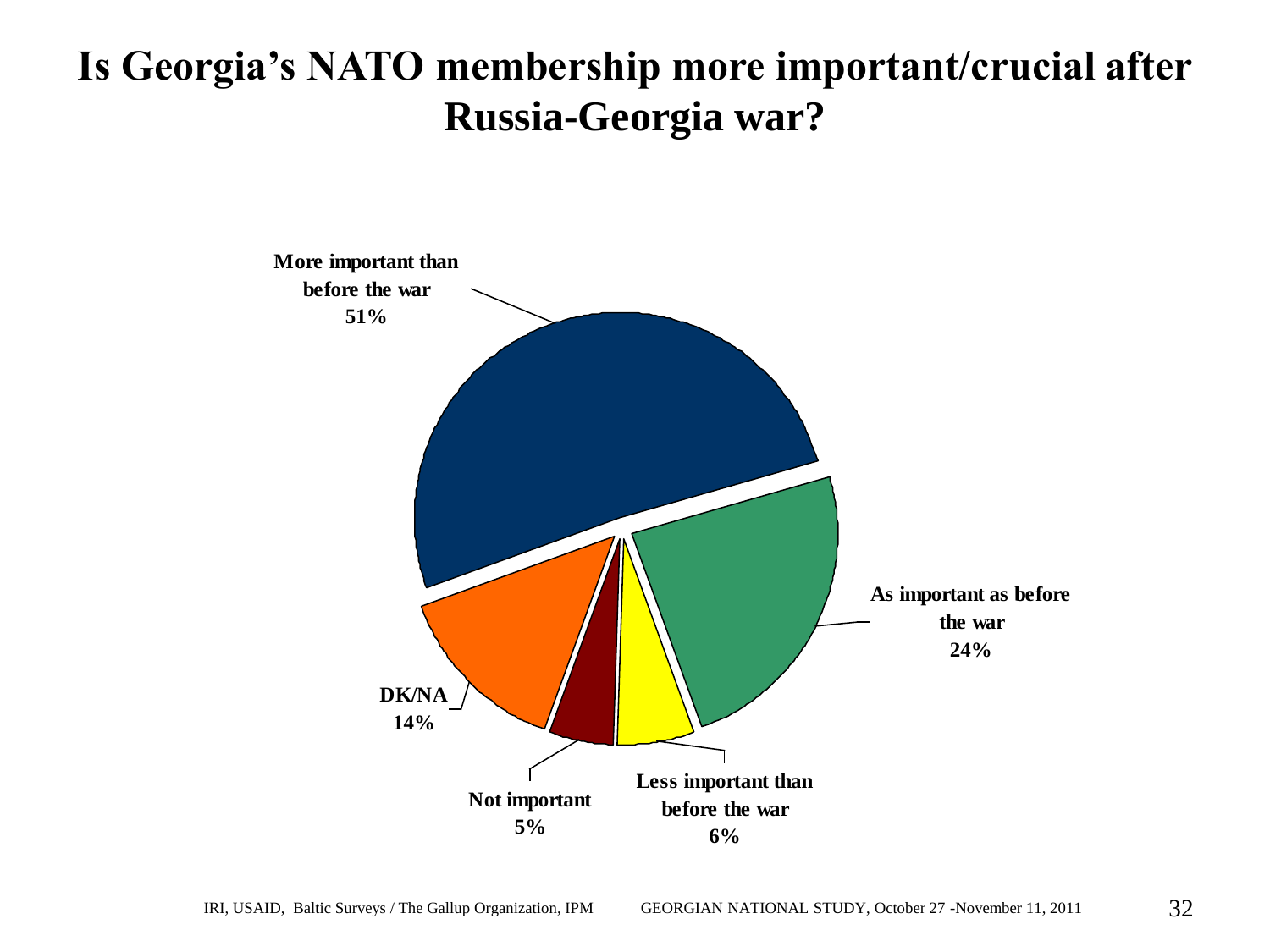# **INSTITUTIONS**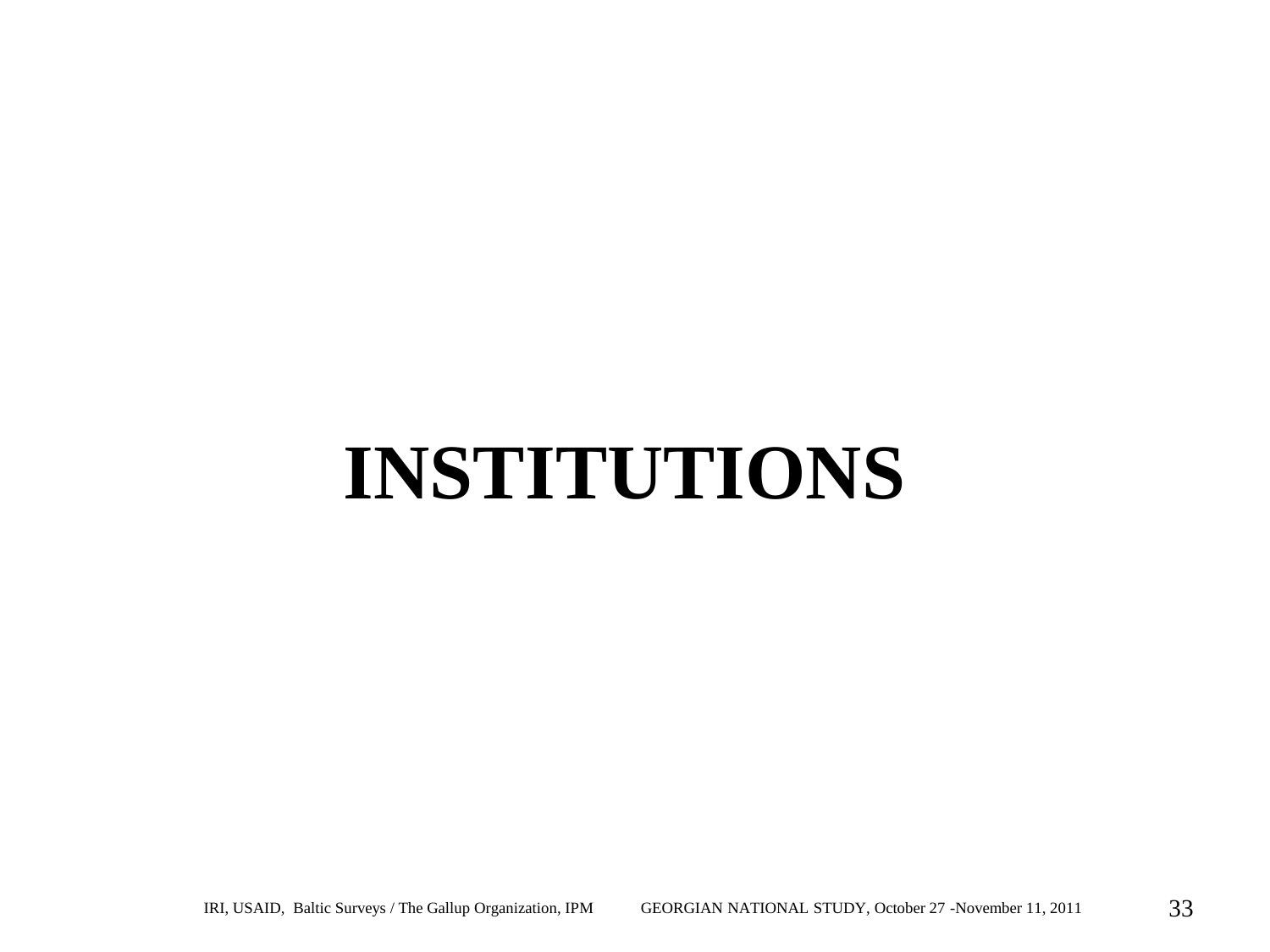#### **How do you feel about the work of the following institutions?**

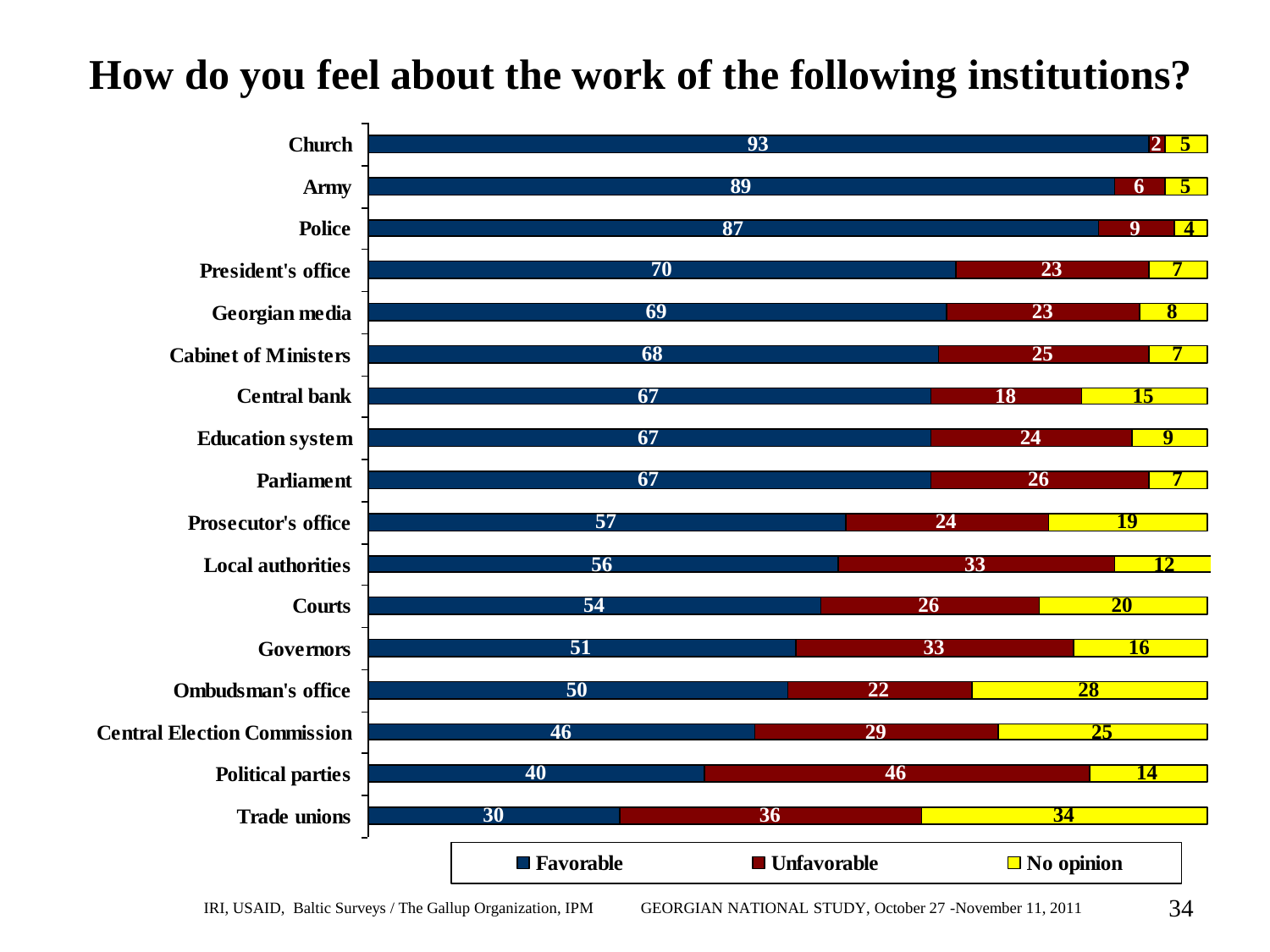# **SOURCES OF INFORMATION**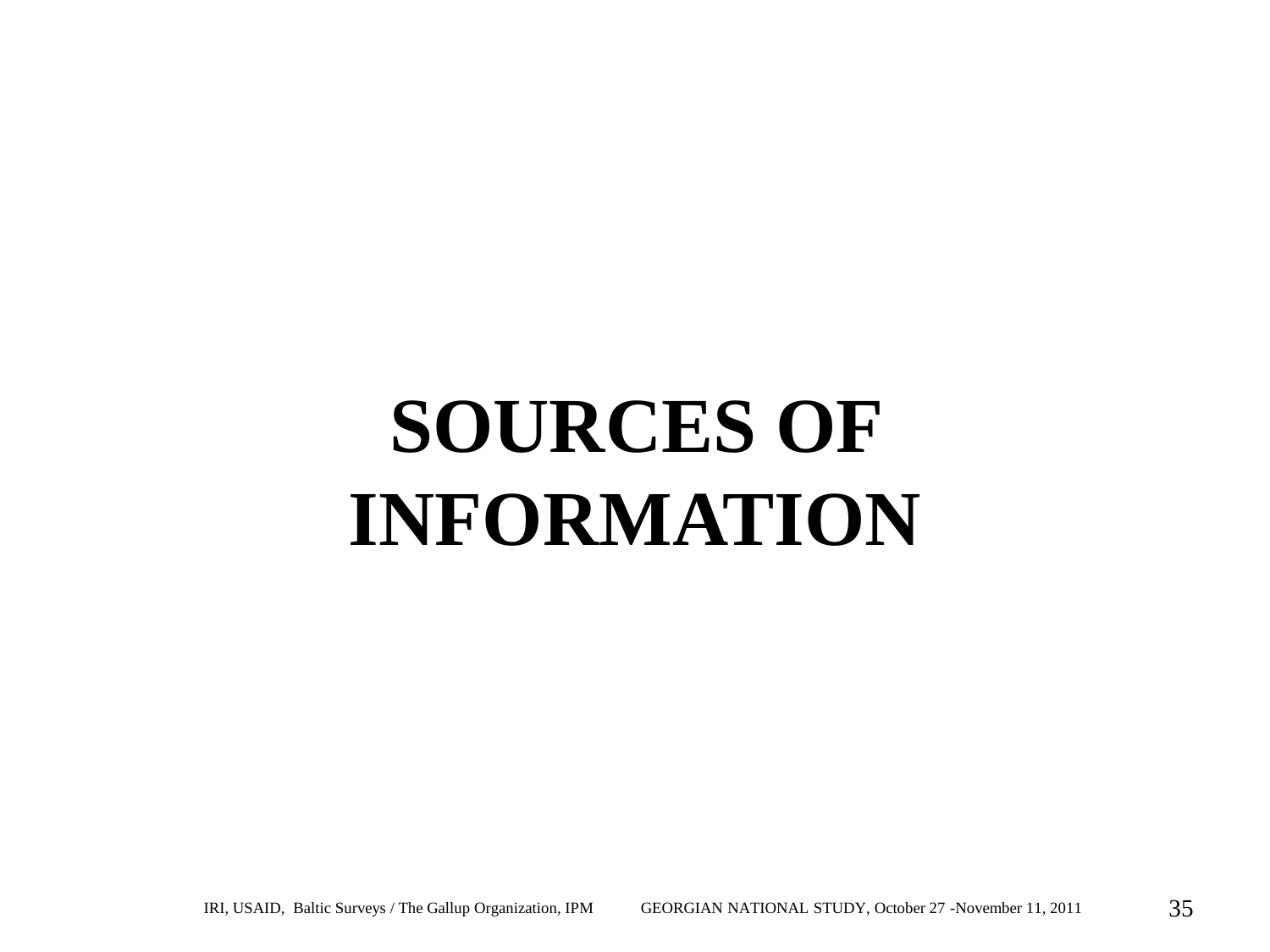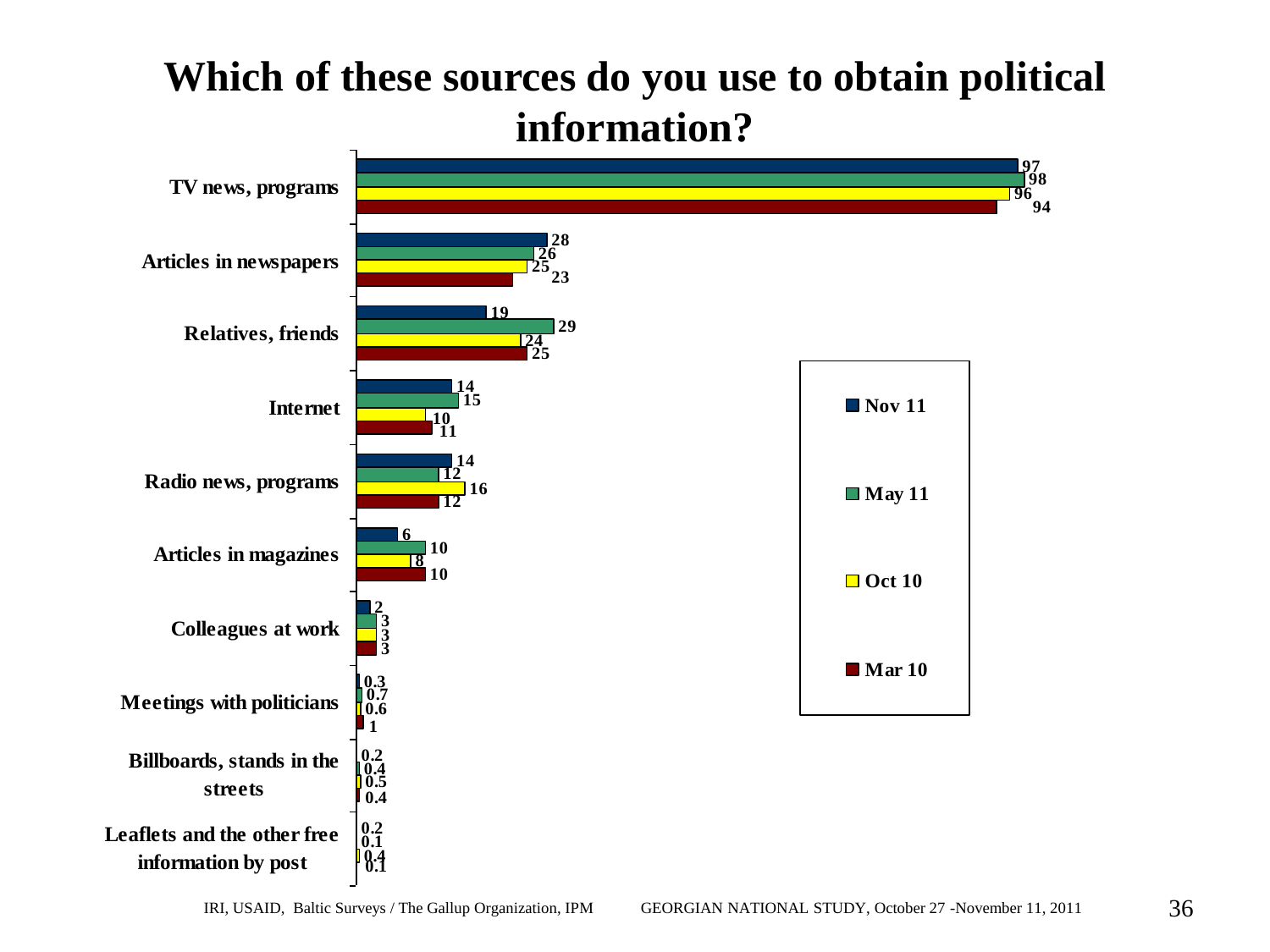### **Is Georgian mass media free to express various political views or there is control from the Government over media content?**

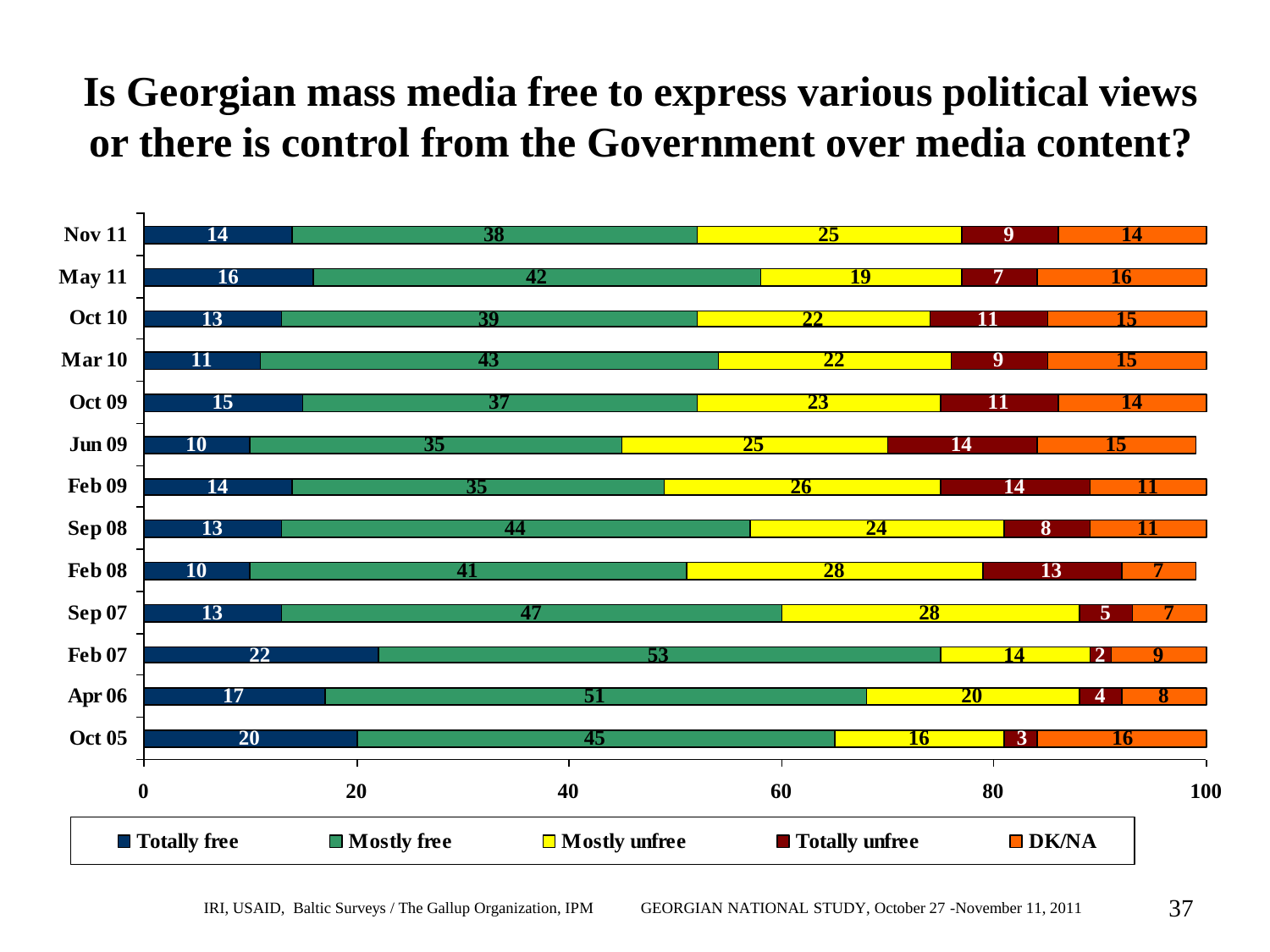# **Is Georgian mass media free to express various political views or there is control from the government over media content?**

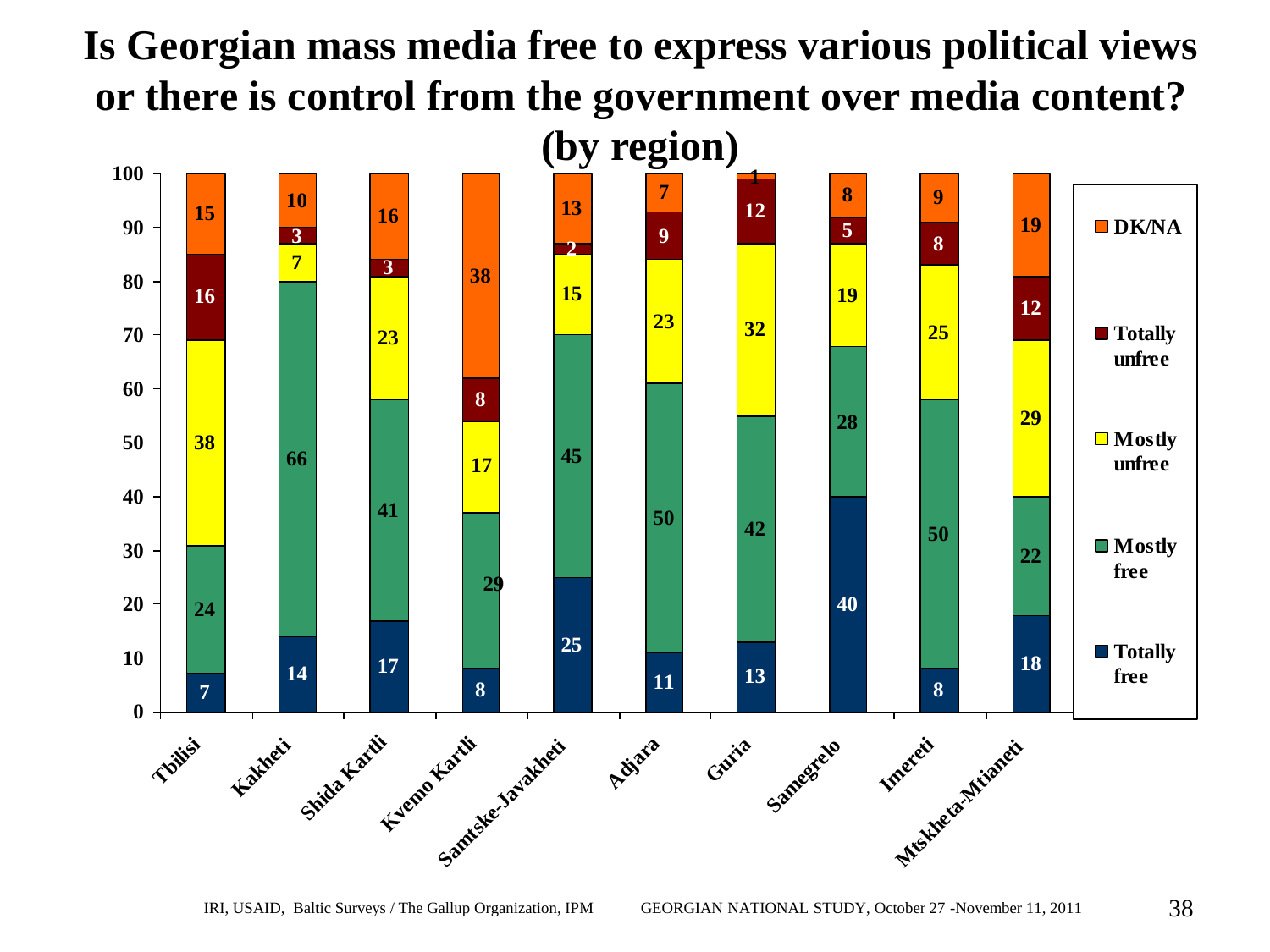# **Why do you think that Georgian mass media is not free to express various political views? (unfree or mostly unfree) 65**<br>**65**<br><u>65</u>

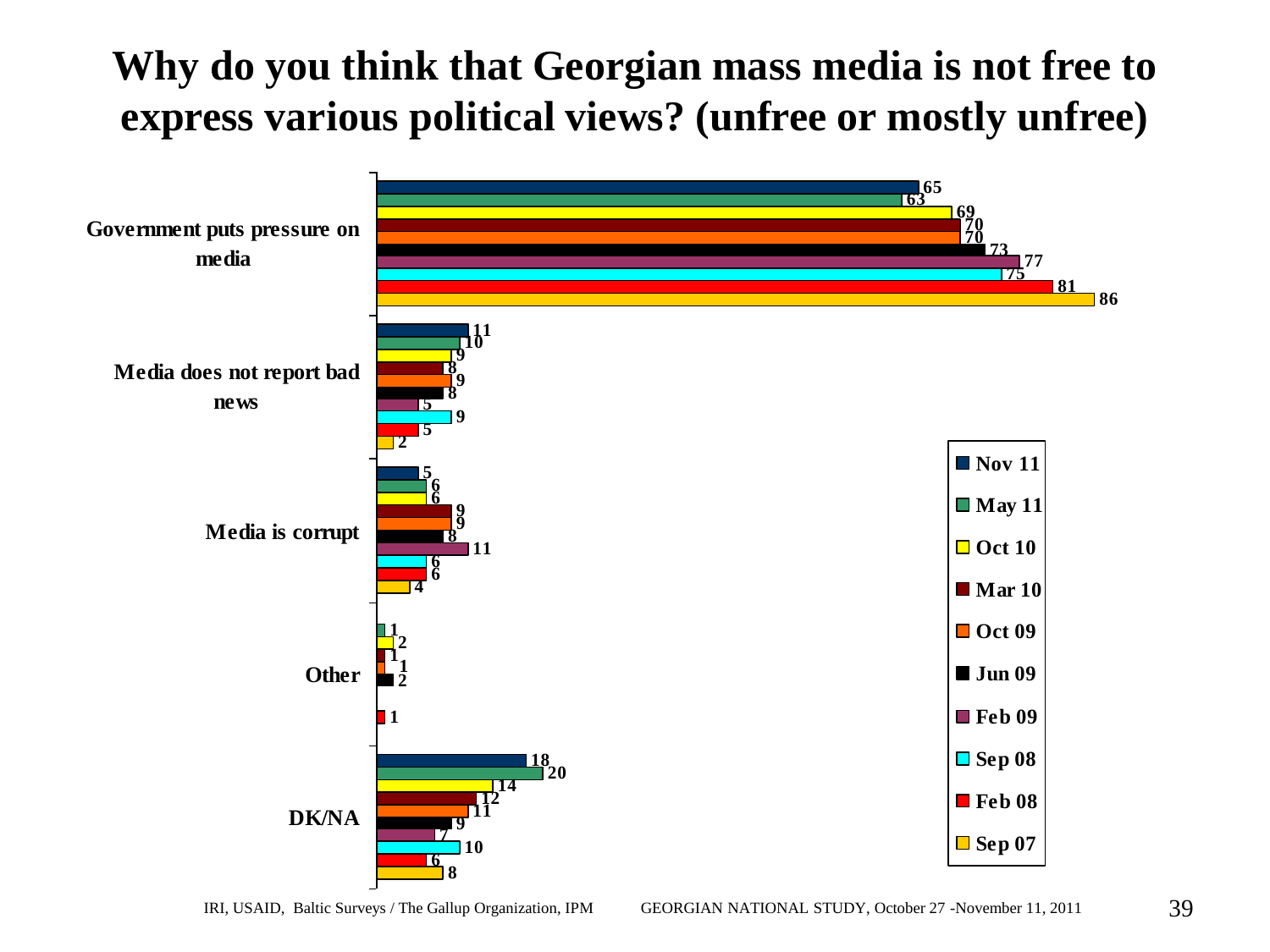#### **Do you feel that television stations offer a fair and balanced view of the political situation?**

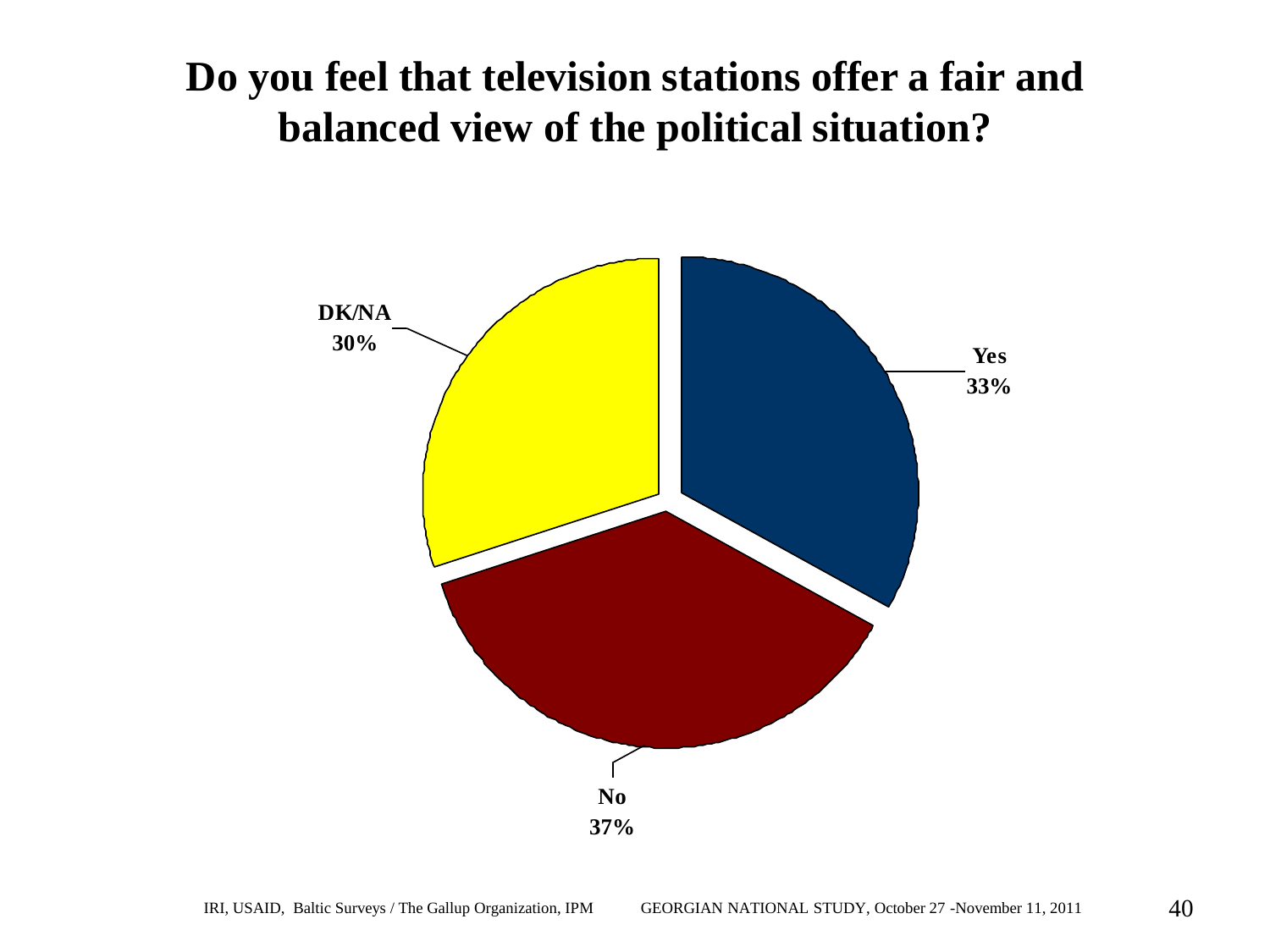# **What would improve this situation? (TV stations don't offer a fair balanced view. N=1469)**

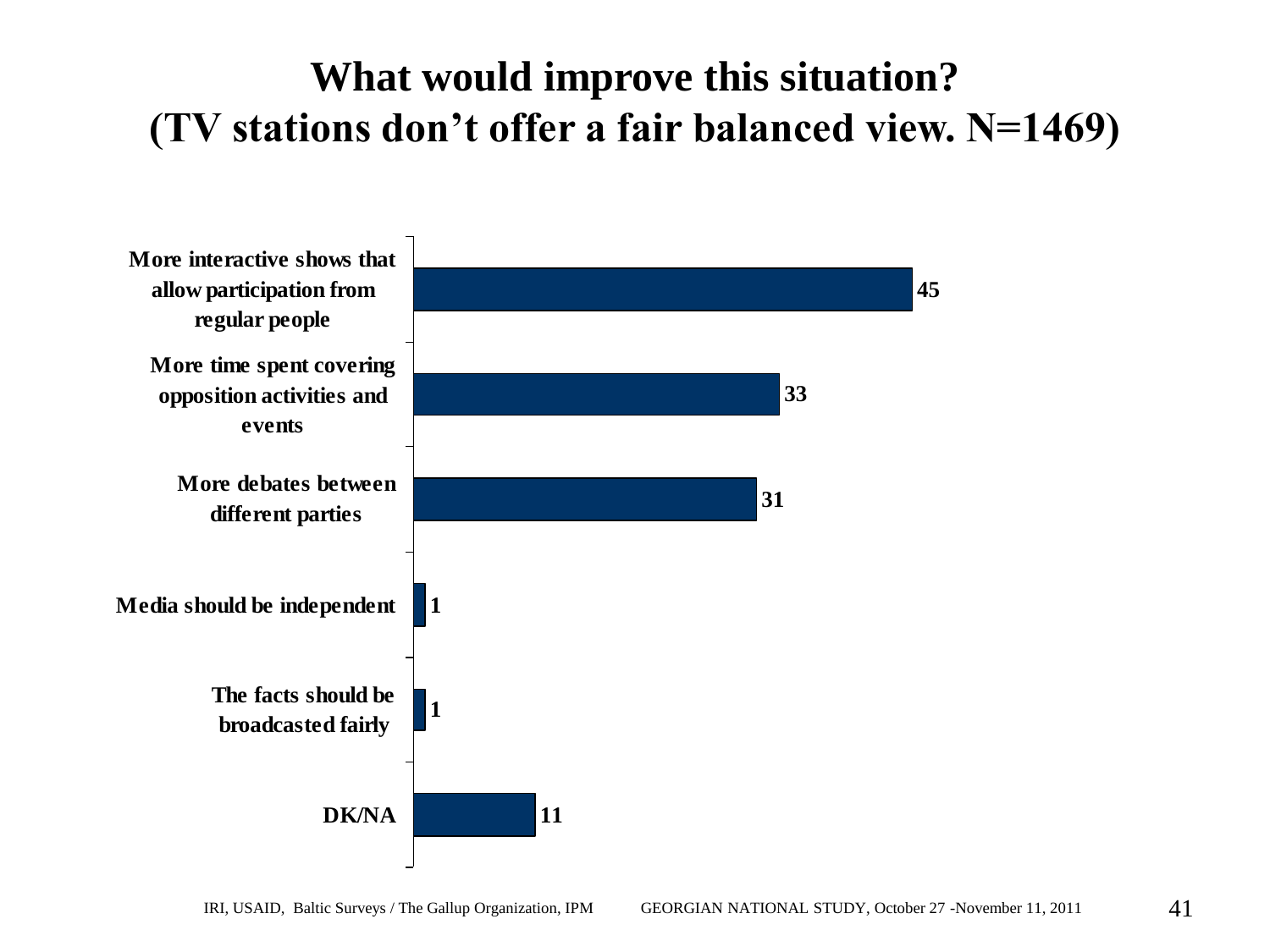### **Do you support further street protests in the future?**

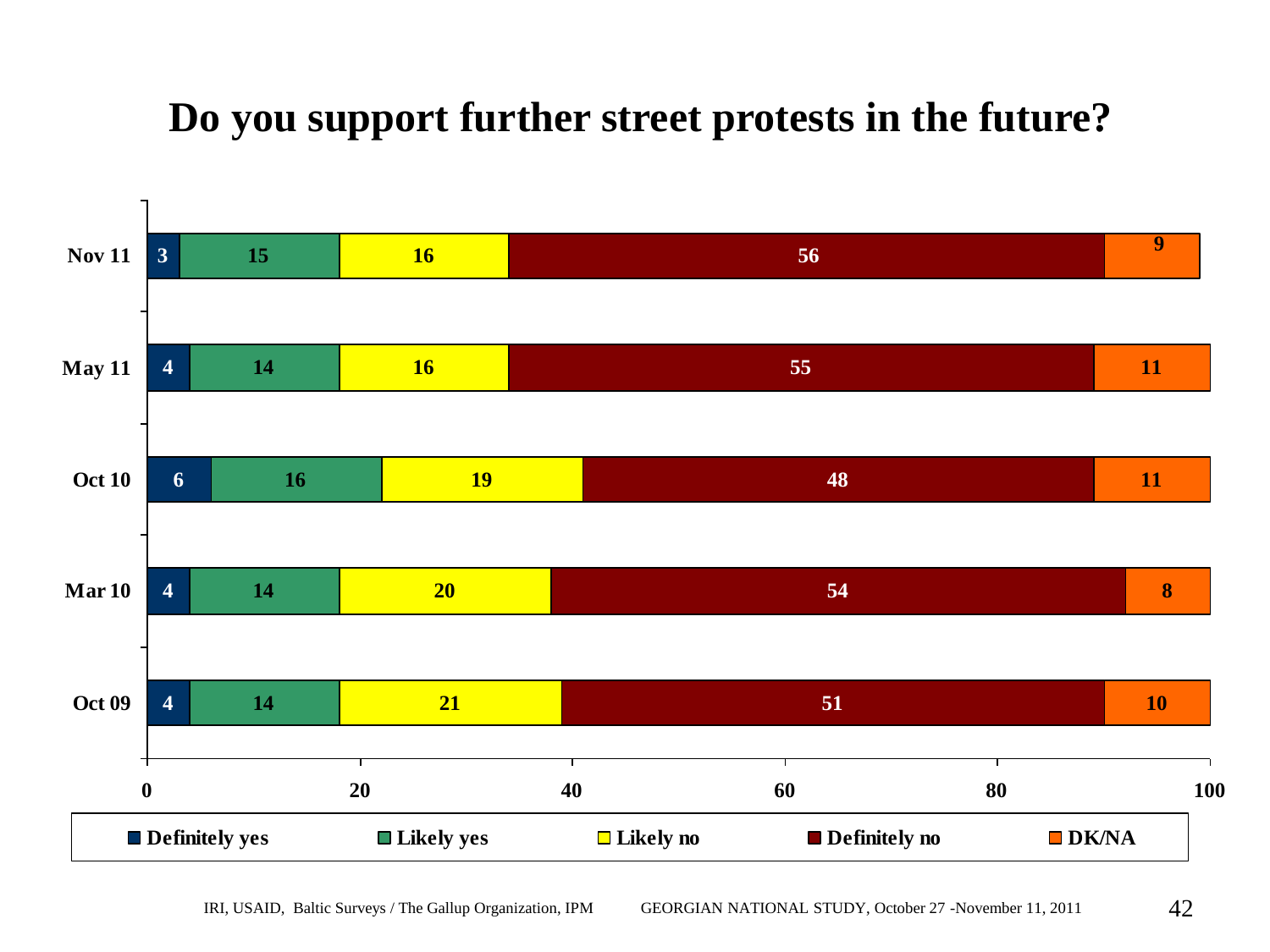### **For what reason would you go to the protest action? (Supporting further street protests. N=732)**

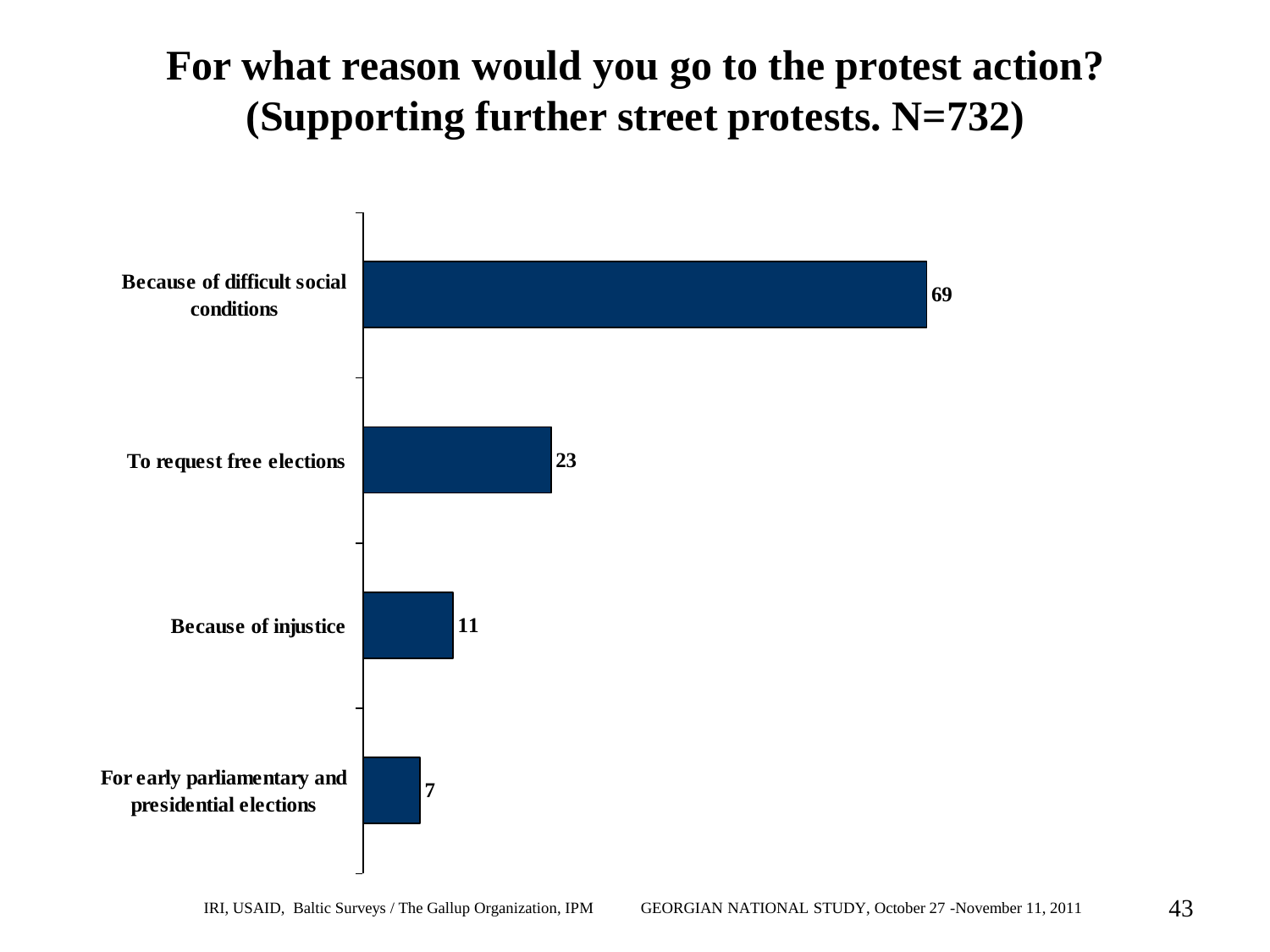#### **How many times per week do you access the Internet?**

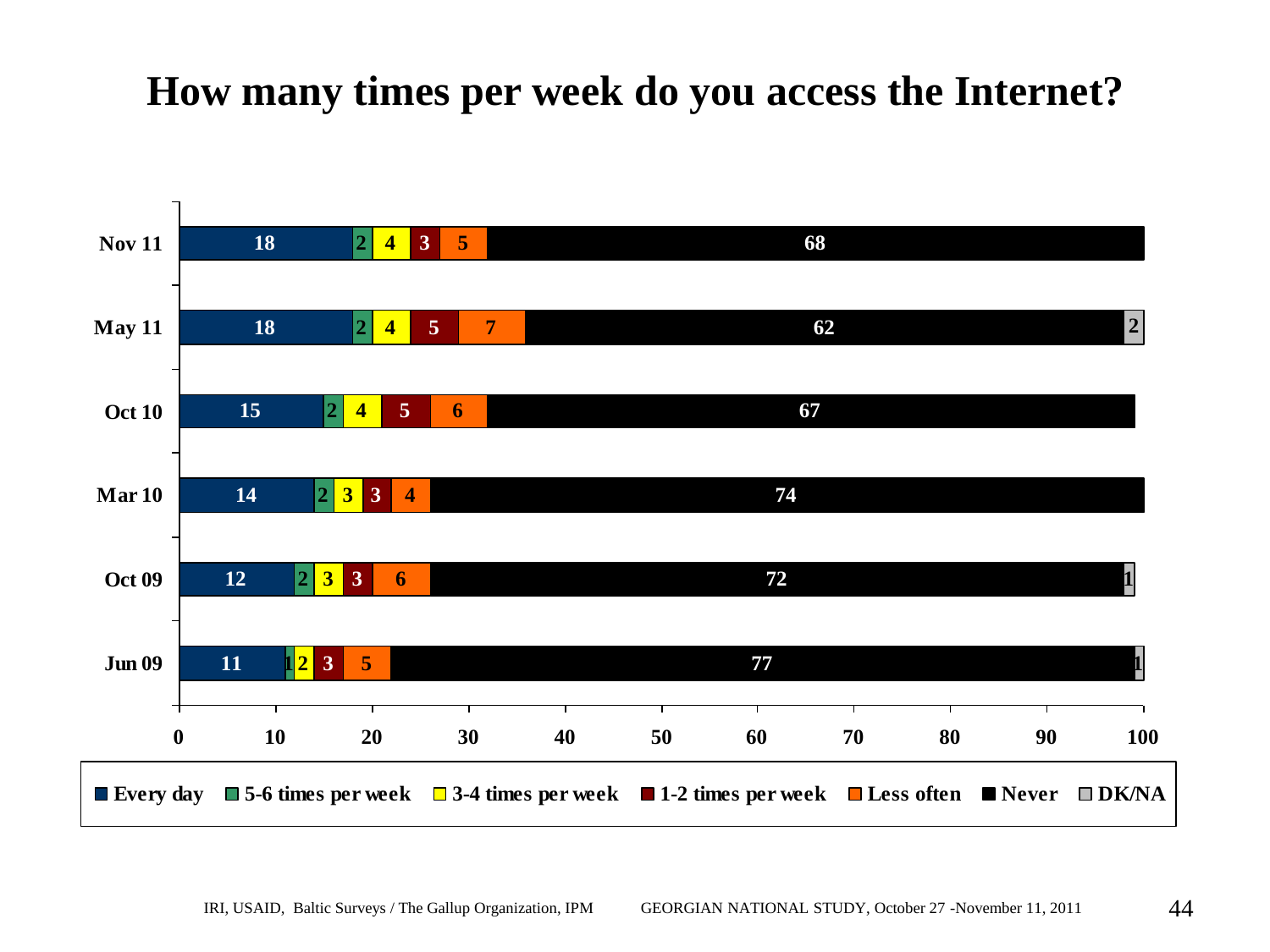# **How many times per week do you access the Internet? (by region)**

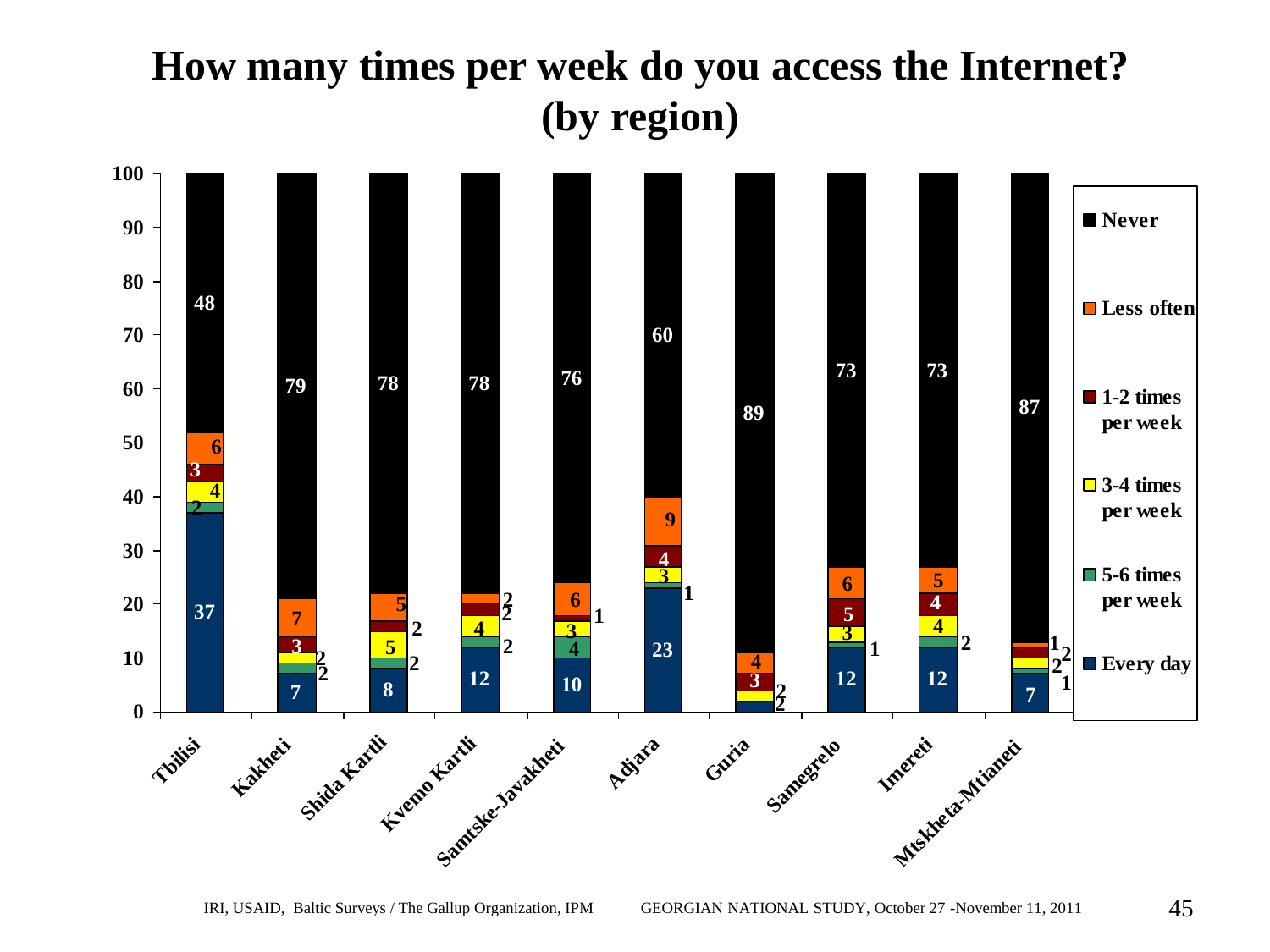#### **Where do you access the Internet? (Internet users)**

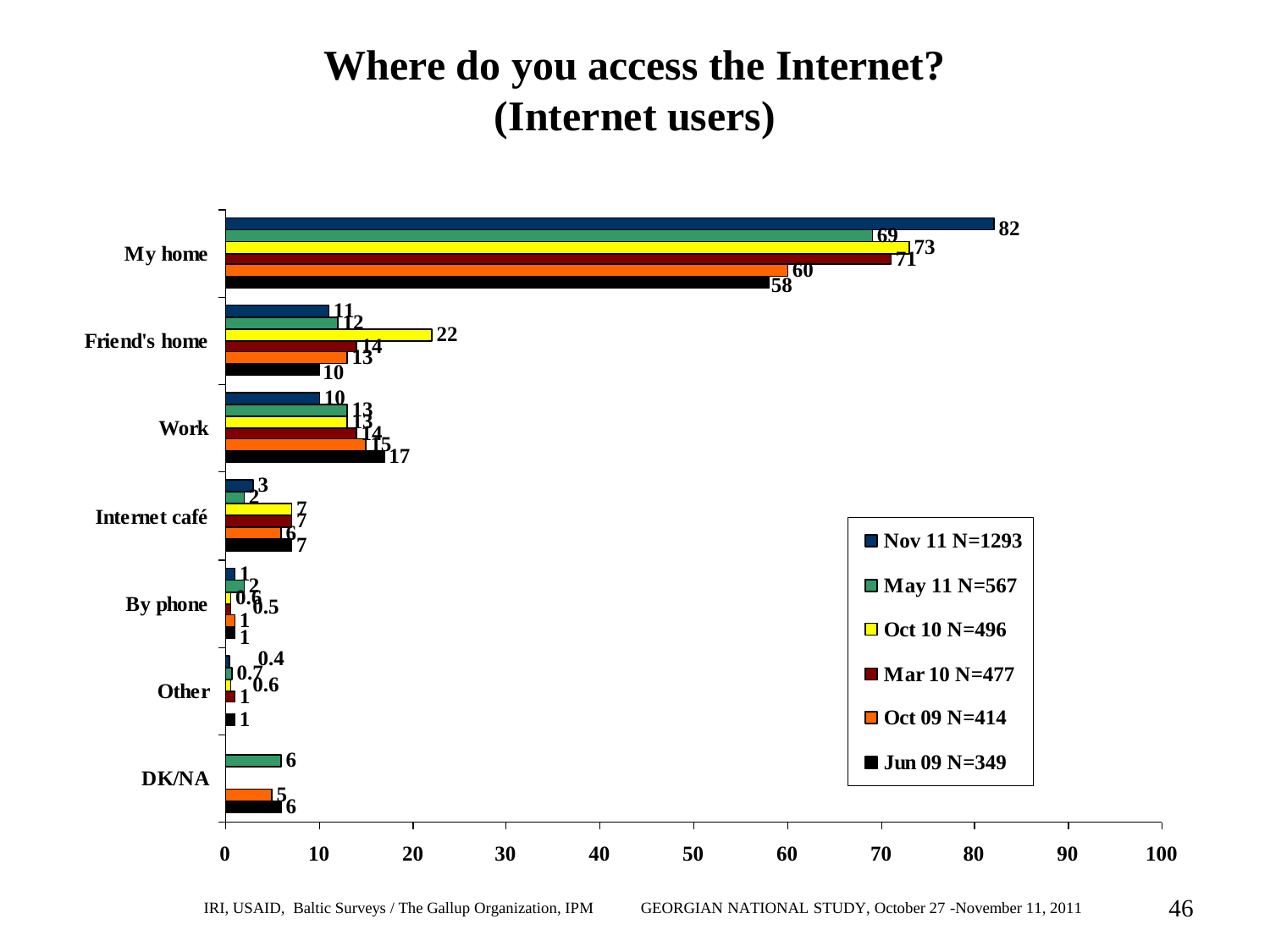# **How often do you do the following activities on the internet?**

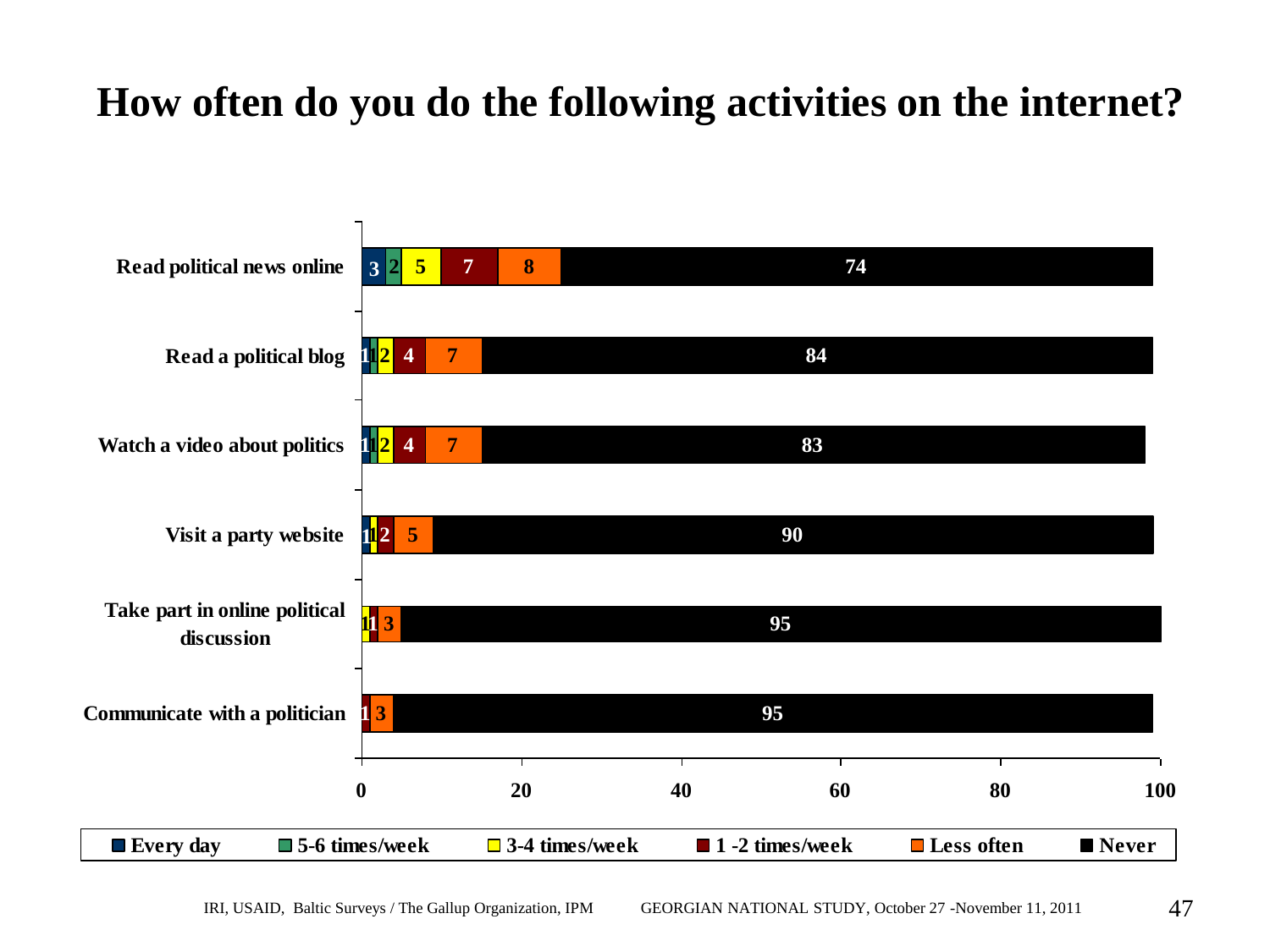# **POLITICS**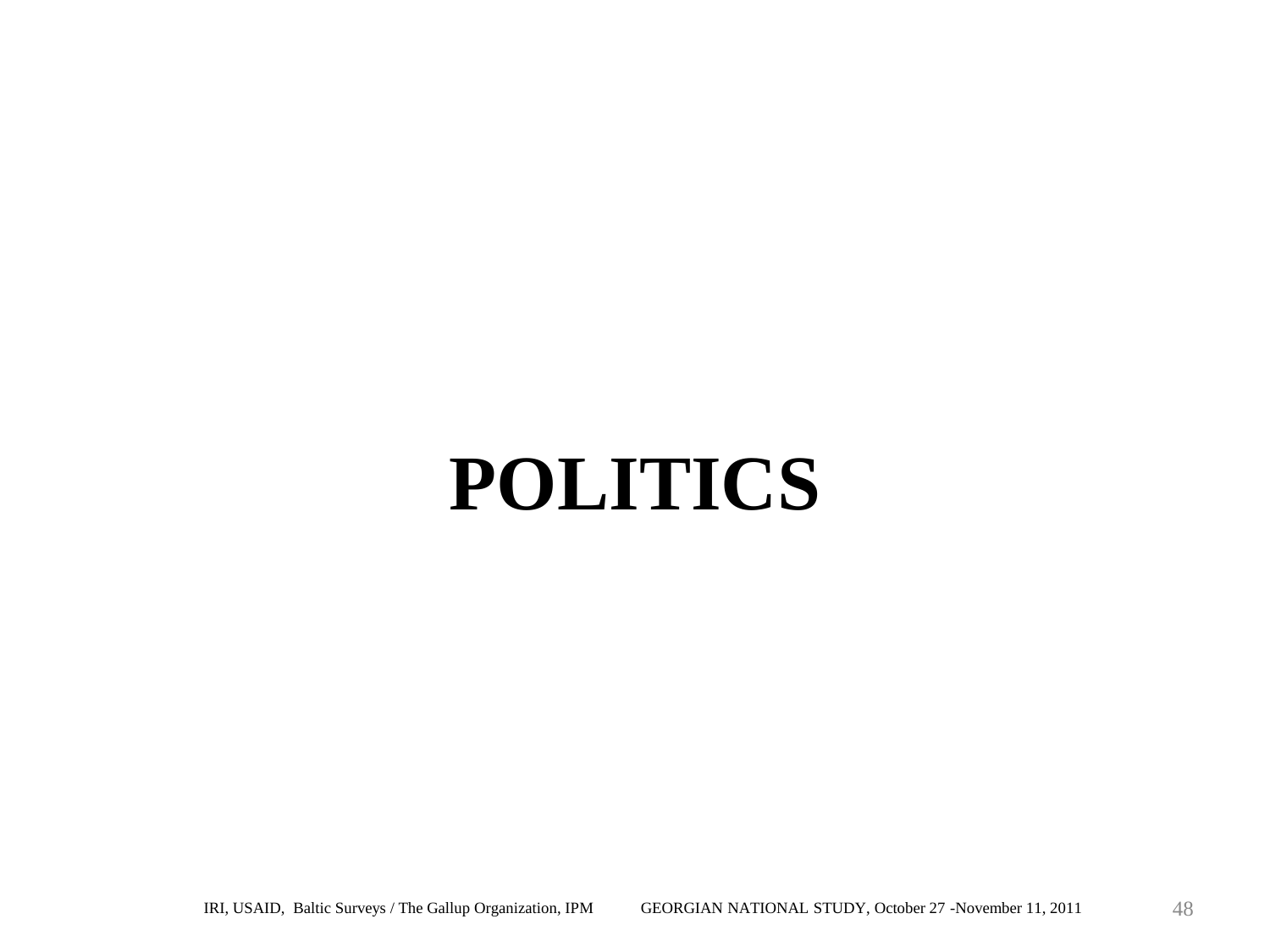#### **Do you plan to vote in the next parliamentary elections?**

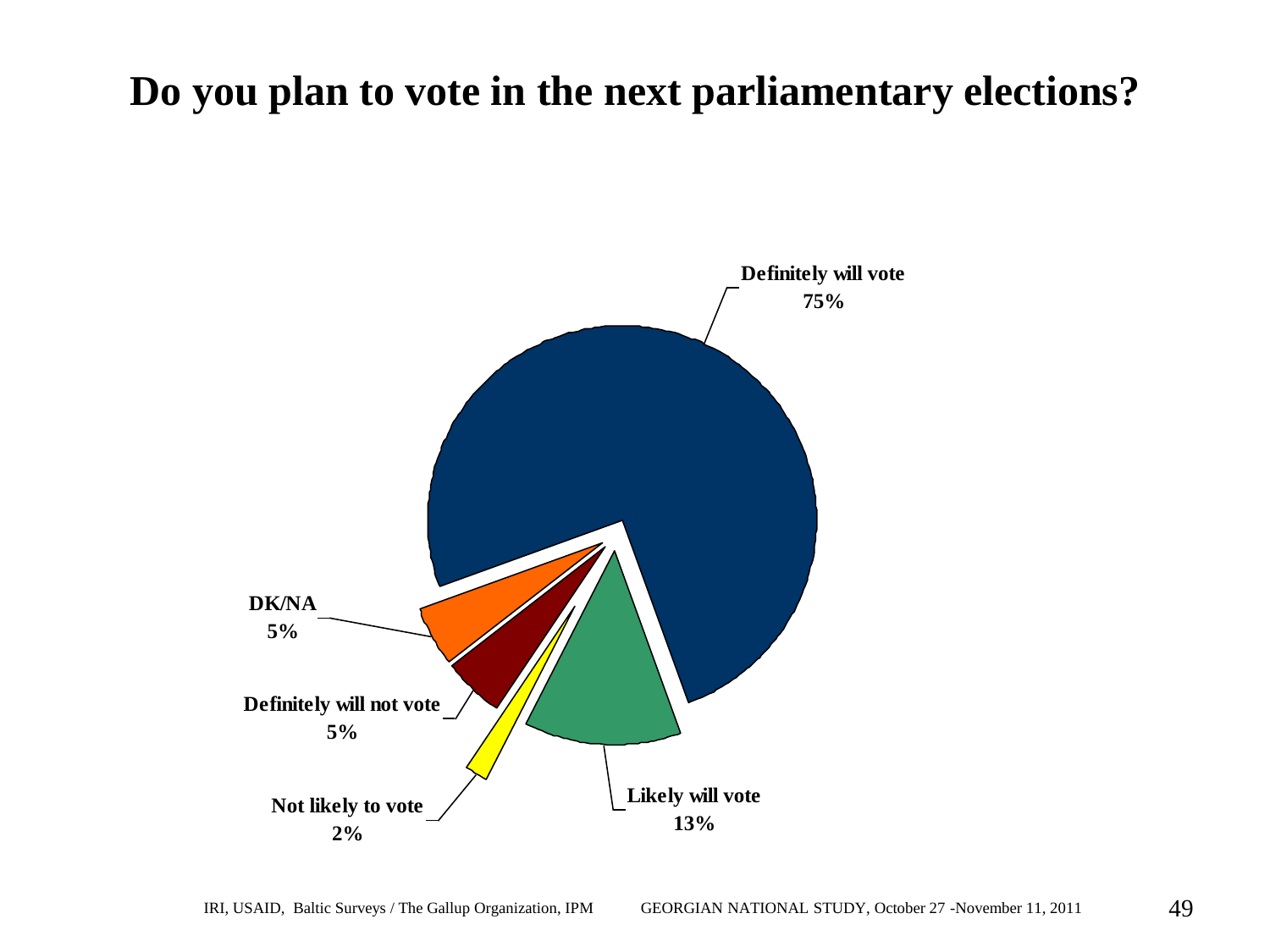### **Under what circumstances would you not participate in the elections? (Definitely or likely to vote. N=3506)**

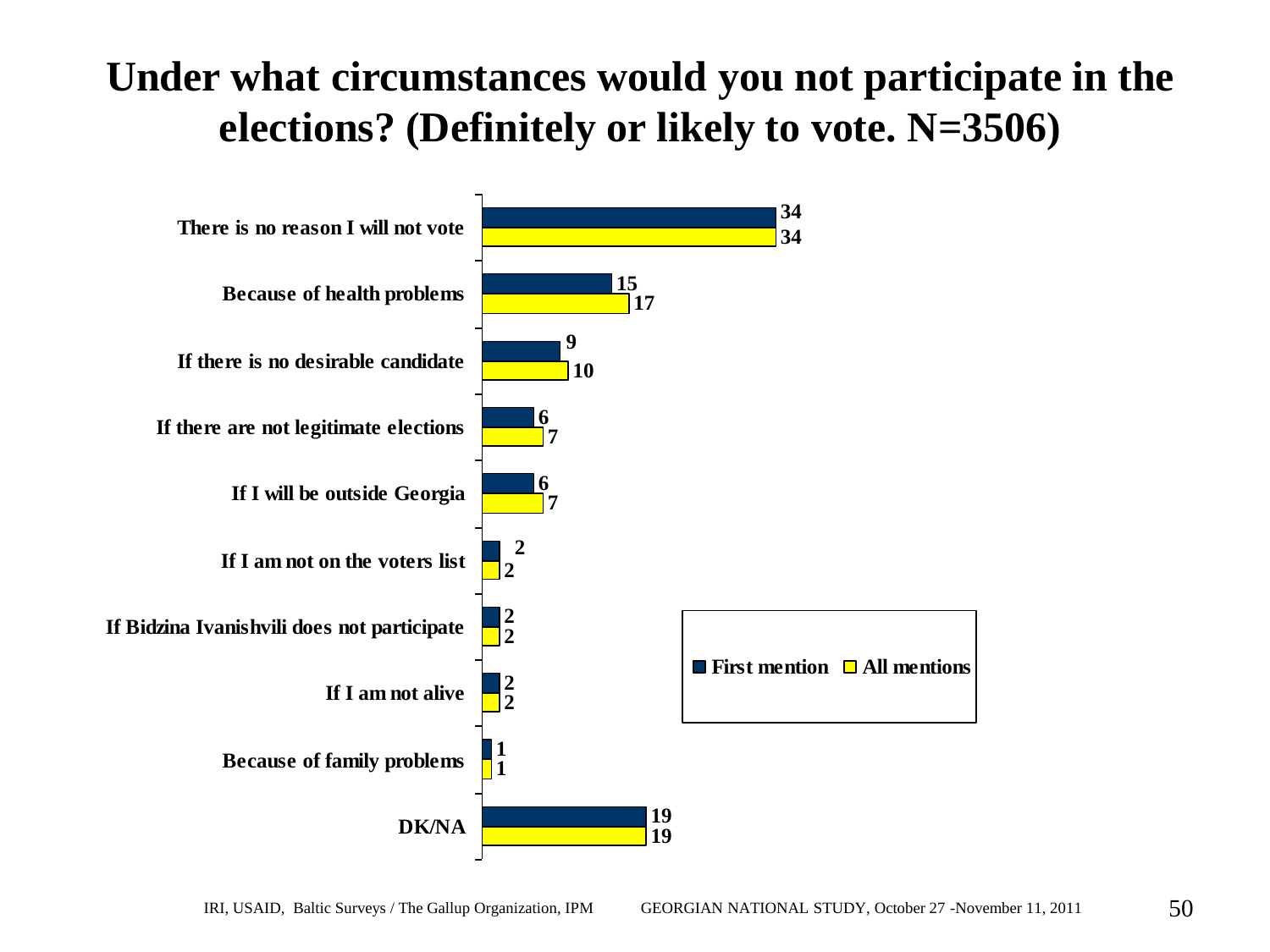### **Under what circumstances would you decide to vote? (Not likely or definitely will not vote. N=294)**

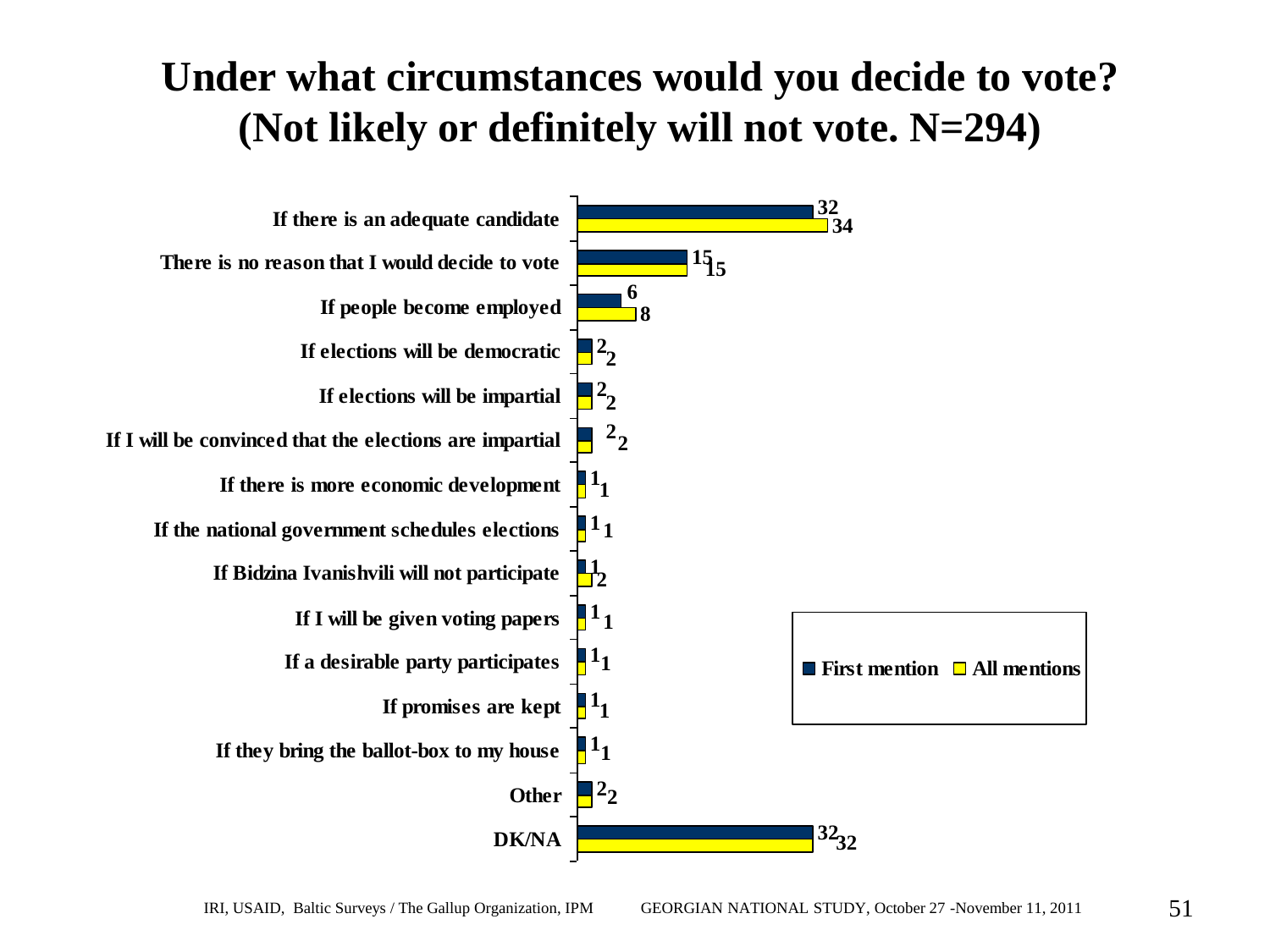#### **What qualities do you want to see in a candidate for Parliament?**

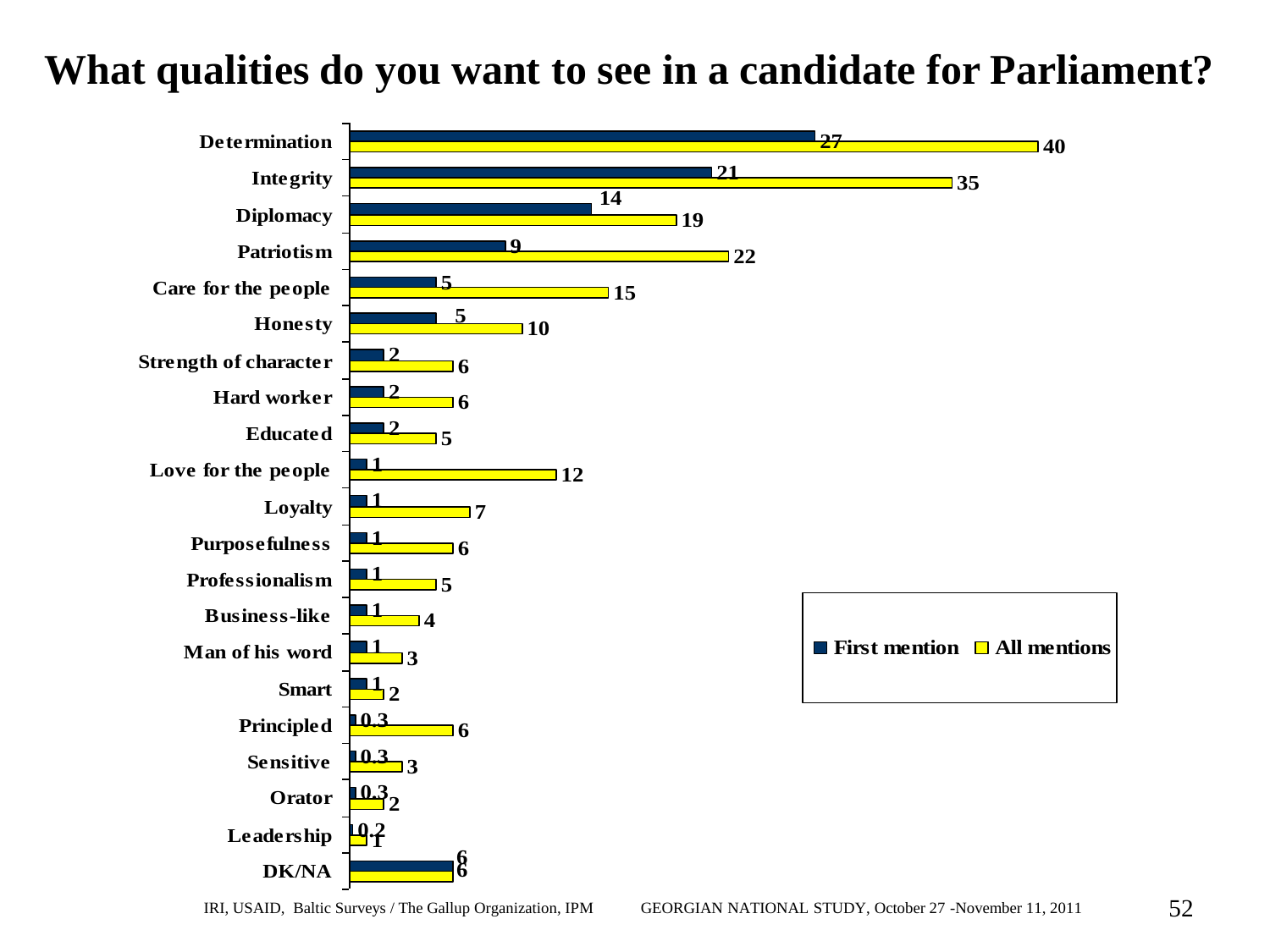#### **All things equal, which candidate would you vote for?**

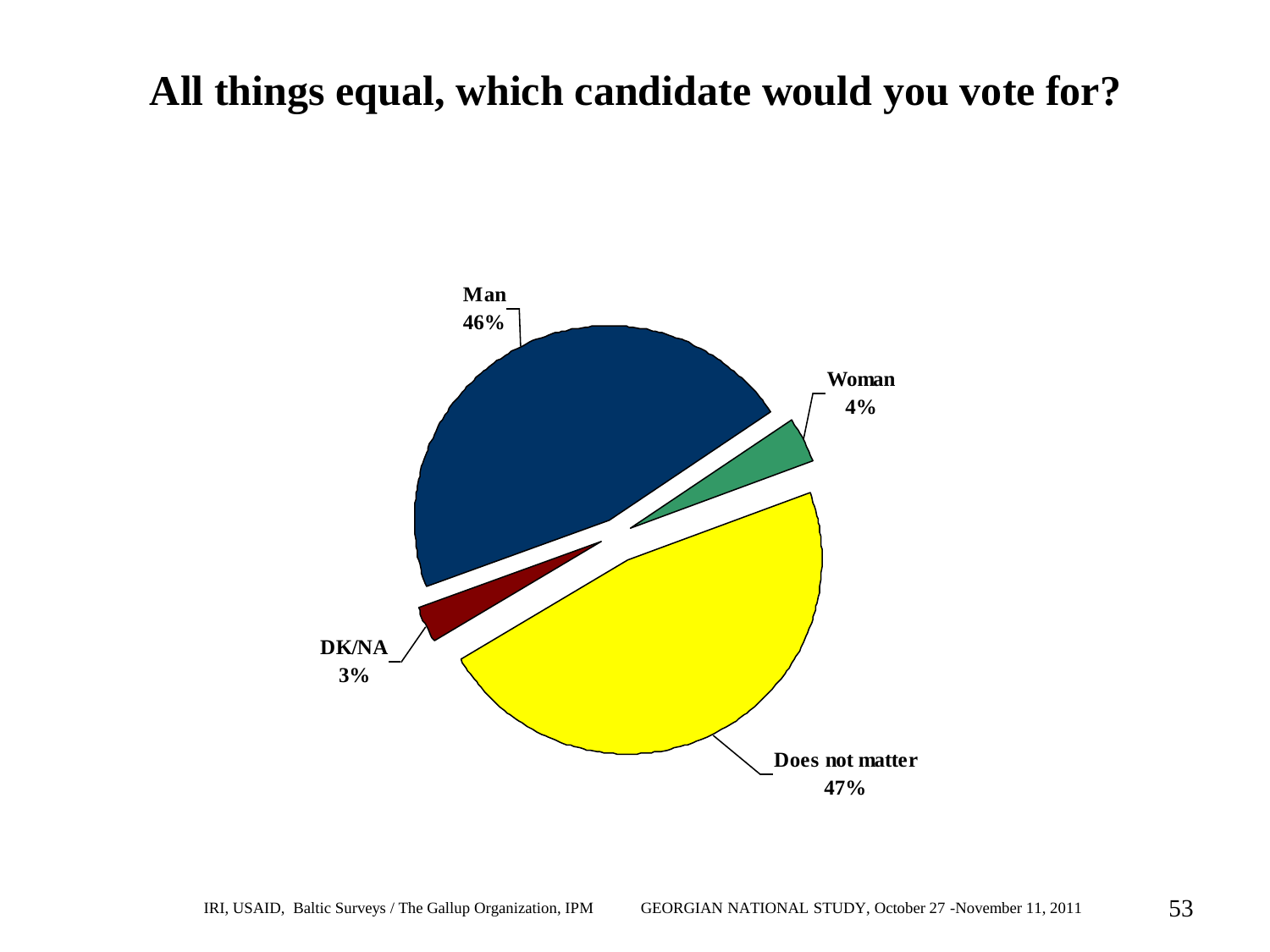#### **Do you agree with increasing the number of parliamentarians in the next parliament?**

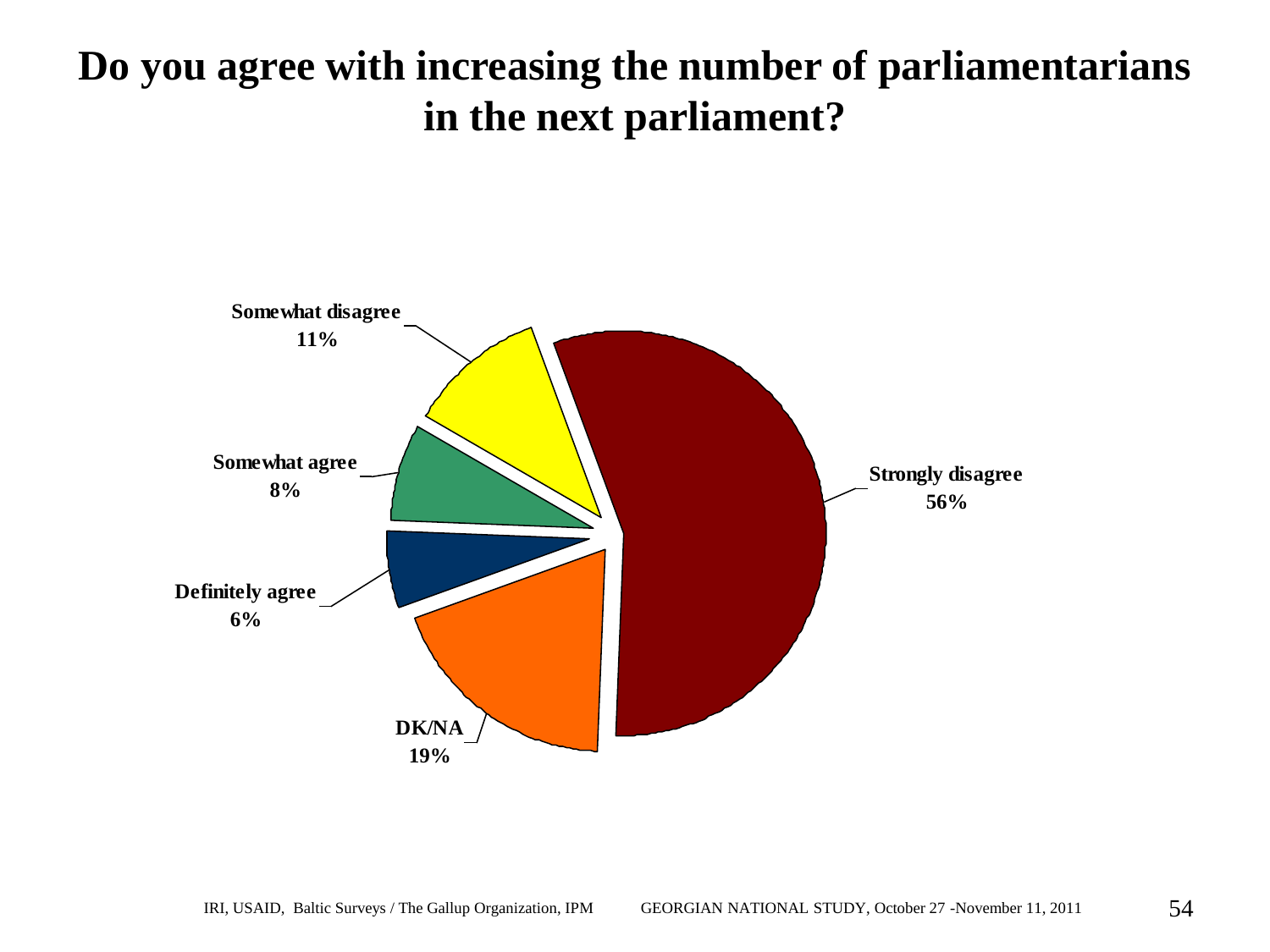#### **How do you feel about political parties asking for money?**

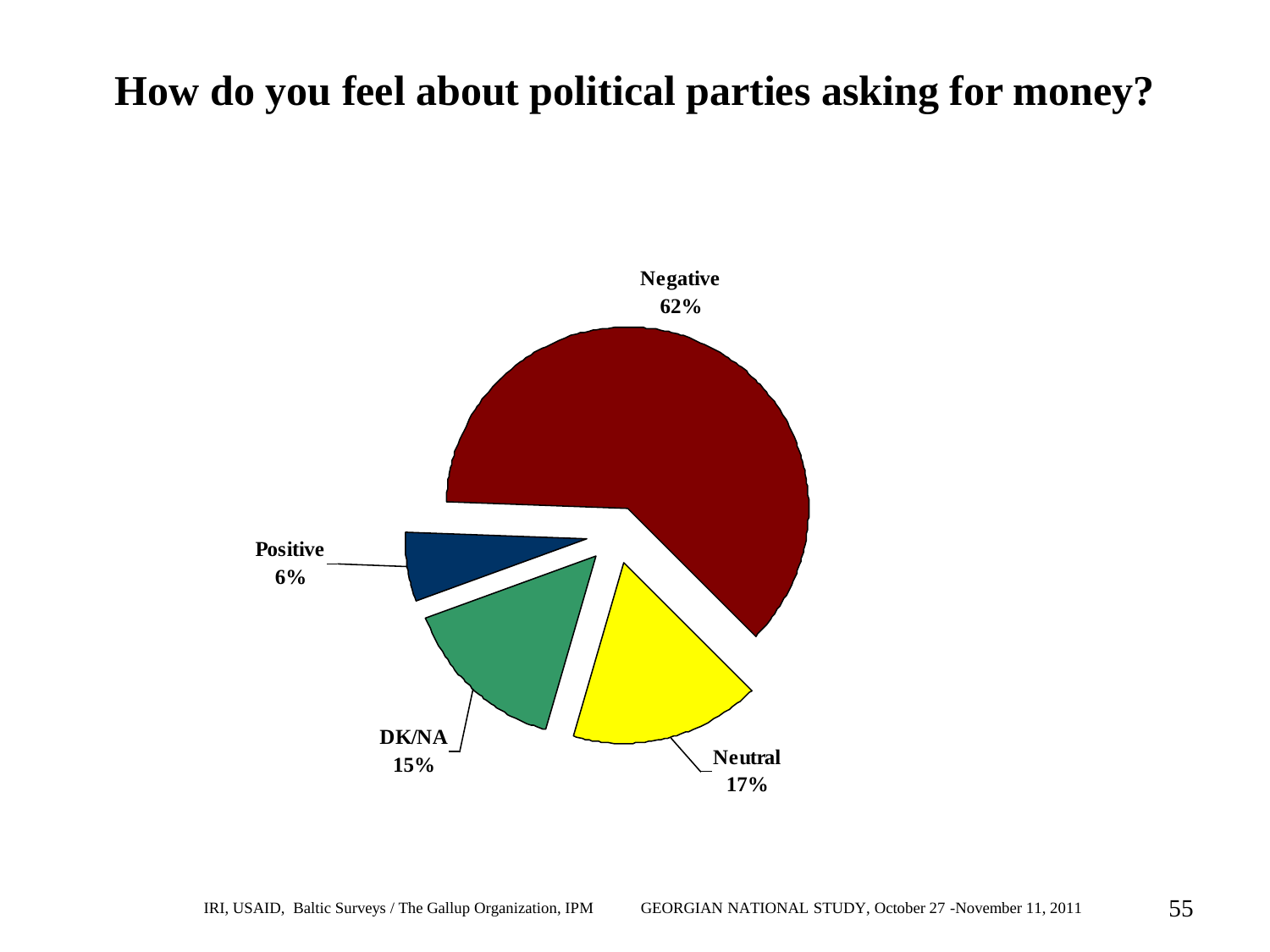### **In what way do you think you could best contribute to the activity of the party you support?**

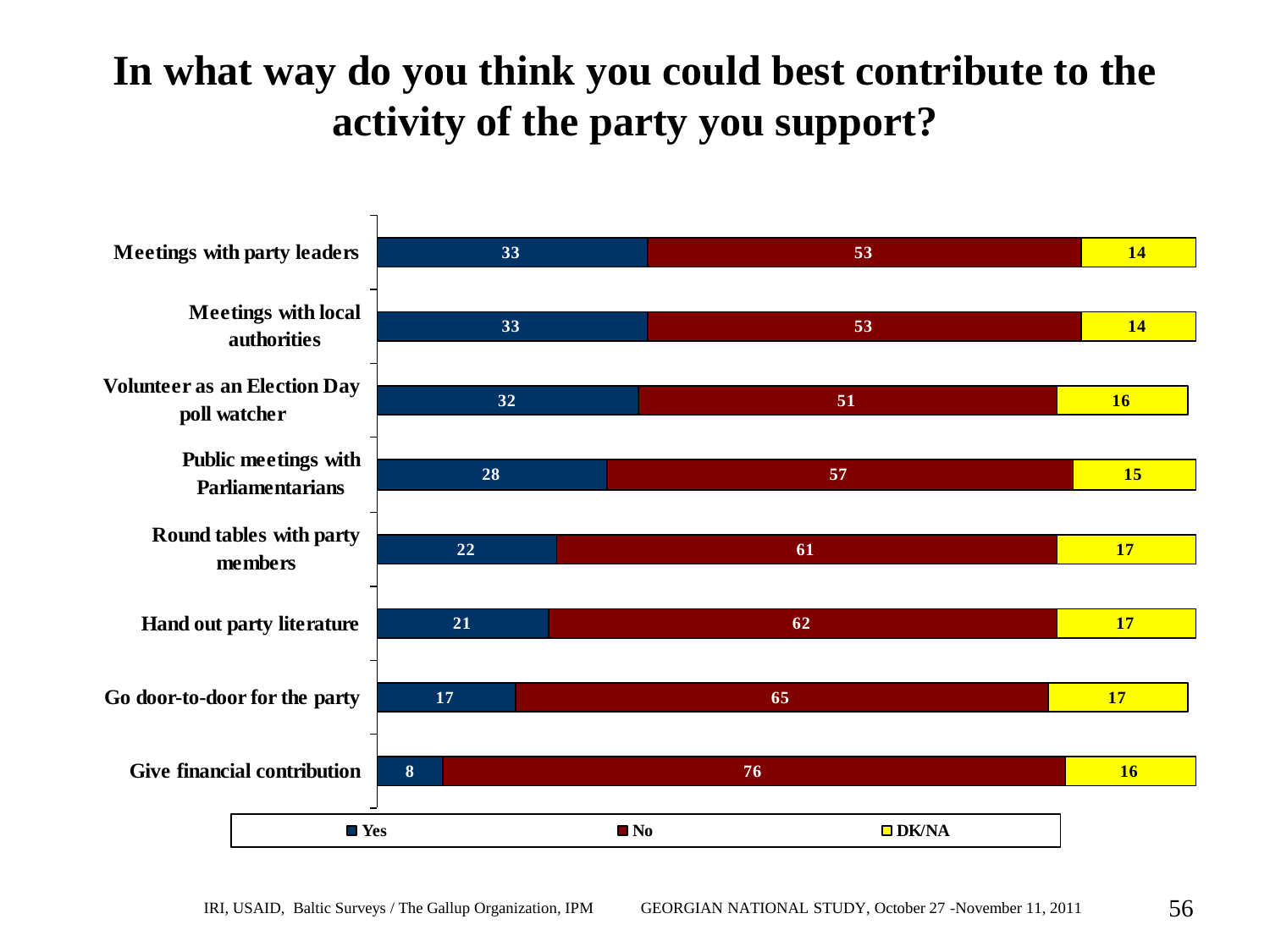# **SOCIO-DEMOGRAPHICS**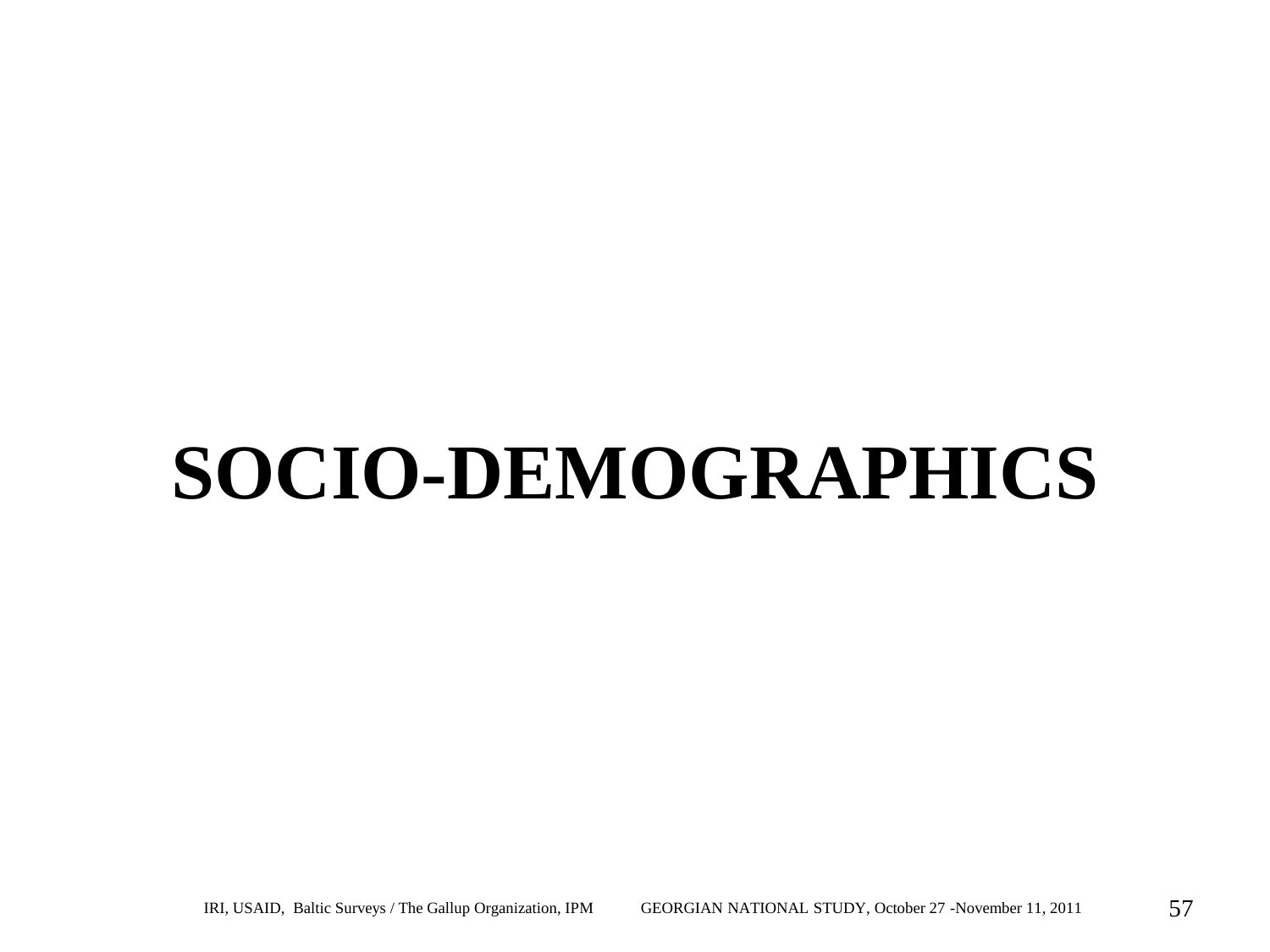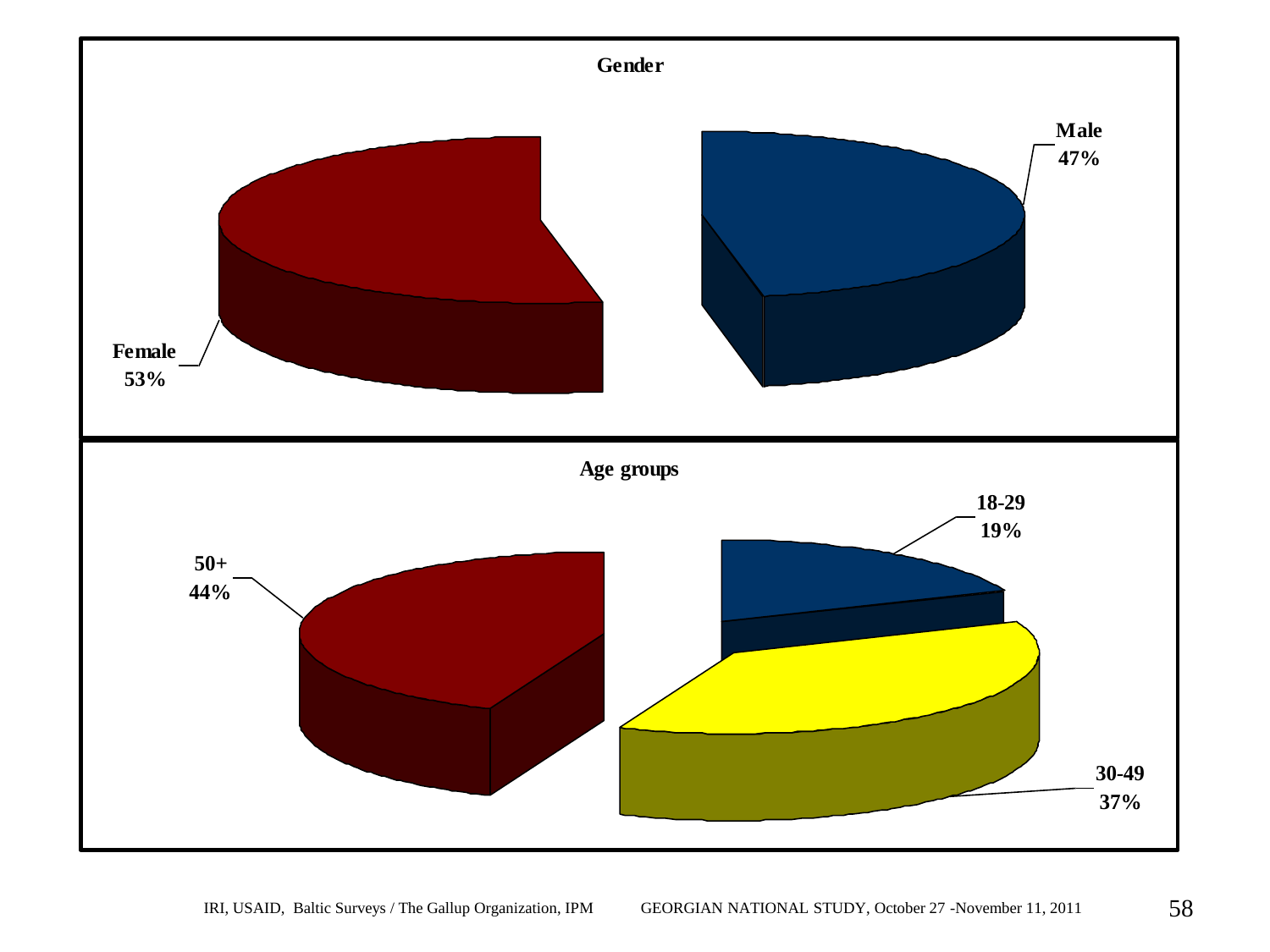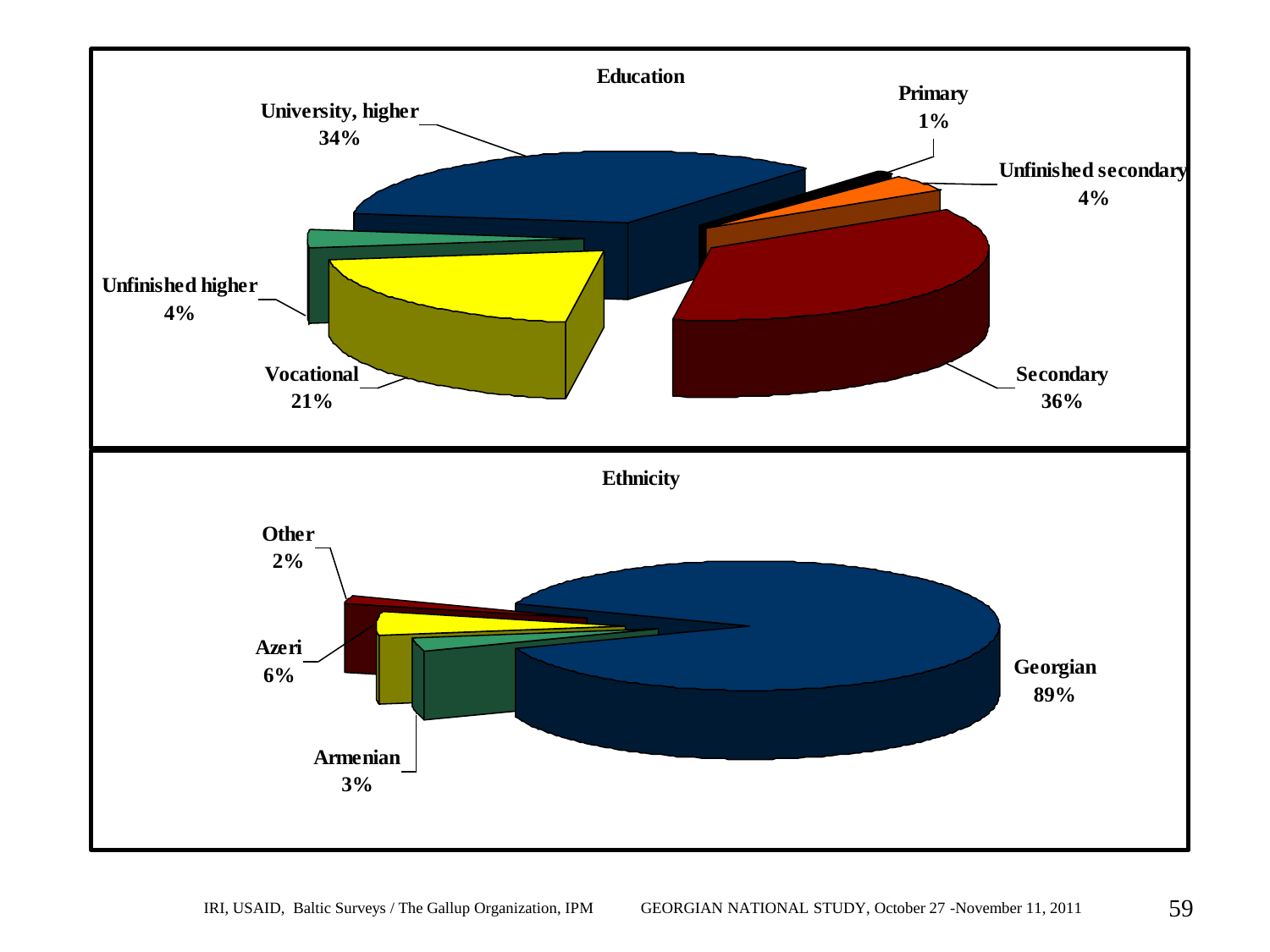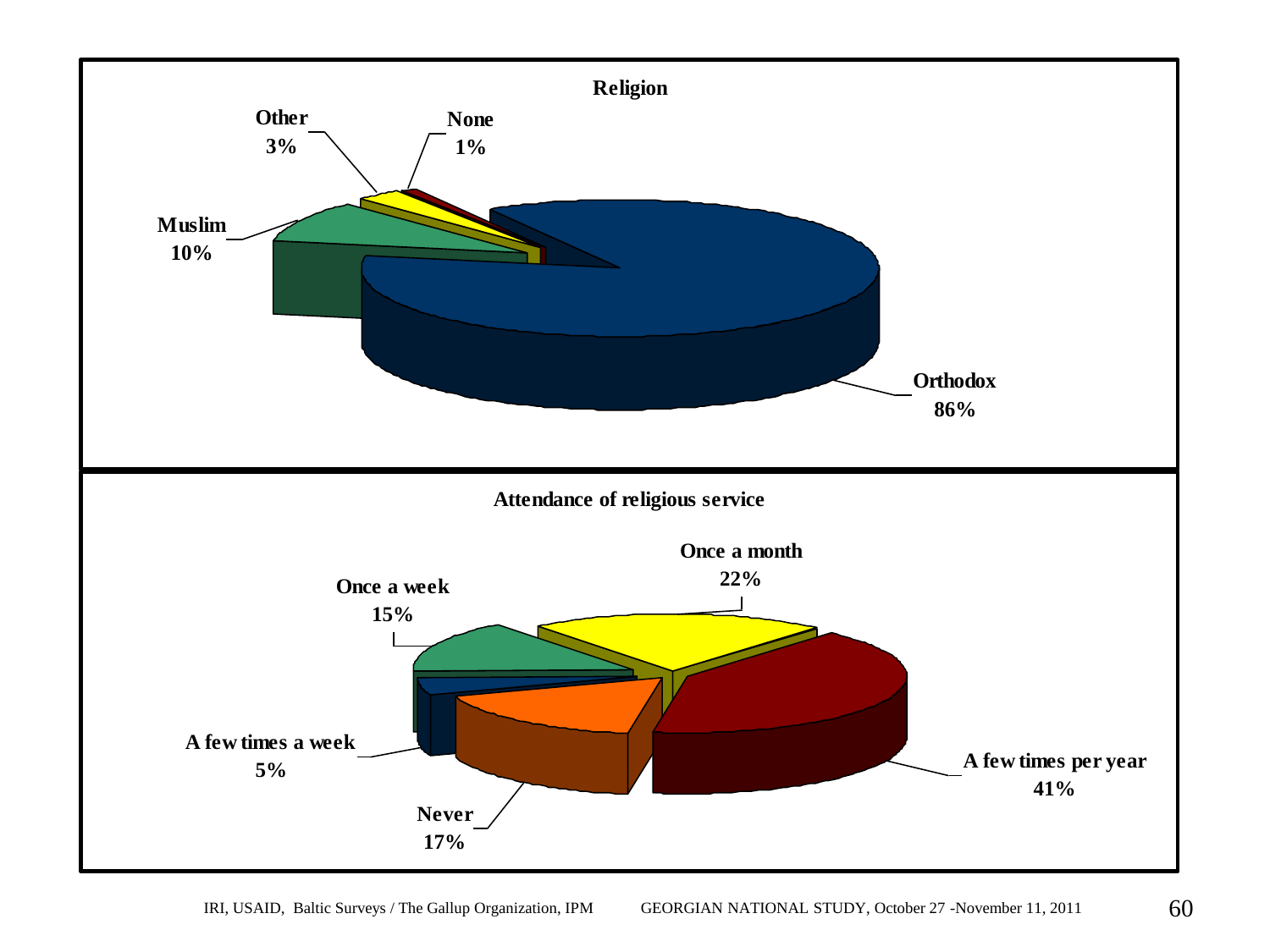